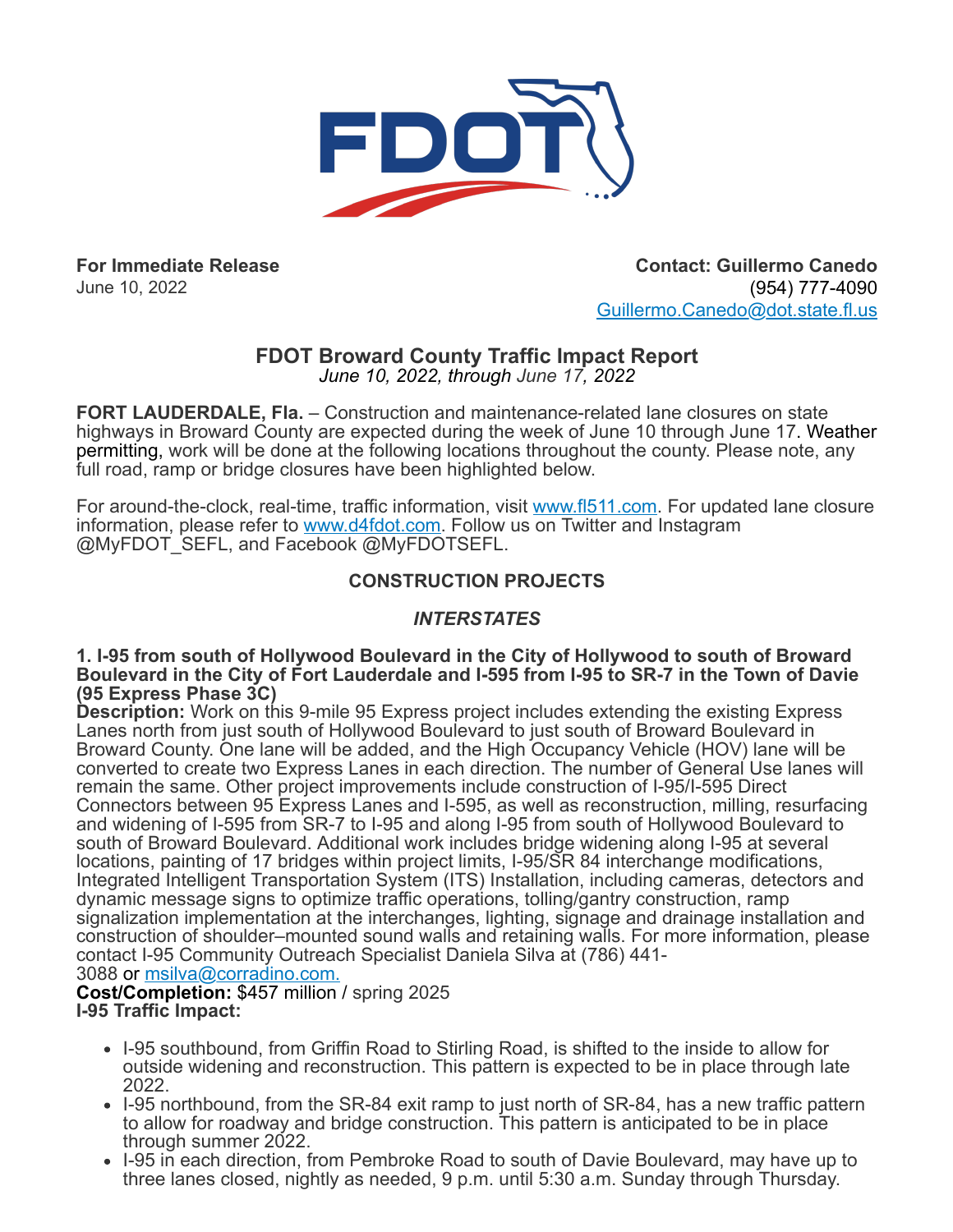The first lane will close at 9 p.m., the second lane will close at 9:30 p.m. and the third lane will close at 10:30 p.m. and reopen at 5 a.m. All lanes will be open by 5:30 a.m.

- I-95 in each direction, from Griffin Road to south of Davie Boulevard, will have shoulder closures, daily and nightly, as needed, Sunday through Thursday.
- The I-95 northbound managed lane egress has been relocated to just south of Stirling Road. This condition is expected to be in place through late 2022.
- The I-95 northbound and southbound managed lanes from Ives Dairy Road to Sheridan Street will be closed nightly from 8 p.m. until 6 a.m., Monday through Thursday. FHP will be onsite to assist motorists.
- The I-95 northbound and southbound managed lanes from Ives Dairy Road to Sheridan Street will be closed around-the-clock from 8 p.m. Friday to 6 a.m. Monday. FHP will be onsite to assists motorists.
- The I-95 northbound managed lane ingress from Hallandale Beach Boulevard will be closed to motorists for median construction operations through Friday morning, November 18, 2022. First responder access will be maintained at all times throughout construction, and overhead Dynamic Message Signs and additional signage will be in place to advise motorists.
- The I-95 northbound managed lanes, between Sheridan Street and Ives Dairy Road, may be closed nightly, 10:30 p.m. until 5 a.m., Sunday through Thursday for paving operations.
- The I-95 southbound managed lanes, from Stirling Road to just south of Pembroke Road, will be reduced to one lane for median construction operations through November 18, 2022. First responder access will be maintained at all times throughout construction, and overhead Dynamic Message Signs and additional signage will be in place to advise motorists.
- The I-95 northbound managed lanes from Hallandale Beach Boulevard to Sheridan Street will be reduced to one lane through November 18, 2022. First responder access will be maintained at all times throughout construction, and overhead Dynamic Message Signs and additional signage will be in place to advise motorists.

## **I-595 Traffic Impact:**

- I-595 in each direction, from east of SR-7 (US-441) to Anglers Avenue, may have up to three lanes closed nightly as needed, 9 p.m. until 5:30 a.m. Sunday through Thursday. The first lane will close at 9 p.m., the second lane will close at 9:30p.m., the third lane will close at 10:30 p.m. and reopen at 5 a.m. All lanes will be open by 5:30 a.m.
- I-595 in each direction, from SR-7 (US-441) to I-95, will have shoulder closures, daily and nightly as needed, Sunday through Thursday.
- The I-595 eastbound and westbound entrance ramp from I-95 southbound may have one lane closed nightly as needed, 9 p.m. until 5:30 a.m., Sunday through Thursday.
- The I-595 westbound entrance ramp from I-95 southbound may have one lane closed nightly as needed, 9 p.m. until 5:30 a.m., Sunday through Thursday.
- The I-595 eastbound entrance ramp from I-95 northbound may have one lane closed nightly as needed, 9 p.m. until 5:30 a.m., Sunday through Thursday.
- The I-595 westbound entrance ramp from I-95 northbound may have one lane closed nightly as needed, 9 p.m. until 5:30 a.m., Sunday through Thursday.
- The I-595 eastbound and westbound exit ramp to I-95 southbound will be closed to traffic nightly, 10:30 p.m. until 5 a.m., Sunday through Thursday. Motorists traveling on I-595 eastbound will be detoured via US-1 southbound and Griffin Road westbound to the I-95 southbound entrance ramp. Motorists traveling on the I-595 westbound ramp will be detoured via southbound SR-7, and eastbound Griffin Road to the I-95 southbound entrance ramp. FHP will be onsite to assist motorists.
- The I-595 exit ramp to Griffin Road will be closed to traffic nightly, 10 p.m. until 5 a.m., Sunday through Thursday. Motorists will be detoured via I-95 southbound to westbound Stirling Road and northbound Anglers Avenue. FHP will be onsite to assist motorists.
- **\***Please note that ramp closures will be performed as needed per nighttime construction operations; consecutive ramps will not be closed at the same time.

### **SR-84 Traffic Impact:**

The SR-84 westbound bridge over I-95 was reopened to traffic Friday morning, May 27.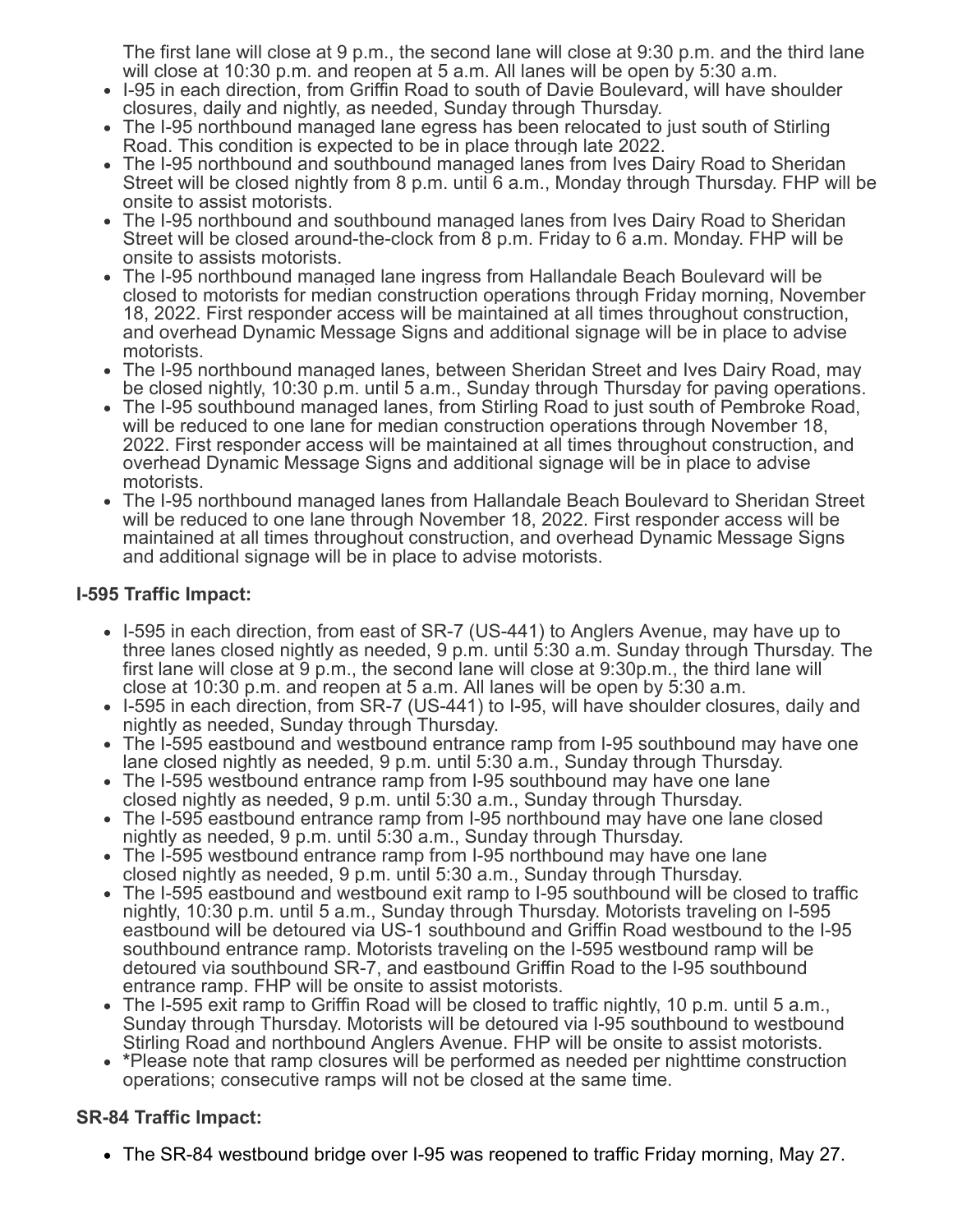- The I-95 southbound to eastbound SR 84 exit ramp reopened to traffic Tuesday night, June 7.
- 
- Eastbound SR 84 is temporarily shifted to the inside lanes.<br>SR-84, from US-441 to SW 15<sup>th</sup> Street, may have one lane closed in each direction nightly, as needed, 9:30 p.m. until 5 a.m., Sunday through Thursday.
- The SR-84 eastbound bridge over I-95 will be closed to traffic overnight, 9 p.m. Friday until 8 a.m. Saturday for traffic shift operations, beginning July 1. Motorists will be detoured via I-95 southbound, Griffin Road, and US-1 to SR 84. FHP will be onsite to assist motorists.
- Eastbound SR 84 to the I-95 southbound entrance ramp may be closed to traffic nightly, 10:30 p.m. until 5 a.m. Sunday through Thursday, for overhead sign installation and drilling operations. Motorists will be detoured via eastbound SR 84, southbound SW 30th Avenue and westbound Griffin Road to the I-95 southbound entrance ramp. Signage will be in place to assist motorists.
- Eastbound SR 84 may be closed to traffic nightly, 10:30 p.m. until 5 a.m. Sunday through Thursday for bridge painting operations. Motorists will be detoured via I-95 southbound, Griffin Road and US-1. Signage will be in place to assist motorists.
- The SR 84 westbound ramp to US-441 and the Turnpike entrance may be closed to traffic nightly 10:30 p.m. until 5 a.m., Sunday through Thursday, for paving operations. Motorists<br>will be detoured via northbound US 441 to a U-turn movement at SW 20<sup>th</sup> Street, and southbound US-441 to SR 84 and the Turnpike entrance. Signage will be in place to assist motorists.
- Westbound SR 84 may be closed to traffic nightly, 11 p.m. until 5 a.m. Sunday through Thursday for bridge painting operations. Motorists will be detoured via I-95 northbound, Davie Boulevard, I-95 southbound to SR 84. Signage will be in place to assist motorists.
- The SR 84 westbound to eastbound frontage road may be closed to traffic nightly, 10:30 p.m. until 5 a.m. Sunday through Thursday for bridge painting operations. Motorists will be<br>detoured via SR 84 westbound, SW 26<sup>th</sup> Terrace and make a U-turn to SR 84 eastbound. Signage will be in place to assist motorists.
- The SR 84 westbound ramp to I-95 northbound may be closed to traffic nightly as needed, 10 p.m. until 5: 30 a.m., Sunday through Thursday for bridge work operations. Motorists will be detoured via U-turn at SW 15th Avenue, northbound US-1, and Davie Boulevard to the I-95 northbound entrance ramp. Signage will be in place to assist motorists.
- The I-95 southbound exit ramp to westbound SR 84 will be closed traffic as needed, 10:30 p.m. until 5: 30 a.m., Sunday through Thursday for bridge work operations Motorists will be detoured via southbound I-95, Griffin Road and SR 7 to SR 84. Signage will be in lace to assist motorists.

#### **I-95 Ramp Impact:**

- The I-95 northbound exit ramp to SR-84 reopened to traffic Wednesday, June 8.
- The I-95 southbound to I-595 westbound ramp will be closed to traffic nightly as needed, 10:30 p.m. until 5 a.m. Sunday through Thursday, and 9 p.m. until 6 a.m., Friday and Saturday for bridge operations. Traffic will be detoured via eastbound I-595, northbound US-1 northbound and westbound SR-84. FHP will be onsite to assist motorists.
- The I-95 northbound exit ramp to Griffin Road will be closed to traffic nightly as needed, 10:30 p.m. until 5 a.m., Sunday through Thursday. Traffic will be detoured via I-95 northbound to I-595 eastbound, US 1 southbound and Griffin Road. FHP will be onsite to assist motorists.
- The I-95 southbound exit ramp to Stirling Road will be closed to traffic overnight, 10:30 p.m. until 5 a.m., Sunday through Thursday. Motorists will be detoured by westbound Sheridan Street, northbound US 441 and Stirling Road. Signage will be in place to assist motorists.
- The I-95 northbound entrance ramp from Stirling Road will be closed to motorists overnight,10:30 p.m. until 5 a.m., Sunday through Thursday for overhead drill shaft installation. Motorists traveling westbound Stirling Road will be detoured via northbound Anglers Avenue and Griffin Road to the I-95 northbound entrance ramp. Motorists traveling eastbound will be detoured via northbound US 1 and westbound Griffin Road to the I-95 northbound entrance ramp. Signage will be in place to assist motorists.
- The I-95 southbound exit ramp to Griffin Road will be closed to traffic overnight, 10 p.m. until 5 a.m., Sunday through Thursday, for pile driving activities. Motorists will be detoured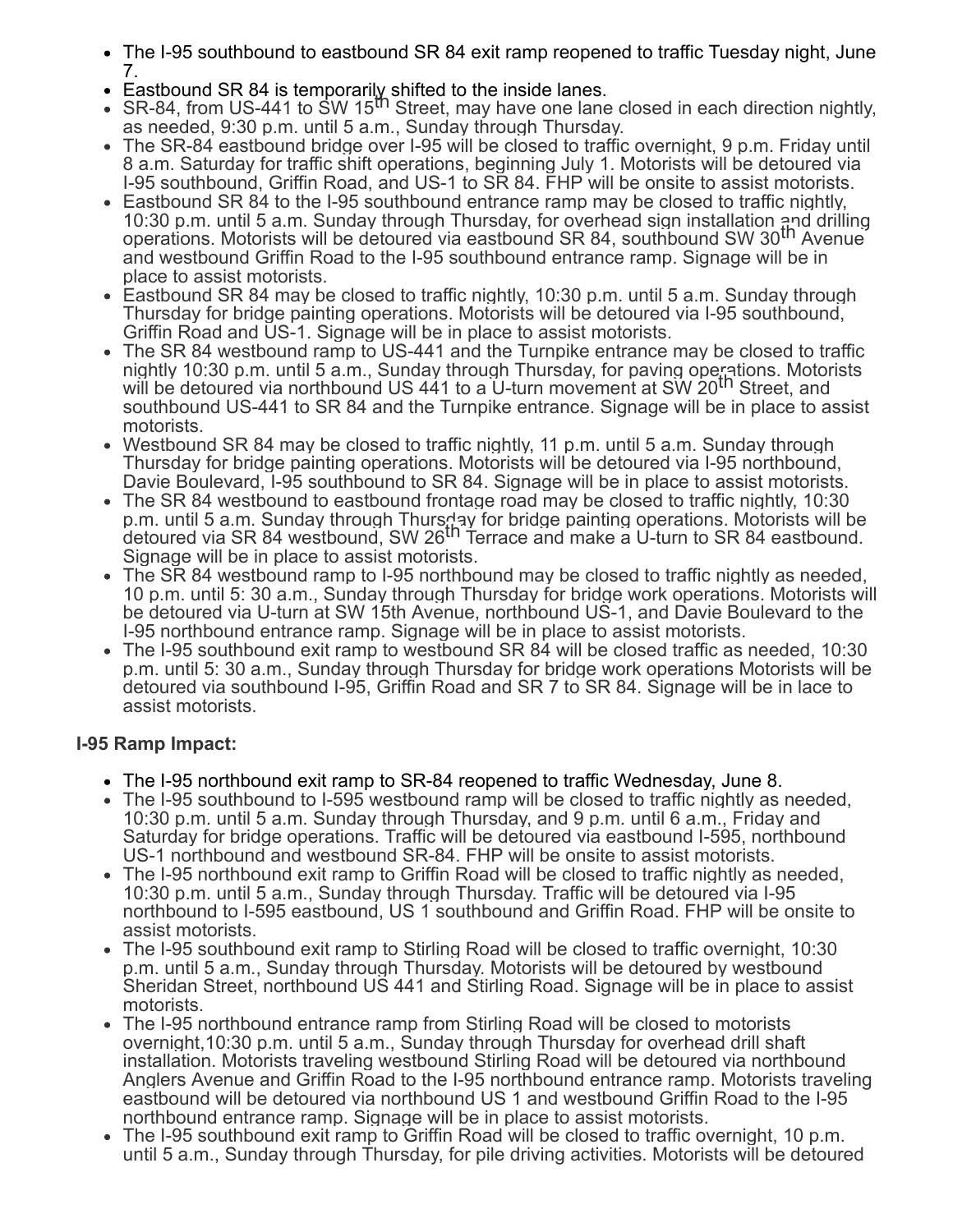via I-95 southbound to Stirling Road westbound, Anglers Avenue northbound. FHP will be onsite to assist motorists.

- The I-95 northbound entrance ramp from I-595 eastbound will be closed to traffic nightly. 10:30 p.m. until 5 a.m., Sunday through Thursday. Motorists will be detoured via eastbound I-595, northbound US-1 and westbound SR 84 to the I-95 northbound entrance ramp. Signage will be in place to assist motorists.
- The I-95 southbound entrance ramp from Griffin Road will be closed to traffic nightly, 10 p.m. until 5 a.m., Sunday through Thursday for traffic shift operations. Motorists traveling eastbound will be detoured via eastbound Griffin Road, southbound US-1, westbound Stirling Road to the I-95 southbound entrance ramp. Motorists traveling westbound will be detoured via westbound Griffin Road, southbound Anglers Avenue, and eastbound Stirling Road to the I-95 southbound entrance ramp.
- The I-95 northbound entrance ramp from I-595 westbound will be closed to traffic nightly, 10:30 p.m. until 5 a.m., Sunday through Thursday for bridge painting operations. Motorists will be detoured via westbound I-595, southbound I-95 and eastbound Griffin Road to the I-95 northbound entrance ramp. FHP will be onsite to assist motorists.
- The I-95 southbound ramp to eastbound and westbound I-595 will be closed to motorists overnight, 10:30 p.m. until 5 a.m., Sunday through Thursday for bridge painting operations. Motorists will be detoured via southbound I-95, westbound SR-84 to the I-595 entrance ramp. Signage will be in place to assist motorists.
- The I-95 northbound to I-595 westbound entrance ramp will be closed to motorists nightly, 10:30 p.m. until 5 a.m., Sunday through Thursday, for paving and traffic pattern operations. Motorists will be detoured via Griffin Road, SR 7 and the I-595 westbound entrance ramp. Signage will be in place to assist motorists.
- The I-95 northbound entrance ramp from Griffin Road will be closed to traffic nightly as needed, 10:30 p.m. until 5 a.m., Sunday through Thursday. Traffic will be detoured via eastbound Griffin Road, northbound US-1 and westbound I-595. FHP will be onsite to assist motorists.
- The I-95 southbound to I-595 westbound ramp will be closed to traffic nightly as needed, 10:30 p.m. until 5 a.m., Sunday through Thursday. Traffic will be detoured via eastbound I-595, northbound US-1 northbound and westbound SR-84. FHP will be onsite to assist motorists.
- The I-95 southbound exit ramp to SR 84 will be closed to traffic nightly as needed, 10:30 p.m. until 5 a.m., Sunday through Thursday. Motorists will be detoured via I-95 southbound, Griffin Road and SR 7 to SR 84. Signage will be in place to assist motorists.
- The I-95 northbound exit ramp to Broward Boulevard will be closed to traffic nightly as needed, 10:30 p.m. until 5 <sup>o</sup>.m. Sunday through Thursday. Motorists will be detoured via I-95 northbound and SW 22nd Avenue to Broward Boulevard. Signage will be in place to assist motorists.
- The I-95 southbound entrance ramp from Sheridan Street will be closed to traffic nightly, 10:30 p.m. until 5 a.m. Sunday through Thursday, for tree removal operations. Motorists traveling westbound on Sheridan Street will be detoured via Park Road and Hollywood Boulevard to the I-95 entrance ramp. Motorists traveling eastbound on Sheridan Street will be detoured via US-1 and Hollywood Boulevard to the I-95 entrance ramp. Signage will be in place to assist motorists.
- The I-95 southbound to I-595 eastbound entrance ramp will be closed to traffic nightly, 10:30 p.m. until 5 a.m. Sunday through Thursday for bridge painting operations. Motorists will be detoured via westbound I-595, southbound US 441 and I-595. Signage will be in place to assist motorists.
- The I-95 northbound entrance ramp from Sheridan Street will be closed to traffic nightly, 10:30 p.m. until 5 a.m., Sunday through Thursday for paving operations. Motorists will be detoured via Sheridan Street, US 1, and Stirling Road to the I-95 northbound entrance ramp. Signage will be in place to assist motorists.
- The I-95 northbound exit ramp to Stirling Road will be closed nightly as needed, 10 p.m. until 5 a.m., Sunday through Thursday for paving operations. Motorists will be detoured via Griffin Road, and US-1 to Stirling Road. Signage will be in place to assist motorists. Signage will be in place to assist motorists.
- The I-95 northbound entrance ramp from I-595 westbound may have one lane closed nightly as needed, 9 p.m. until 5:30 a.m., Sunday through Thursday.
- The I-95 southbound entrance ramp from I-595 westbound may have one lane closed nightly as needed, 9 p.m. until 5:30 a.m., Sunday through Thursday.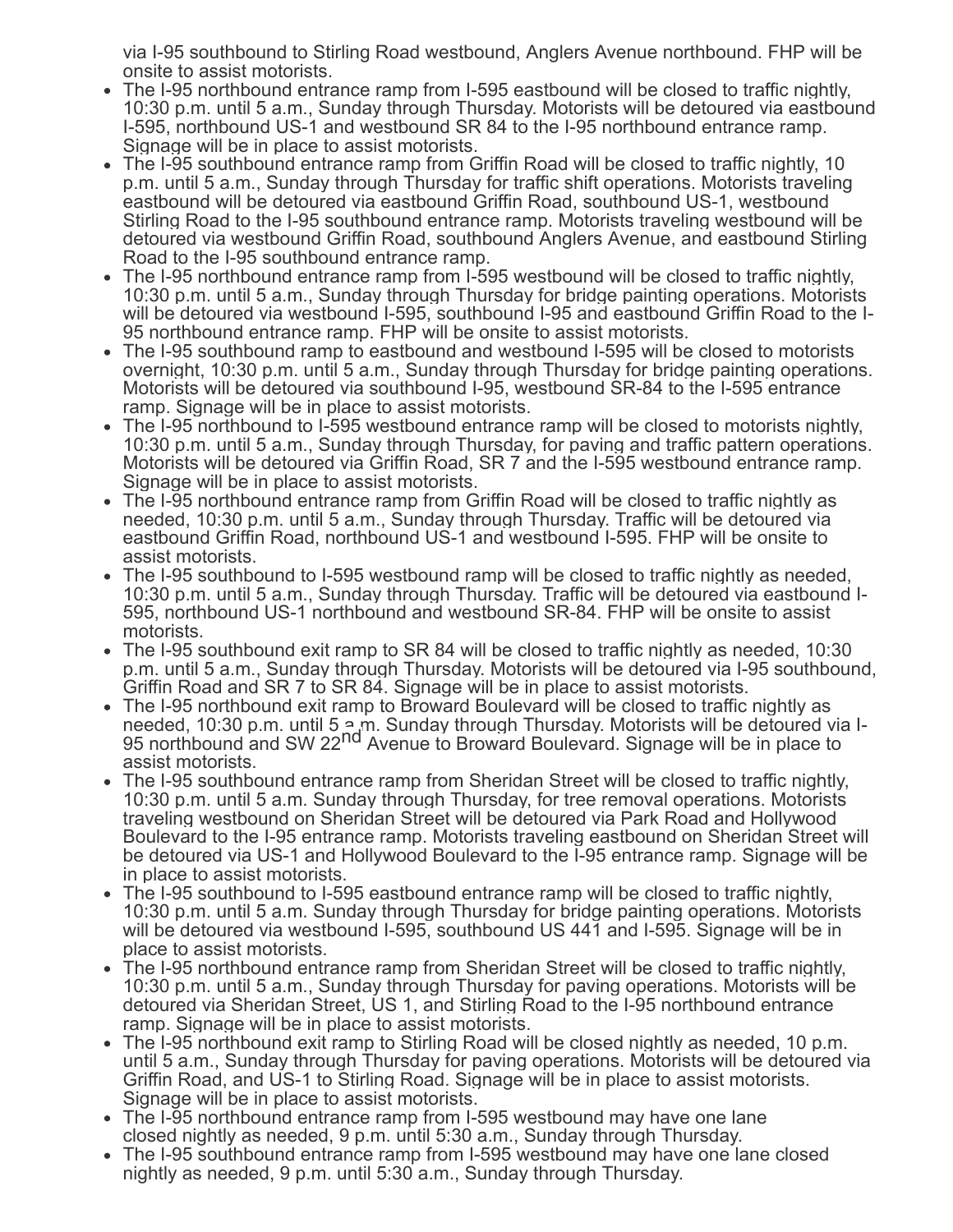- The I-95 southbound entrance ramp from I-595 westbound may have one lane closed nightly as needed, 9 p.m. until 5:30 a.m., Sunday through Thursday.
- The I-95 southbound entrance ramp from I-595 eastbound may have one lane closed nightly as needed, 9 p.m. until 5:30 a.m., Sunday through Thursday.
- The I-95 northbound and southbound exit ramps to Griffin Road may have one lane closed intermittently, nighty as needed, 9 p.m. until 5:30 a.m. Sunday through Thursday for ITS and drill shaft operations.
- The I-95 northbound and southbound exit ramps to Stirling Road may have one lane closed intermittently, nighty as needed, 9 p.m. until 5:30 a.m. Sunday through Thursday, for ITS and drill shaft operations.
- The I-95 northbound and southbound entrance ramps from Stirling Road may have one lane closed intermittently nighty as needed, 9 p.m. until 5:30 a.m. Sunday through Thursday for ITS and drill shaft operations.
- \*Please note that ramp closures will be performed as needed per nighttime construction operations; consecutive ramps will not be closed at the same time.

### **Arterial Traffic Impact:**

- Anglers Avenue, from SW 36th Street to south of SW 31st Street, will be closed to motorists through late 2022 for bridge construction operations. Traffic will be detoured via SW<sub>4</sub>31st Street, SW 26th Terrace, and SW 36th Street.
- SW 26<sup>th</sup> Terrace at the I-595 overpass will be close to traffic nightly as needed, Tuesday through Thursday for beam setting operations. Motorists will be detoured via westbound anodgin Tharsday, the beam setting operations: motorists will be actodived<br>SR 84 and SW 30<sup>th</sup> Avenue. Signage will be in place to assist motorists.
- SW 30th Avenue, from 34<sup>th</sup> Street to Marina Mile, may have one lane closed in each direction daily, 9:30 a.m. until 4 p.m. and nightly, 10 p.m. until 5 a.m., Sunday through Thursday.
- Griffin Road, from Old Griffin Road and Anglers Avenue, may have up to two lanes closed in each direction, nightly, 8:30 p.m. until 6 a.m., Sunday through Thursday.<br>Stirling Road, from Anglers Avenue and SW 18<sup>th</sup> Street, may have up to two lanes closed
- in each direction, nightly 8:30 p.m. until 6 a.m. Sunday through Thursday.

#### **[2.](https://www.google.com/maps/search/2.+I-95?entry=gmail&source=g) [I-95](https://www.google.com/maps/search/2.+I-95?entry=gmail&source=g) from south of Broward Boulevard to north of Commercial Boulevard in Fort Lauderdale (95 Express Phase 3A-1)**

**Description:** Work on this 6.7-mile 95 Express project includes widening and converting the existing I-95 HOV Lanes to Managed Lanes which will result in two tolled Express Lanes in each direction; the number of General Use lanes will remain the same. Other work includes: widening bridges, sound wall construction, installation of Intelligent Transportation System (ITS) and tolling equipment and ramp signaling at the I-95 entrance ramps at Davie Road, Broward Boulevard, Sunrise Boulevard, Oakland Park Boulevard and Commercial Boulevard. For more information, please contact I-95 Community Outreach Manager Andrea Pacini (954) 299-6561 or [apacini@corradino.com](mailto:apacini@corradino.com).

**Cost/Completion:** \$153 million / spring 2023 **I-95 Traffic Impact:**

- I-95 will have three lanes closed in each direction, 9 p.m. until 5:30 a.m., Sunday through Thursday. The first lane will close at 9 p.m., the second lane will close at 9:30 p.m. and the third lane will close at 10 p.m.
- I-95 southbound, from Broward Boulevard to Davie Boulevard, is shifted to the outside to allow for median construction.
- I-95 northbound, from Marina Mile to Davie Boulevard, has a new traffic pattern with traffic shifted to the outside to allow for median construction. This configuration is expected to be in place through summer 2022.
- I-95 in both directions, from south of Davie Boulevard to north of Commercial Boulevard, will have intermittent shoulder and ramp shoulder closures, as needed, daily and nightly.
- **I-95 Southbound Full Closure Notice:** I-95 southbound lanes at Commercial Boulevard will be closed to traffic overnight, Wednesday, June 15 for overhead sign structure repairs. The first lane will close at 9 p.m., the second lane will close at 10 p.m., and all lanes will be closed by 11:30 p.m., reopening by 5:30 a.m. Traffic will be detoured via Commercial Boulevard, Powerline Road and Oakland Park Boulevard. FHP will be onsite to assist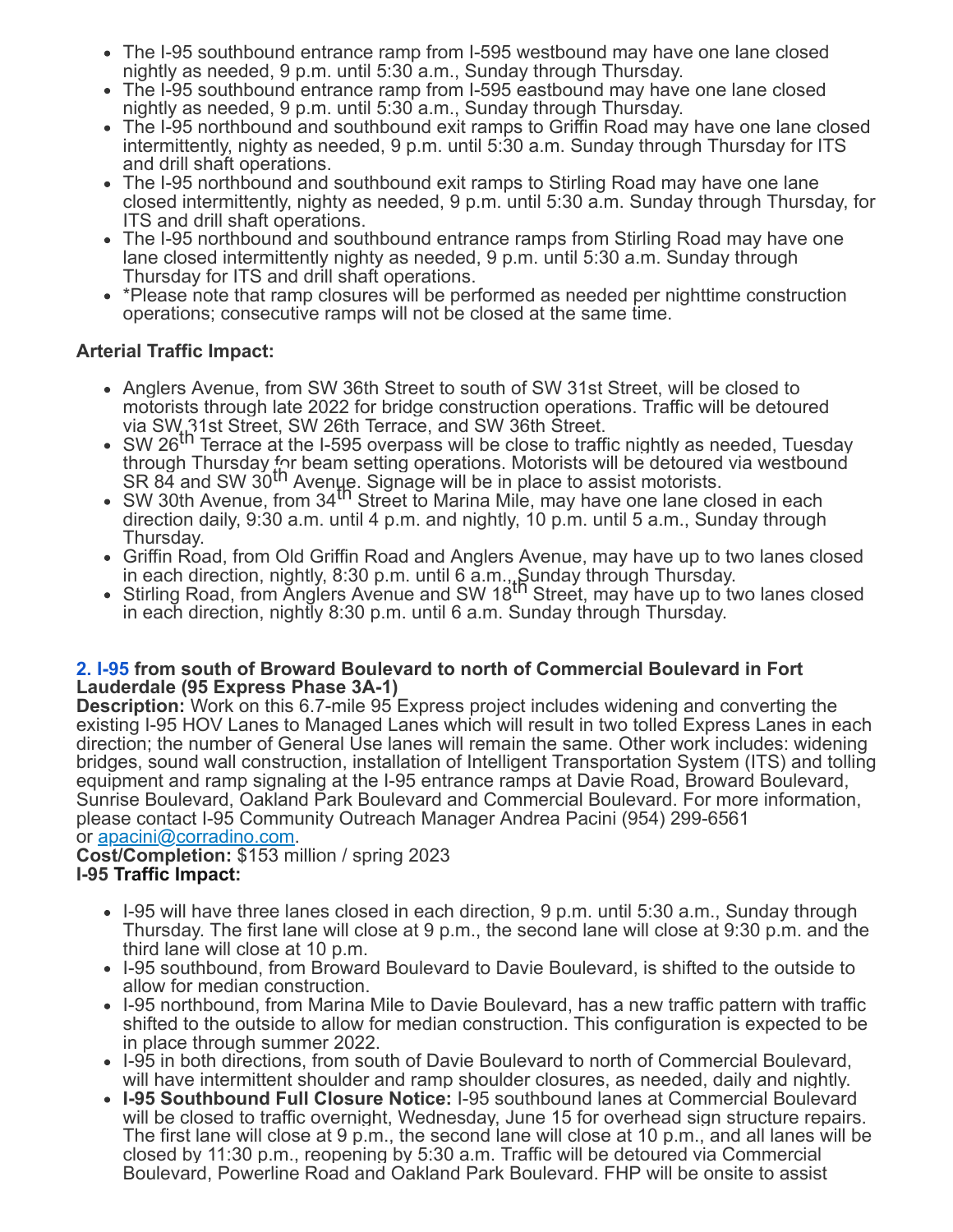[motorists. Thursday, June 16 will be used as a contingency night if needed.](https://r20.rs6.net/tn.jsp?f=001bfD7zu9LpUr_Yn-zFyF1rIFPwB7lqnA9RfkCvcuqAFoNuNgFy-anW6Rq7MNsWD1kQ6YM6hwKdMNOUhFylh3L60t3X9SfSfNaJYnbnghXpwUcFkLeDys8YqaCYBH-1tvgZKSS2cX_f-zXwLDqmLeaNKi3hLMVGlTRpA05XLL9QXxsLn8G2QhnwMibj9RrW1huzqDf2zFX0clHBaV_S934sI-5bt7lFiAIA0hmCiH7aBSvClCz9Q1-kw==&c=QgcsTQUDFxM7LlyCN2SuwRU6kJlRi991osgY--DlX4-lFUaE8XUGKA==&ch=OQBg82dIizptpMCPIKzHvsYmbVKpANIBNFNm16CSxLO3l6fLjuOQFA==) Please click the link to view the detour flyer.

### **Arterial Road Traffic Impact:**

- Powerline Road at the I-95 overpass will have two southbound lanes closed around the clock, through 5 a.m., Sunday, July 24. One through lane will remain open.
- **Advanced Notice**: Powerline Road at the I-95 overpass will have two northbound lanes closed around the clock, beginning 10 p.m., Monday night, July 25 through 5 a.m., Friday, Aug. 5.
- Prospect Road at I-95 will have one lane closed daily, 7 a.m. until 4 p.m., Monday through Friday.
- Commercial Boulevard at I-95 will undergo a full nightly closure, 10 p.m. until 6 a.m., Sunday through Thursday, for new bridge construction. Traffic will be detoured via N. Dixie Highway, Oakland Park Boulevard and Powerline Road.
- Oakland Park Boulevard will undergo a full nightly closure, 10 p.m. until 6 a.m., Sunday through Thursday, for new bridge construction. Traffic will be detoured via Commercial Boulevard, N. Dixie Highway and Oakland Park Boulevard.
- 38th Street at I-95 will undergo a full nightly closure, 10 p.m. until 6 a.m., Sunday through Thursday, for bridge construction. Traffic will be detoured via NW 10th Ave and Powerline Road. FHP will be on site to assist motorists.
- Powerline Road at I-95 will undergo a full nightly closure, 10 p.m. until 6 a.m., Sunday through Thursday, as needed for bridge construction. Traffic will be detoured via Commercial Boulevard, N. Dixie Highway and Oakland Park Boulevard.
- Prospect Road at I-95 will undergo a full nightly closure, 10 p.m. until 6 a.m., Sunday through Thursday, as needed for bridge construction. Traffic will be detoured via Powerline Road, Commercial Boulevard and Andrews Avenue.
- NW19th Street at I-95 will undergo a full nightly closure, 10 p.m. until 6 a.m., Sunday through Thursday, as needed for ITS Pole installation. Traffic will be detoured via Powerline Road, Oakland Park Boulevard and NW 21st Avenue.
- Powerline Road at the I-95 overpass will have one lane closed daily, 9 a.m. until 3 p.m., Monday through Friday.
- NW 19th Street at the 1-95 overpass will have one lane closed, daily, 9 a.m. until 3 p.m., Monday through Friday.
- NW 6th Street at the I-95 overpass will have one lane closed, daily, 9 a.m. until 4 p.m., Monday through Friday.
- Oakland Park Boulevard at the I-95 overpass will have one lane closed, daily, 9 a.m. until 3 p.m., Monday through Friday.

### **Ramp Impact:**

- The westbound I-595 to I-95 northbound entrance ramp from westbound I-595 will be closed nightly as needed, 9 p.m. until 5:30 a.m., Sunday through Thursday. Traffic will be detoured via State Rd [84, US 441](https://www.google.com/maps/search/84,+US+441?entry=gmail&source=g) and Davie Boulevard. FHP will be on site to assist motorists.
- The eastbound I-595 to I-95 northbound entrance ramp from eastbound I-595 will be closed nightly as needed, 9 p.m. until 5:30 a.m., Sunday through Thursday. Traffic will be detoured via US 1 and Davie Boulevard. FHP will be on site to assist motorists.
- The I-95 northbound exit ramp to Davie Boulevard will be closed nightly as needed, 9 p.m. until 5:30 a.m., Sunday through Thursday. Traffic will be detoured via Broward Blvd and US 441. FHP will be on site to assist motorists.
- The I-95 northbound entrance ramp from Marina Mile will be closed as needed, 9 p.m. until 5:30 a.m., Sunday through Thursday. Traffic will be detoured via Marina Mile Boulevard, State Rd 7 and Davie Boulevard.
- The I-95 southbound entrance ramp from Davie Blvd will be closed as needed, 9 p.m. until 5:30 a.m., Sunday through Thursday. Traffic will be detoured via Davie Boulevard, US 441 and Marina Mile Boulevard.
- The I-95 southbound exit ramp to Broward Boulevard will be closed as needed, 9 p.m. until 5:30 a.m., Sunday through Thursday. Traffic will be detoured via Broward Park & Ride and Broward Blvd. FHP will be on site to assist motorists.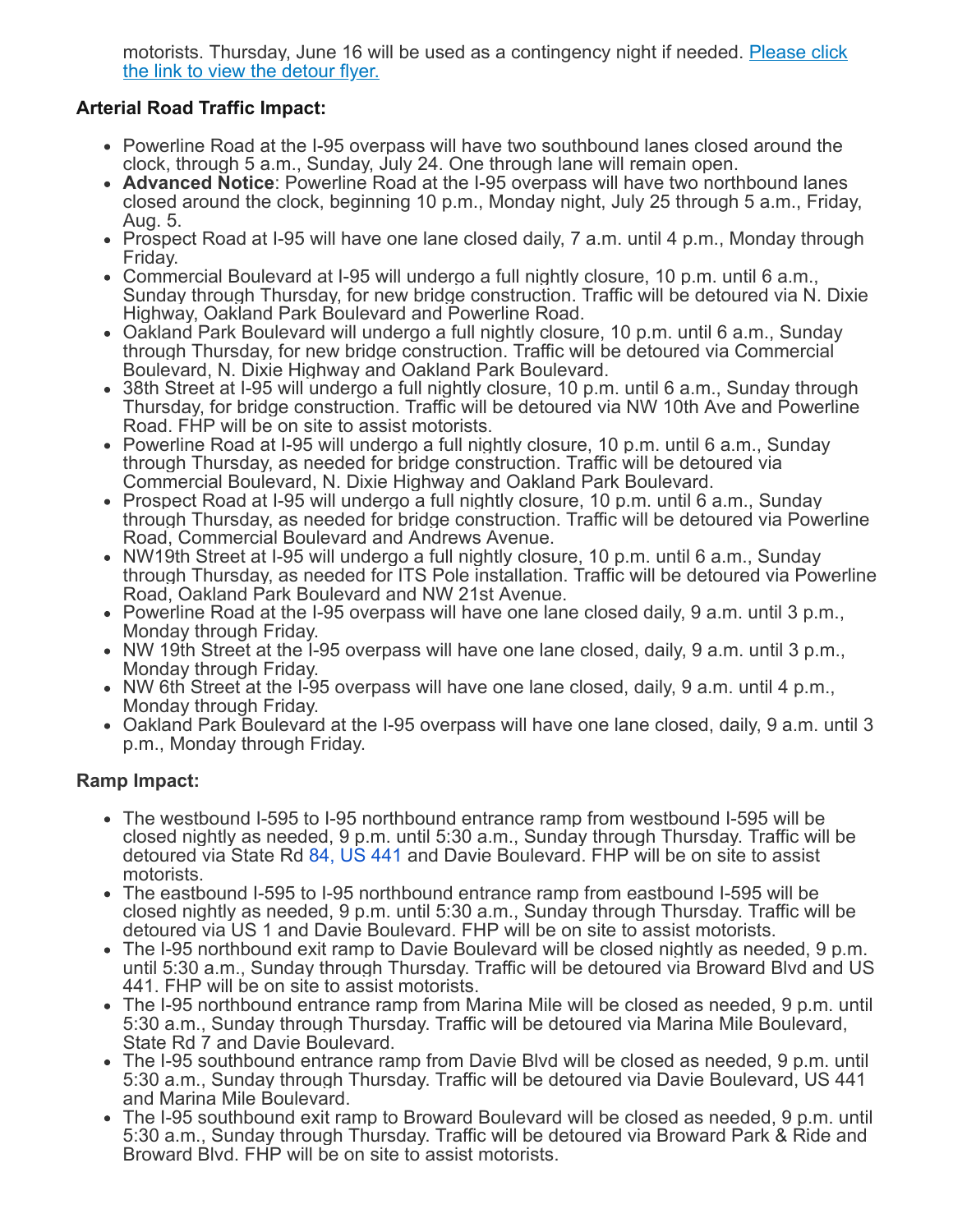- The I-95 northbound entrance ramp from Oakland Park Boulevard will be closed, nightly, as needed, 9 p.m. until 5:30 a.m., Sunday through Thursday. Traffic will be detoured via Commercial Boulevard and Powerline Road. FHP will be on site to assist motorists.
- The I-95 northbound exit ramps to Oakland Park Boulevard will be closed as needed 9 p.m. until 5:30 a.m., Sunday through Thursday. Traffic will be detoured via I-95 and Commercial Boulevard. FHP will be on site to assist motorists.
- The I-95 northbound exit ramp to Commercial Boulevard will be closed as needed, 9 p.m. until 5:30 a.m., Sunday through Thursday. Traffic will be detoured via I-95 and Cypress Creek Road. FHP will be on site to assist motorists.
- The I-95 northbound entrance ramp from Commercial Boulevard will be closed, 9 p.m. until 5:30 a.m., Sunday through Thursday. Traffic will be detoured via Powerline Road and Cypress Creek Road. FHP will be on site to assist motorists.
- The I-95 southbound exit ramp to Commercial Boulevard will be closed nightly, 9 p.m. until 5:30 a.m., Sunday through Thursday. Traffic will be detoured via Oakland Park Boulevard and I-95. FHP will be on site to assist motorists.
- The I-95 southbound entrance ramps from Commercial Boulevard will be closed, 9 p.m. until 5:30 a.m., Sunday through Thursday. Traffic will be detoured via Powerline Road, Oakland Park Boulevard and I-95. FHP will be on site to assist motorists.
- The I-95 southbound entrance ramps from Oakland Park Boulevard will be closed, as needed, 9 p.m. until 5:30 a.m., Sunday through Thursday. Traffic will be detoured via Powerline Road and Sunrise Boulevard. FHP will be on site to assist motorists.
- The I-95 southbound exit ramp to Oakland Park Boulevard will be closed, as needed, 9 p.m. until 5:30 a.m., Sunday through Thursday. Traffic will be detoured via I-95 and Sunrise Boulevard. FHP will be on site to assist motorists.
- The I-95 northbound exit ramp to Broward Boulevard will be closed, as needed, 9 p.m. until 5:30 a.m., Sunday through Thursday. Traffic will be detoured via I-95 and the Broward Boulevard Park & Ride. FHP will be on site to assist motorists.
- The I-95 southbound entrance ramp from Broward Boulevard will be closed, as needed, 9 p.m. until 5:30 a.m., Sunday through Thursday. Traffic will be detoured via US-441 and Davie Boulevard. FHP will be on site to assist motorists.
- The I-95 southbound exit ramp to Sunrise Boulevard will be closed, as needed, 9 p.m. until 5:30 a.m., Sunday through Thursday. Traffic will be detoured via Broward Boulevard and I-95. FHP will be on site to assist motorists.
- The I-95 southbound entrance ramps from Sunrise Boulevard will be closed, as needed, 9 p.m. until 5:30 a.m., Sunday through Thursday. Traffic will be detoured via Powerline Road, Oakland Park Boulevard and I-95. FHP will be on site to assist motorists
- The I-95 northbound entrance ramp from Davie Boulevard will be closed nightly, 9 p.m. until 5:30 a.m., Sunday through Thursday. Traffic will be detoured via State Road 7 and Broward Boulevard.
- The I-95 southbound entrance ramp from Broward Park & Ride is closed for foundation construction and sign structure installation. During this closure, traffic will be detoured via the I-95 southbound entrance ramp from Broward Boulevard.
- The I-95 northbound exit ramp to eastbound Oakland Park Boulevard will have one inside lane closed daily, 9 a.m. until 3 p.m., Monday through Friday.
- The I-95 northbound exit ramp to Commercial Boulevard will have one lane closed daily, 9 a.m. until 3 p.m., Monday through Friday.
- The I-95 southbound entrance ramp from Broward Boulevard to I-595 will have one outside lane closed nightly 9 p.m. until 5:30 a.m., Sunday through Thursday.

#### **[3.](https://www.google.com/maps/search/3.+SR+9%2FI-95?entry=gmail&source=g) [SR 9/I-95](https://www.google.com/maps/search/3.+SR+9%2FI-95?entry=gmail&source=g) Northbound Exit Ramp to SR 820/Hollywood Boulevard Widening Improvements Project in Hollywood**

**Description:** Project Improvements include widening the northbound exit ramp to SR 820/ Hollywood Boulevard to accommodate a designated right-turn lane; extending the left-turn lane on SR 820/Hollywood Boulevard to S 28th Avenue to increase vehicle storage capacity; upgrading signalization at the intersection of SR 820/Hollywood Boulevard and SR 9/I-95; upgrading sidewalks and curb ramps to meet Americans with Disabilities Act (ADA) requirements. For more information, please contact I-95 Community Outreach Specialist Daniela Silva at (786) 441-3088 or [msilva@corradino.com.](mailto:msilva@corradino.com.) **Cost/Completion:** \$1,096,096 / summer 2022 **Traffic Impact:**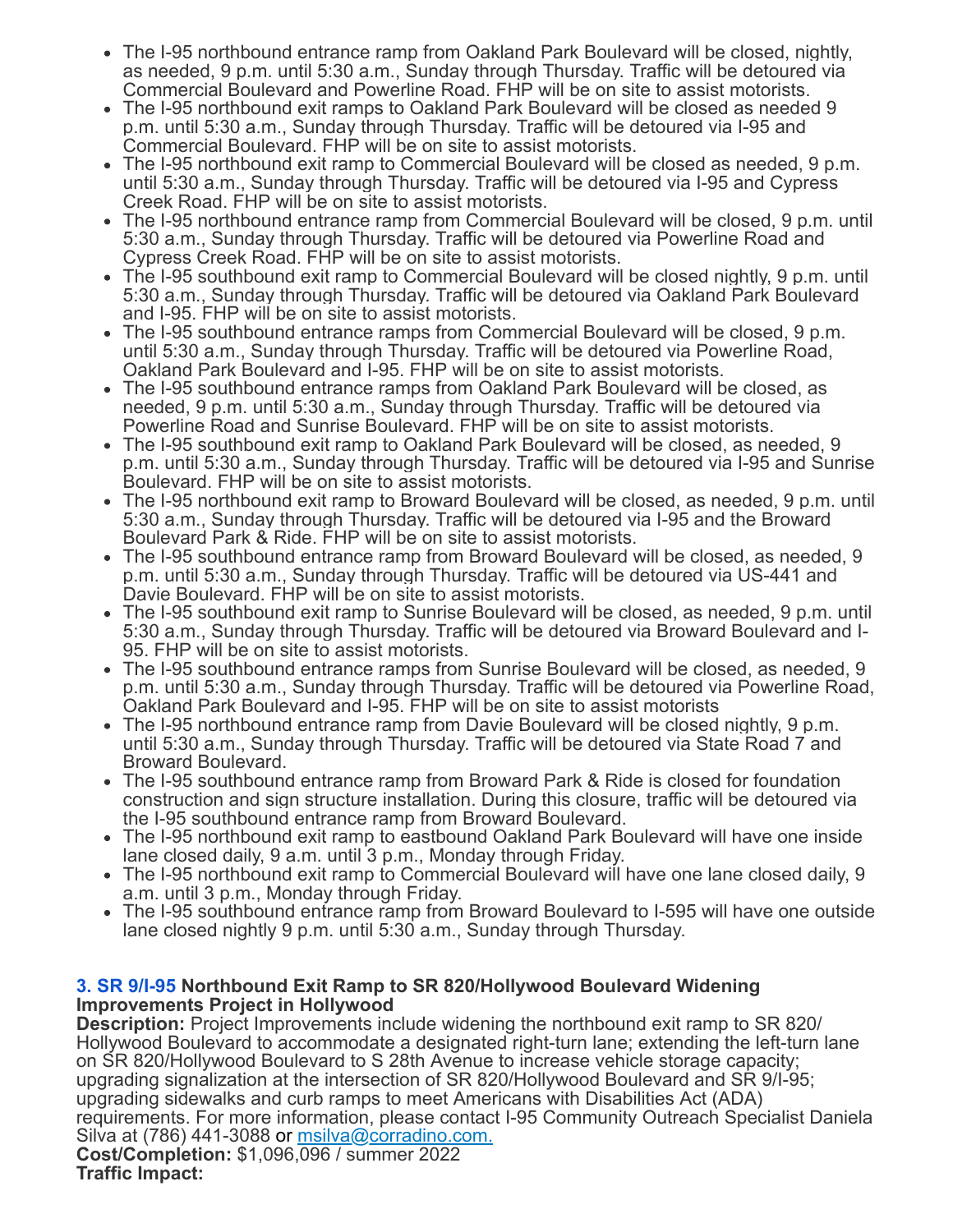- Hollywood Boulevard, from the I-95 interchange to 28th Avenue, will have the inside lane closed in each direction nightly as needed, 10 p.m. until 7 a.m.
- The I-95 northbound exit ramp to Hollywood Boulevard will have one lane and shoulder closed nightly as needed, 10 p.m. until 7 a.m.
- The I-95 northbound entrance ramp from Hollywood Boulevard will have one lane closed daily, 9 a.m. until 3:30 p.m., and nightly, 10 p.m. until 7 a.m.

### **Pedestrian Impact:**

• To ensure pedestrian safety, the crosswalk at the I-95 northbound exit ramp to Hollywood Boulevard will be closed through the duration of the project. Pedestrians will be detoured<br>via Calle Grande and N 28<sup>th</sup> Avenue. Signage will be in place to assist pedestrians.

**[4.](https://www.google.com/maps/search/4.+State+Road+9%2FI-95?entry=gmail&source=g) [State Road 9/I-95](https://www.google.com/maps/search/4.+State+Road+9%2FI-95?entry=gmail&source=g) at Copans Road Interchange Improvement Project in Pompano Beach**

**Description:** Project improvements include constructing a dedicated merge lane for northbound I-95 traffic from Copans Road and a collector distributor road for southbound I-95 traffic entering and exiting Copans Road. Improvements also will include sound walls, lighting, intelligent transportation system upgrades, drainage and landscaping. There will also be roadway widening, milling, resurfacing, signage, pavement markings, sidewalk and curb and gutter. For more information, please contact I-95 Community Outreach Specialist Daniela Silva at (786) 441-3088 or [msilva@corradino.com.](mailto:msilva@corradino.com.)

**Cost/Completion:** \$26.4 million / summer 2022 **I-95 Traffic Impact:**

- I-95 northbound at Copans Road may have up to two lanes closed nightly, as needed Sunday through Thursday. The first lane will close at 9:30 p.m., the second lane will close at 10:30 p.m. Both lanes will reopen by 5:30 a.m.
- I-95 southbound at Copans Road may have two lanes closed nightly, as needed Sunday through Thursday. The first lane will close at 9:30 p.m., the second lane will close at 10:30 p.m. Both lanes will reopen by 5:30 a.m.
- 1-95 southbound at Sample Road may have two lanes closed nightly, as needed Sunday through Thursday. The first lane will close at 9:30 p.m., the second lane will close at 10:30 p.m. Both lanes will reopen by 5:30 a.m.
- I-95 in each direction may have shoulder closures, daily and nightly as needed.

### **Ramp Impact:**

- **Advanced Notice:** The I-95 southbound entrance ramp from eastbound Copans Road will be closed nightly, 10 p.m. until 6 a.m., Monday through Thursday, beginning Monday night, June 20. Motorists will be detoured via eastbound Copans Road, southbound Dixie Highway and westbound Atlantic Boulevard to the I-95 southbound entrance ramp. Signage will be in place to assist motorists.
- **Advanced Notice:** The I-95 southbound exit ramp to westbound Copans Road will be closed nightly, 10 p.m. until 6 a.m., Sunday through Thursday, beginning Monday night, June 20. Motorists will be detoured via Atlantic Boulevard and northbound I-95 to Copans Road. Signage will be in place to assist motorists.

### **Arterial Traffic Impact:**

Copans Road at the I-95 interchange will have up to two lanes closed in each direction, daily Monday through Friday. The first lane will be close at 9 a.m. and the second lane will close at 10 p.m. Both lanes will reopen at 3 p.m.

#### **5. SR 93/I-75 from Sheridan Street to South of I-595 Resurfacing Project in Davie, Southwest Ranches, and Sunrise**

**Description:** Project improvements include milling and resurfacing along SR 93/I-75 between Sheridan Street and south of I-595, installing guardrail and double-face guardrail throughout the project limits, and installing signs and flashing beacons to alert wrong way drivers at the SR 93/I-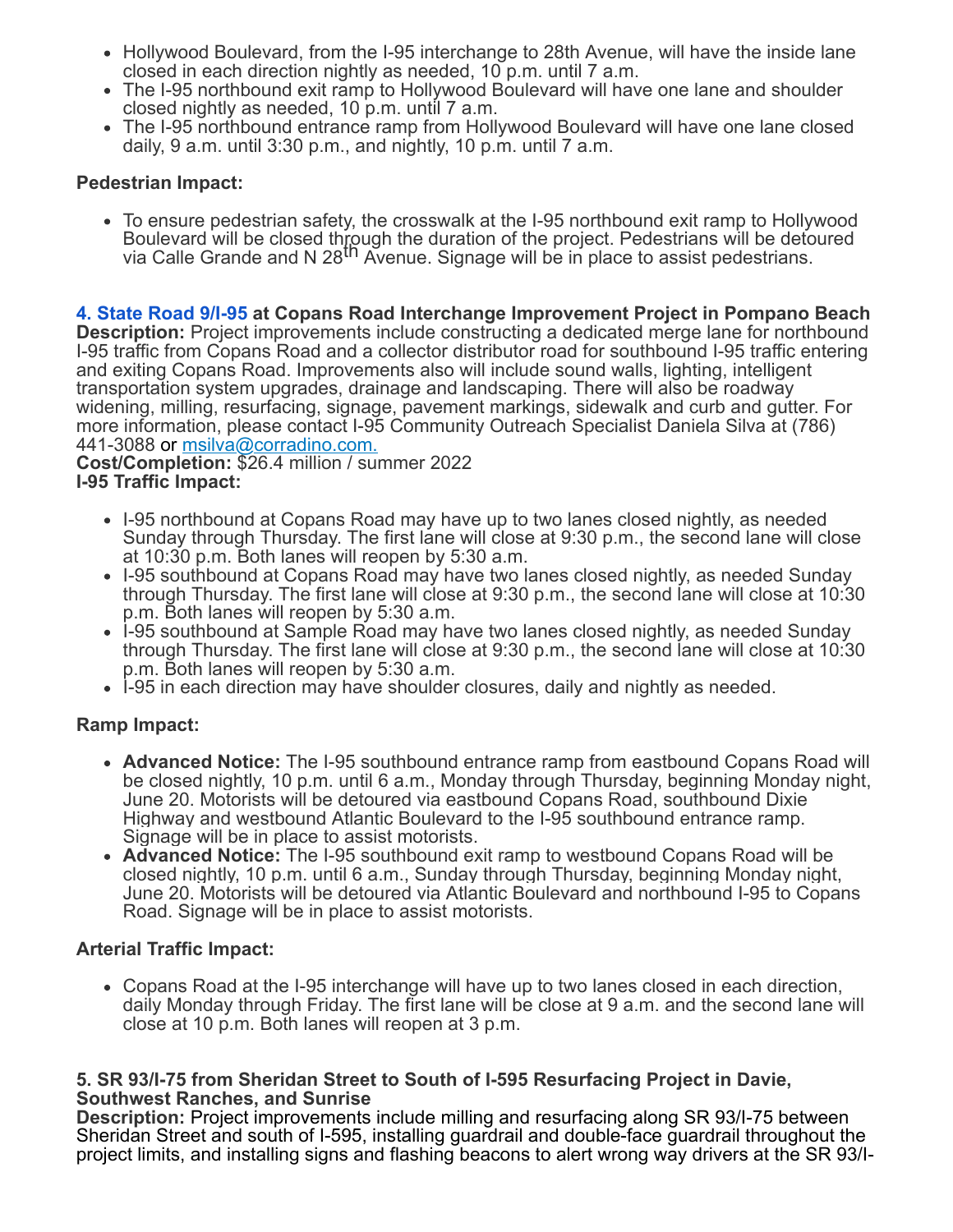75 southbound exit ramp to Griffin Road. For more information, please contact I-95 Community Outreach Specialist Daniela Silva at (786) 441-3088 or [msilva@corradino.com.](mailto:msilva@corradino.com.) **Cost/Completion:** \$7,949,000 / summer 2022 **Mainline Traffic Impacts:**

- I-75 will have up to four lanes closed in each direction nightly, as needed, Sunday through Thursday. The first lane will close at 7:30 p.m., the second, third, and fourth lanes will close at 9 p.m. All lanes will reopen by 6 a.m.
- I-75 will have the shoulders closed daily and nightly as needed.

### **Ramp Impacts:**

- The I-75 southbound exit ramp to eastbound Griffin Road may be closed nightly, from 9 p.m. until 6 a.m., Sunday through Thursday, for paving operations. Traffic will be detoured via Royal Palm Boulevard, Weston Road to the I-75 entrance ramp. Signage will be in place to assist motorists.
- The I-75 southbound exit ramp to westbound Griffin Road may be closed nightly, from 9 p.m. until 6 a.m., Sunday through Thursday, for paving operations. Traffic will be detoured via Royal Palm Boulevard, Weston Road to the I-75 entrance ramp. Signage will be in place to assist motorists.
- The I-75 southbound exit ramp to Royal Palm Boulevard may be closed nightly, from 9 p.m. until 6 a.m., Sunday through Thursday, for paving operations. Traffic will be detoured via Griffin Road and Weston Road. Signage will be in place to assist motorists.
- The I-75 southbound entrance ramp from Royal Palm Boulevard may be closed nightly, from 9 p.m. until 6 a.m., Sunday through Thursday, for paving operations. Traffic will be detoured via Weston Road and Griffin Road to Royal Palm Boulevard. Signage will be in place to assist motorists.
- The I-75 northbound exit ramp to westbound Griffin Road may be closed nightly, from 9 p.m. until 6 a.m., Sunday through Thursday, for paving operations. Traffic will be detoured via Royal Palm Boulevard and Weston Road. Signage will be in place to assist motorists.
- The I-75 northbound entrance ramp from Griffin Road may be closed nightly, from 9 p.m. until 6 a.m., Sunday through Thursday, for paving operations. Traffic will be detoured via Flamingo Road and Sheridan Street. Signage will be in place to assist motorists.
- The I-75 northbound exit ramp to Royal Palm Boulevard may be closed nightly, from 9 p.m. until 6 a.m., Sunday through Thursday, for paving operations. Traffic will be detoured via Griffin Road and Weston Road. Signage will be in place to assist motorists.
- The I-75 northbound entrance ramp from Royal Palm Boulevard may be closed nightly, from 9 p.m. until 6 a.m., Sunday through Thursday, for paving operations. Traffic will be detoured via Weston Road and Griffin Road. Signage will be in place to assist motorists.
- I-75 will have shoulder closures daily and nightly as needed.
- \*Please note that ramp closures will be performed as needed per nighttime construction operations; consecutive ramps will not be closed at the same time.

#### **6. SR 93/ I-75 Resurfacing Project from South of I-595 to West of US 27 in Sunrise and Weston**

**Description:** Project improvements will include milling and resurfacing along SR 93/I-75 between south of I-595 and west of US 27 and installing guardrail and doubleface guardrail throughout the project limits. For more information, please contact I-95 Community Outreach Specialist Daniela Silva at (786) 441-3088 or [msilva@corradino.com.](mailto:msilva@corradino.com.) **Cost/Completion:** \$8 million / spring 2023 **Traffic Impact:**

- I-75 in each direction, from the I-595 interchange to west of US-27, will have up to two lanes closed nightly, 8 p.m. until 7 a.m. Sunday through Friday for paving operations.
- I-75 will have the shoulders closed daily and nightly as needed.

# **Ramp Impacts:**

The I-75 southbound entrance ramp from US 27 may be closed to traffic nightly, 9 p.m. until 6 a.m. Sunday through Thursday, for paving operations. Motorists will be detoured via US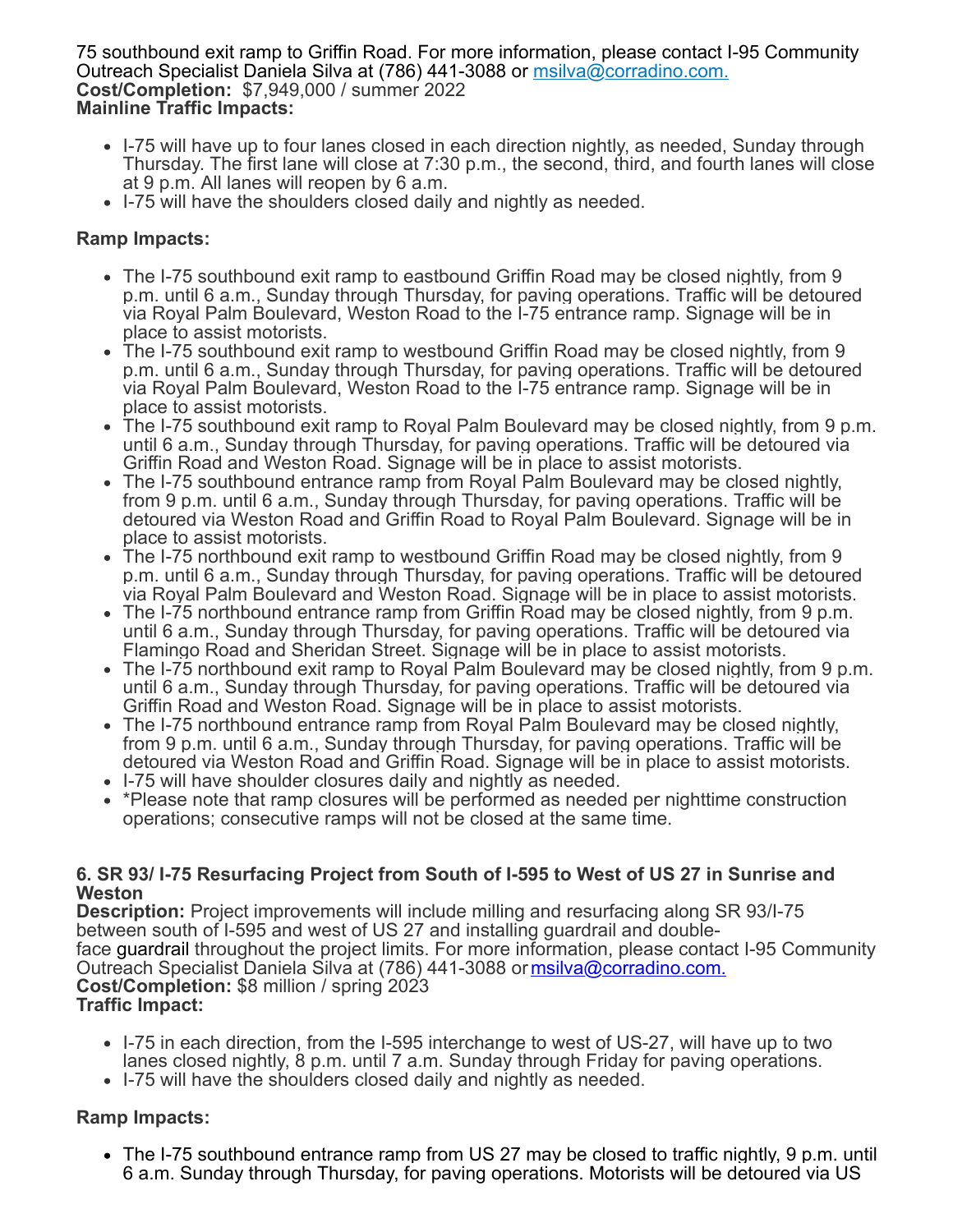27, and U-turn to I-75 southbound. Signage will be in place to assist motorists.

- The I-75 southbound entrance ramp from eastbound SR 84, just east of Indian Trace, may be closed to traffic nightly, 9 p.m. until 6 a.m., Sunday through Thursday. Motorists will be detoured via Indian trace, WB SR 84 and Glades Parkway. Signage will be in place to assist motorists.
- The I-75 southbound entrance ramp from eastbound SR 84, just east of Glades Parkway, may be closed to traffic nightly, 9 p.m. until 6 a.m., Sunday through Thursday. Motorists will be detoured via SR 84 to the I-75 entrance ramp just east of Indian Trace. Signage will be in place to assist motorists.
- The I-75 southbound exit ramp to Glades Parkway may be closed to traffic nightly, 9 p.m. until 6 a.m. Sunday through Thursday, for paving operations. Motorists will be detoured via US-27 and SR-84. Signage will be in place to assist motorists.
- \*Please note that ramp closures will be performed as needed per nighttime construction operations; consecutive ramps will not be closed at the same time.

**7. Wrong Way Driving Safety Improvement Project in Davie and Pembroke Pines Description:** Project Improvements include installing signs, flashing beacons, and Intelligent Transportation System (ITS) devices to alert wrong way drivers at the SR 93/I-75 exit ramps to SR 822/Sheridan Street. For more information, please contact I-95 Community Outreach Specialist Daniela Silva at (786) 441-3088 or [msilva@corradino.com.](mailto:msilva@corradino.com.) **Cost/Completion:** \$745,355 / summer 2022 **Traffic Impact:**

- The outside shoulders along the SR 93/I-75 exit ramps to SR 822/Sheridan Street will be closed 8 a.m. until 4 p.m., Monday through Friday, for installation of signs, flashing beacons, and Intelligent Transportation System (ITS) devices.
- The outside shoulders of the I-95 southbound exit ramps to Blue Heron Boulevard will be closed 8 a.m. until 4 p.m., Monday through Friday, for installation of signs, flashing beacons, and Intelligent Transportation System (ITS) devices.

**8. SR 93/I-75 Alligator Alley Environmental Educational Center Project in Weston Description:** Project Improvements consist of Project Improvements include reconfiguring existing parking lots, access roads, drainage structures, utilities, lighting, and sidewalks; and constructing educational amenities, including an observation tower, boardwalks, walkways, wetland exhibits, asphalt trails, pavilions, benches, and landscaping. For more information, please contact I-95 Community Outreach Specialist Daniela Silva at (786) 441- 3088 or [msilva@corradino.com.](mailto:msilva@corradino.com.)

**Cost/Completion:** \$8,845,801 / fall 2023 **Traffic Impact:**

The parking area to the south of the rest area building is closed to the public through late 2022.

# *NORTH BROWARD*

*(Coconut Creek, Coral Springs, Deerfield Beach, Fort Lauderdale, Hillsboro Beach, Lauderdale Lakes, Lauderdale-By-The-Sea, Lauderhill, Lazy Lake, Lighthouse Point, Margate, North Lauderdale, Oakland Park, Parkland, Plantation, Pompano Beach, Sea Ranch Lakes, Sunrise, Tamarac, [Wilton Manors\)](https://www.google.com/maps/search/Wilton+Manors)+%0D%0A+%0D%0A+%0D%0A+9.+NW+31?entry=gmail&source=g)*

# **[9.](https://www.google.com/maps/search/Wilton+Manors)+%0D%0A+%0D%0A+%0D%0A+9.+NW+31?entry=gmail&source=g) [NW 31](https://www.google.com/maps/search/Wilton+Manors)+%0D%0A+%0D%0A+%0D%0A+9.+NW+31?entry=gmail&source=g)st Avenue Mobility Improvement Project in Fort Lauderdale**

**Description:** Project improvements consist of repurposing the outside travel lanes along NW<br>31<sup>St</sup> Street from Commercial Boulevard to NW 62<sup>nd</sup> Street to accommodate 5-foot bicycle lanes and widening the roadway and median from NW +62<sup>nd</sup> Street to West McNab Road to accommodate 4-foot bicycle lanes. Other improvements include traffic signal mast arms and<br>pedestrian signalization at West Prospect Road, NW 65<sup>th</sup> Drive and West McNab Road, milling, resurfacing and adding pavement markings. For more information, contact Community Outreach Specialist Rebecca Guerrero at (954) 218-2304 or [rguerrero@corradino.com.](mailto:rguerrero@corradino.com) **Cost/Completion:** \$3.5 million / summer 2022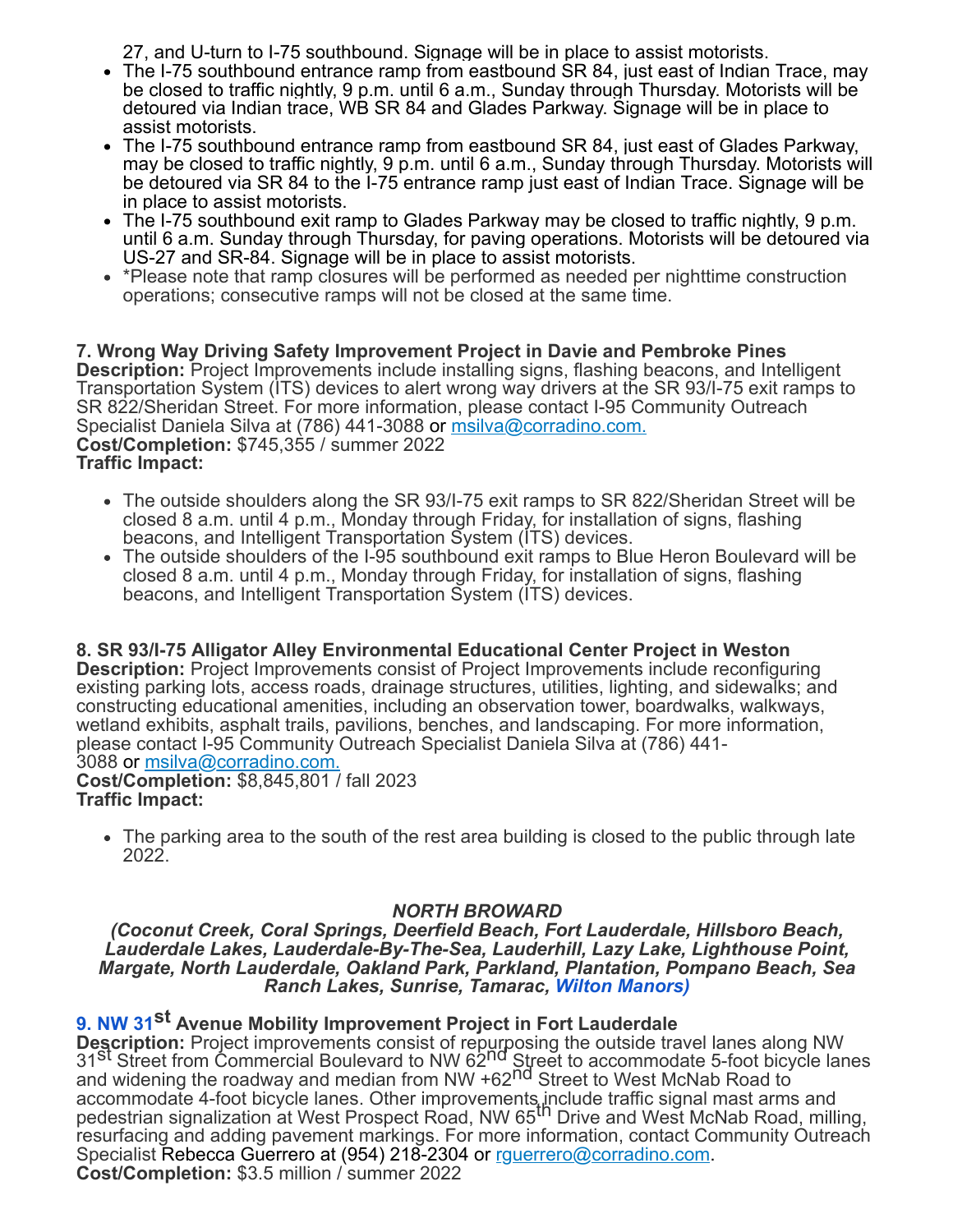## **Traffic Impact:**

- One lane will be closed at a time along NW 31<sup>st</sup> Avenue from Commercial Boulevard to McNab Road Monday through Friday, between 8 a.m. and 4:30 p.m., for thermoplastic striping operations and asphalt deficiency repairs.
- One lane will be closed at a time along NW 31<sup>St</sup> Avenue from Commercial Boulevard to McNab Road Sunday through Thursday, between 9 p.m. and 5 a.m., for thermoplastic striping operations.

### **[10.](https://www.google.com/maps/search/10.+Coral+Ridge+Drive?entry=gmail&source=g) [Coral Ridge Drive](https://www.google.com/maps/search/10.+Coral+Ridge+Drive?entry=gmail&source=g) Mobility Improvement Project in Coral Springs**

**Description:** Project improvements consist of widening the roadway along Coral Ridge Drive from Southgate Boulevard to Wyndham Circle to accommodate 6-foot buffered bicycle lanes in each direction. Improvements also include upgrading vehicle and pedestrian signalization at West Atlantic Boulevard, Royal Palm Boulevard and Wiles Road. Other improvements include repairing the bridge deck joints on the bridge over the C-14 Canal (Bridge No. 864098) along Coral Ridge Drive, reconstructing sidewalk ramps, modifying and relocating drainage structures, milling, resurfacing and adding pavement markings. For more information, contact Community Outreach Specialist Rebecca Guerrero at (954) 218-2304 or [rguerrero@corradino.com](mailto:rguerrero@corradino.com). **Cost/Completion:** \$7.6 million / late 2022 **Traffic Impact:**

• One lane in each direction along Coral Ridge Drive from Southgate Boulevard to Wyndham Circle will be closed intermittently, Monday through Friday, between 6 a.m. to 4 p.m., for concrete demolition, signalization, curb and gutter operations, and roadway widening operations.

### **11. [State Road 845/Powerline Road](https://www.google.com/maps/search/11.+State+Road+845%2FPowerline+Road?entry=gmail&source=g) Mobility Improvement Project in Oakland Park**

**Description:** Project improvements consist of repurposing the outside lanes along SR 845/Powerline Road from SR 870/Commercial Boulevard to NW 29<sup>th</sup> Street to accommodate 7foot bicycle buffered bikes lanes and 4-foot raised landscaped islands in each direction. Improvements also include repurposing the outside lanes along SR 845/Powerline Road from<br>SR 816/West Oakland Park Boulevard to NW 29<sup>th</sup> Street to accommodate 4-foot bicycle lanes. Other improvements include landscaping, irrigation, milling and resurfacing. For more information, contact Community Outreach Specialist Rebecca Guerrero at (954) 218-2304 or [rguerrero@corradino.com.](mailto:rguerrero@corradino.com)

#### **Cost/Completion:** \$3.1 million / spring 2022 **Traffic Impact:**

- Powerline Road's southbound outside lane from NW 47th Street to north of the I-95 Overpass; and from south of the I-95 Overpass to NW 34th Street is in its final configuration. The lane has been repurposed for a buffered bicycle lane and landscaped bulb-outs.
- Powerline Road's northbound outside lane from NW 35th Street to NW 40th Street; and from north of the I-95 Overpass to NW 47th Street is in its final configuration. The lane has been repurposed for a buffered bicycle lane and landscaped bulb-outs.
- The inside lane in each direction along Powerline Road NW 46<sup>th</sup> Street to Commercial Boulevard will be closed Monday through Saturday, between 8 a.m. and 3:30 p.m. for correcting straight edge pavement deficiencies.
- The northbound outside lane along Powerline Road from NW 30<sup>th</sup> Court to North of West Oakland Park Boulevard will be closed Monday through Sunday, between 8 a.m. and 3:30 p.m. for completing paving and correcting rolling straight edge pavement deficiencies.

### **[12.](https://www.google.com/maps/search/12.+Riverland+Road?entry=gmail&source=g) [Riverland Road](https://www.google.com/maps/search/12.+Riverland+Road?entry=gmail&source=g) Mobility Improvement Project in Fort Lauderdale**

**Description:** This project consists of widening Riverland Road from US 441/SR 7 to SR 736/Davie Boulevard to accommodate buffered bicycle lanes, repurposing the roadway from SR 736/Davie Boulevard to SR 842/Broward Boulevard to accommodate buffered bicycle lanes. Work also includes driveway tie-in reconstruction as needed, installing traffic signal mast arms<br>and pedestrian signalization at SW 34<sup>th</sup> Terrace and the mid-block crossing just north of SW th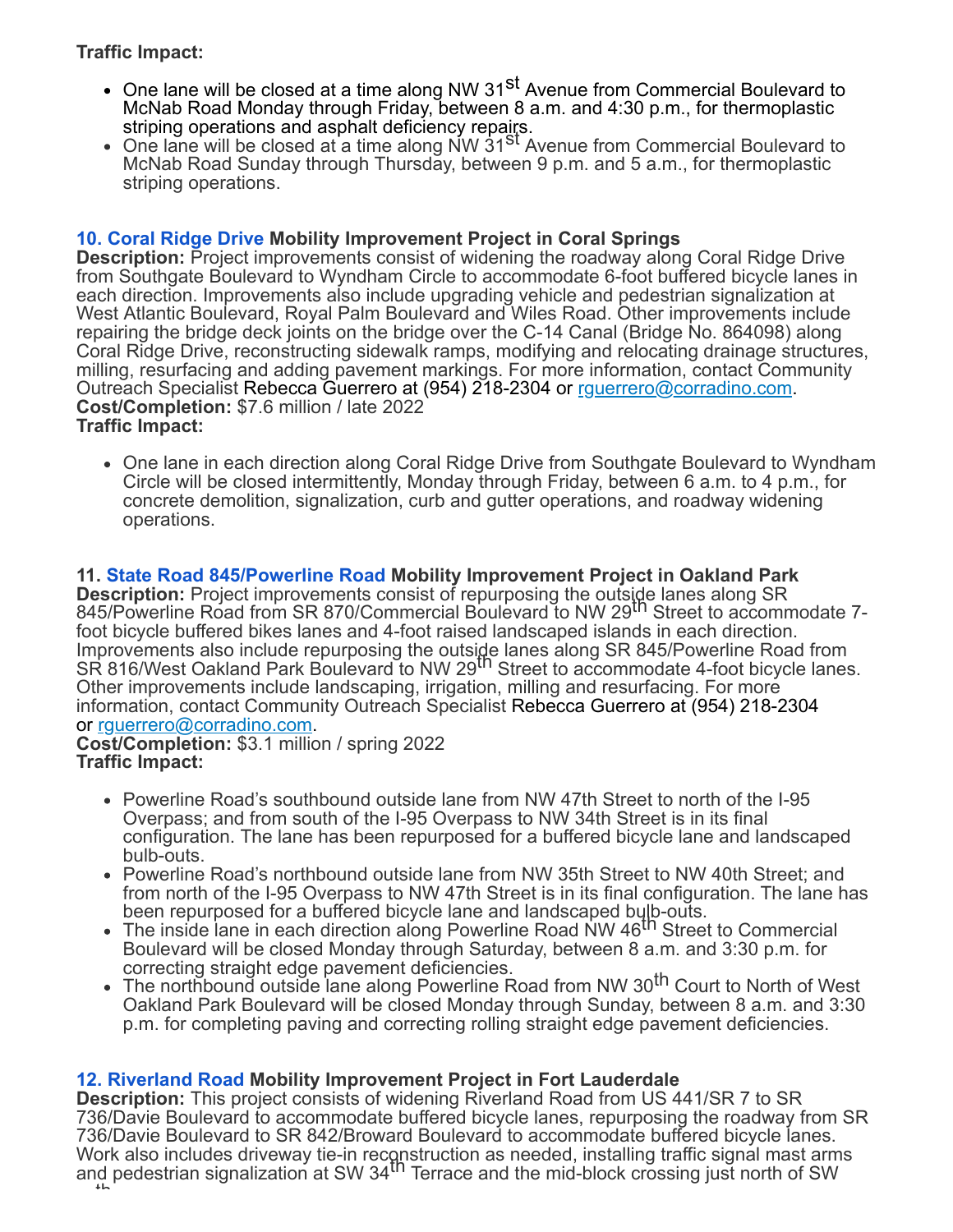11<sup>III</sup> Court. Improvements also include adding illuminated raised pavement markings to delineate the bike and travel lanes, installing sidewalks, signage, curb and gutter, milling and resurfacing and adding pavement markings. For more information, contact Community Outreach Specialist Rebecca Guerrero at (954) 218-2304 or [rguerrero@corradino.com.](mailto:rguerrero@corradino.com) **Cost/Completion:** \$5.8 million / summer 2022 **Traffic Impact:**

The westbound lane along Riverland Road from Davie Boulevard to US-441/SR-7, Monday through Saturday, between 9 a.m. and 3:30 p.m., for widening, manhole and valve adjustments, and driveway reconstruction. Flagging operations will be in effect to direct motorists around the work zone.

### **[13.](https://www.google.com/maps/search/13.+Hammondville+Road?entry=gmail&source=g) [Hammondville Road](https://www.google.com/maps/search/13.+Hammondville+Road?entry=gmail&source=g) Mobility Improvement Project in Pompano Beach**

**Description:** Project improvements consist of widening the lanes and reducing the median to accommodate 7-foot buffered bicycle langs in each direction, upgrading pedestrian signalization at the mid-block crossing east of NW  $18^{th}$  Drive with pedestrian detectors. Other improvements include installing and upgrading pedestrian lighting in each direction, installing landscaping and irrigation in the median, upgrading signage, installing pavement markings, milling and resurfacing the roadway. For more information, contact Community Outreach Specialist Rebecca Guerrero at (954) 218-2304 or rquerrero@corradino.com. **Cost/Completion:** \$3 million / summer 2022

**Traffic Impact:**

One lane will be closed at a time along MLK Boulevard from Powerline Road to west of the I-95 Overpass Monday through Friday, between 8 a.m. and 4:30 p.m., for thermoplastic striping operations and asphalt deficiency repairs.

#### **14. Henry E. Kinney Tunnel Improvements and Pedestrian Plaza Project in Fort Lauderdale**

**Description:** Project improvements include rehabilitating the structural, mechanical, electrical, architectural, and life safety components of the Henry E. Kinney Tunnel; milling and resurfacing SR 5/ US-1 from Rio Vista Boulevard to south of the Tunnel; installing Intelligent Transportation Systems (ITS) along SR 5/ US-1; extending the tunnel top to accommodate a pedestrian plaza which will include new fountains, seating facilities, re-designed brick pavers, artificial turf and landscape installation, and reconstructing the intersection of Las Olas Boulevard at SE 6th Avenue. For more information, contact Community Outreach Specialist Daniela Silva at (786) 441-3088 or [msilva@corradino.com.](mailto:msilva@corradino.com)

**Cost/Completion:** \$ 28.4 Million / late 2023 **Traffic Impacts:**

- US-1 in each direction through the tunnel, from SE 5th Court to SE 2nd Street, will have one lane closed through late 2023. One lane of traffic in each direction will be maintained
- at all times. Signage will be in place to advise motorists.<br>US-1 northbound, from SE 8<sup>th</sup> Court to SE 6<sup>th</sup> Court, will have the outside lane closed through late 2022.
- Southbound US-1 within the tunnel will be closed to traffic, beginning Friday morning, June 17, through August 2022, for pedestrian top plaza construction operations. Motorists will be shifted to northbound US-1 tunnel chamber where one lane in each direction will be [maintained. Signage will be in place to assist motorists.](https://r20.rs6.net/tn.jsp?f=001bfD7zu9LpUr_Yn-zFyF1rIFPwB7lqnA9RfkCvcuqAFoNuNgFy-anW6Rq7MNsWD1kW78izegMLOCXYnOns7MHDX1TKIJsXutukrx9IP7wkI1-Ei2u8Y_dSxtuCcRusG5lbusOEpl14UMBbyHb0Ui2vAAcWOlGDAY2b2nGyYY6AIVyFWG5ZpgeAz_Zxe9IYnYgLeD_VFQZZ3NbGg2JrWMj1mvbqF4ZinS22oikJdkRs-bwVNXV0DSMYw==&c=QgcsTQUDFxM7LlyCN2SuwRU6kJlRi991osgY--DlX4-lFUaE8XUGKA==&ch=OQBg82dIizptpMCPIKzHvsYmbVKpANIBNFNm16CSxLO3l6fLjuOQFA==) Please click the link to view the detour flyer.
- SE 6th Avenue in each direction, from Las Olas Blvd to SE 2nd Street, will be closed to traffic through late 2022 for construction of the outer walls for the proposed tunnel extension. [Please click this link to view the detour flyer.](https://r20.rs6.net/tn.jsp?f=001bfD7zu9LpUr_Yn-zFyF1rIFPwB7lqnA9RfkCvcuqAFoNuNgFy-anW6Rq7MNsWD1kvZraYVSZtqVgVF1UwqwTO-HexdnjjppoJWXsT5Aue1782Sz_KGGZd3ZPERThe-rfX1Q1xXsgwrkyZwT4mLQFM_-znzIcOuFKe9AoqH_KR-JiV9jMwZlHW9bGsTddqX6ZCAb7gP9-Sgz_IyImBoRDAwXIBdSJXb4VdNfSSEeEDcUhIfH8f2F8ATNC3P1A2dZlmyiMSwx9OoUucz4tzUT-zubgQxThqRqzxGPE2tfi5TxpYH8ofKJahss_5PtWz1AhJ97pbJbV2NbDxKHFv2ssiEnGwY_XTM6JV3lgXaZ-BFrXPNHR3W2kIeMnw7uSlM7GQ9t8SmHMxQp8cor4-fGhVyo7ALZN5PvfZoAIjyb4yIMgISUllp6QMxT24WaN5Mr7jMERqYYX_1Ow9MwYq0uSePTnlt5RW2A0On0YhfR8y_V47VpZLfHa2XuNyK86D80VID5FucEAz3GTBvb0Xi8HAyqlBifHpeFs1wGxpTUJw9ri_l2X9I3-dP29kfvVwEA96BUyxY-6FjiU7Z-RjBwYER1Y9mw41nGQebA70BkDeQNLC4njxCsETiLqfsKQzhWUmMricK3NF4woW3Vdas4NU8cAzircaRifITlaKIeb5zV2e9FH_4D3f4GSKll7cSfMVGrnsjz72UI5MmIoZdYJyqCu5v8tKA0I_Dkh9DAQEkRdw8FihvaWCpnAIie375ae4qzSm-pA27jkx1Axzjf_2Ev5lWMi0wxfldstwFzElfDFlsHCVxIRr2nrrsuuqMlsaSL2IkqWTkELDnef9Kyn98ttez2od0er0nTkNiX_sDo9MtrhZex7Zl7JTUPeN-5-&c=QgcsTQUDFxM7LlyCN2SuwRU6kJlRi991osgY--DlX4-lFUaE8XUGKA==&ch=OQBg82dIizptpMCPIKzHvsYmbVKpANIBNFNm16CSxLO3l6fLjuOQFA==)
	- Motorists traveling westbound or eastbound on Las Olas Boulevard wishing to access Federal Highway (US-1) via SE 6th Avenue will be detoured to SE 8th Avenue. Signage will be in place to advise motorists.
	- Motorists traveling southbound on Federal Highway (US-1) wishing to access Las Olas Boulevard via SE 6th Avenue will be detoured to SE 5th Avenue. Signage will be in place to advise motorists.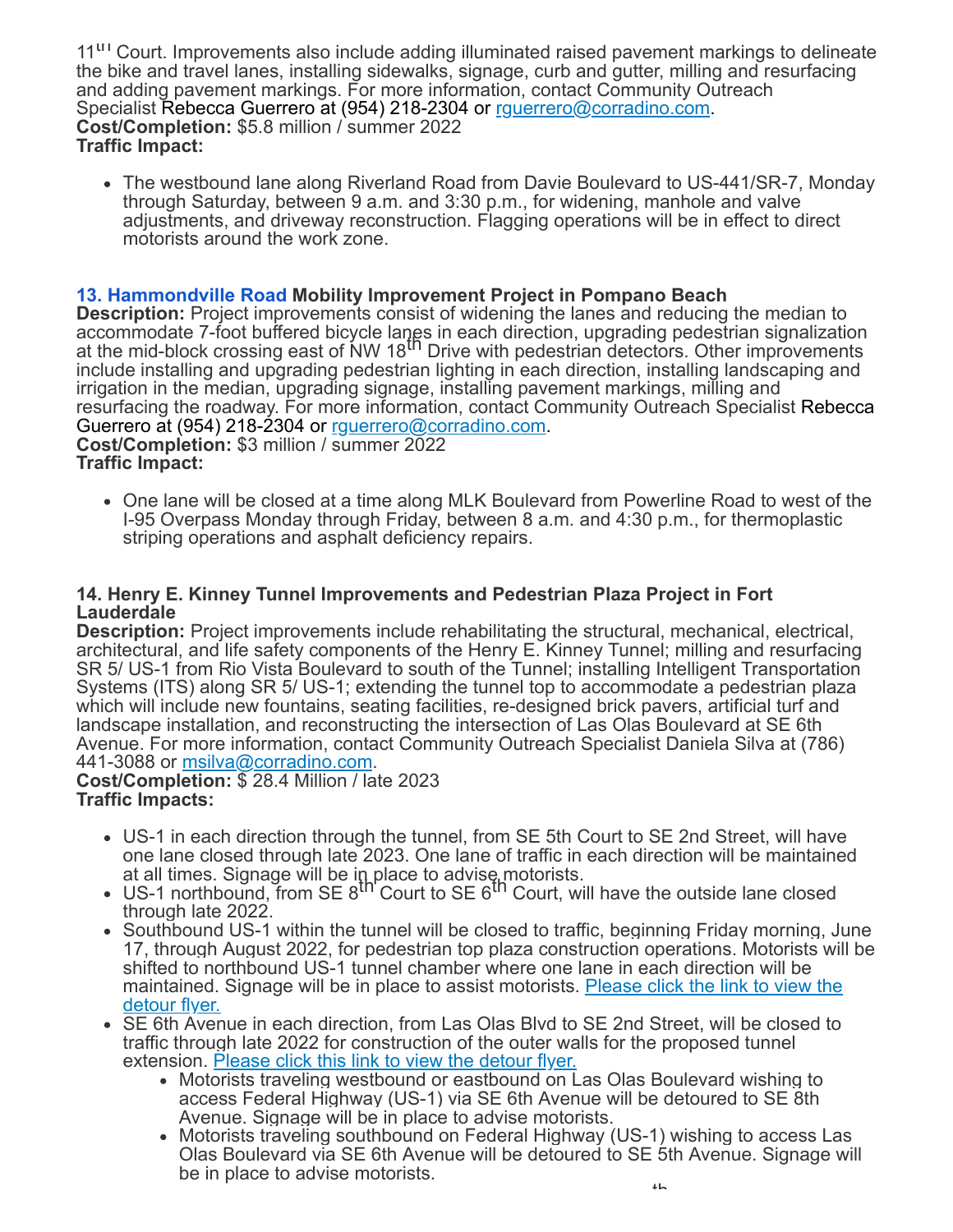- Eastbound Las Olas Boulevard between SE 5th Avenue to SE 8<sup>th</sup> Avenue will be closed to traffic through late 2022 for Plaza construction operations. Motorists will be shifted to the [westbound direction where one lane in each direction will be maintained.](https://r20.rs6.net/tn.jsp?f=001bfD7zu9LpUr_Yn-zFyF1rIFPwB7lqnA9RfkCvcuqAFoNuNgFy-anW6Rq7MNsWD1kU5lYx_OulDy1UhsypORo6eNQI24FNo-JqmclE3y4zMzpB11R1gxhblrZYvVAbE6o4IbD3CHK6mVi8LvPAQo5taZv8-J5Wk3svLkj4JiUFEaQN-1Dq4VKHgs9tWa9cmv2iW_N7VfL3ggj74ATG34oA-iBzMH8CW_DilAKIsuEN6hPVUcjfcdDsD_wsS_H_5hj48YeRkcPlaXWjWwo5li_bJDMQUJ2XN_pViFxVA8KYLpLEHavRgSiw0aIGPP4mY1itYG90nS3pd5k3A753juksePBkn9DmWgRjJbORi8_C3-hfs-chOO9gaqH3UXHmIEl4w9aRl_4Qx-lJwunXJ1wLpZHWmv6XxNBpz8flZB0VXN6sY_pQf6hDRJYkMPPYqWGJWPsBFfL9M0CYjquFud-CGmnaLMR2RqQpwYhNNcea1K9IeG_70c0bonlW2KggCfAZ4Qvcm6resKkIcoREHGw87wsFvw8nt8o8CA5U2CqmXH0Oha60e6ksRoI0hzMyYuIblytvDWdDP19G_Kt5IOlteD0YIv2-QN7Fxx6FTWaXaOvYPGw8vdhcjd8dKvSVcUwJCgCWMbAZ5c-yKBhgTONMrAe9IPAyUVyKsipk3Sfh85Mfdi0YEEIhniCab3Qrv58_HIFGKV6nZdKf3tyga3y1ZK317kWpMHUyAYN_H5QN8XEYakadAVCBEryLGyCo06EnfVXd_1p5dgE6wXboaPaHMhvctl13It65GlfNm3lNhGqMUEEDMtiGw6Drtev21-Feq10R64jpJzzHPkbhQlSZTED16thFpENXp8PcXik6pyVKXWgHm9OfjWfEXO9fDbx9ZKnNA8hHsKo53rc7t9JrA==&c=QgcsTQUDFxM7LlyCN2SuwRU6kJlRi991osgY--DlX4-lFUaE8XUGKA==&ch=OQBg82dIizptpMCPIKzHvsYmbVKpANIBNFNm16CSxLO3l6fLjuOQFA==) Please click this
- link to view the activity flyer.<br>US-1 in each direction, from I-595 to SW 28<sup>th</sup> Street, may have intermittent outside lane closures, daily as needed.
	- The pedestrian sidewalk on southbound US-1 will also be closed in association with this operation and pedestrians will be detoured to the northbound sidewalk. Signage will be in place to assist motorists.
- East Avenue, from N Rio Vista Boulevard to SE 6th Avenue will be closed to traffic daily as needed 7 a.m. until 5 p.m., Monday, June 13 through Wednesday, June 15, for concrete removal and placement operations. Motorists will be detoured via North Rio Vista Boulevard, SE 9th Avenue, and SE 7th Street. Signage will be in place to assist motorists. To ensure motorist and crew safety, the on-street parking parallel to the work zone will be unavailable. Thursday, June 16, and Friday, June 17 will be used as a contingency if needed. [Please click the link to view the detour flyer.](https://r20.rs6.net/tn.jsp?f=001bfD7zu9LpUr_Yn-zFyF1rIFPwB7lqnA9RfkCvcuqAFoNuNgFy-anW6Rq7MNsWD1ki0SXIwmDfKS14bfilF9ym_-Jco85b8NeD--0MldqsZA4khZDG6zKStWWAcFlPaYqehqQJlD3dFPvKodsZzF_B7d2h0Qmn08GHkTqYoAZz3IWWh_5k6yIcsHJIHPO9SaLaiFN3_j_JBTMFa5RpjgJy3RudnU91sBwLMpUr7qDef8kl3JI8ZmTOA==&c=QgcsTQUDFxM7LlyCN2SuwRU6kJlRi991osgY--DlX4-lFUaE8XUGKA==&ch=OQBg82dIizptpMCPIKzHvsYmbVKpANIBNFNm16CSxLO3l6fLjuOQFA==)

### **Pedestrian Impacts:**

- The pedestrian sidewalk along US-1 in each direction, from SE 6th Avenue to Las Olas Boulevard, will be closed through late 2022 for end bent and tunnel top operations. Pedestrians will be detoured via SE 3rd Avenue.
- The pedestrian sidewalk on southbound SE 6th Avenue, from Las Olas Boulevard to SE 2nd Street, will be closed through late 2022 for construction of end bent and tunnel top operations.
	- Pedestrians will be detoured via SE 3rd Avenue.
- The pedestrian crosswalk on Las Olas Boulevard in front of the Henry E. Kinney Tunnel, from southbound SE 6th Avenue to northbound SE 6th Avenue, will be closed through late 2022 for construction of end bents for the proposed tunnel extension.
	- Pedestrians will be detoured via the south sidewalk on Las Olas Boulevard.

#### **15. Lighting Improvements in Tamarac, Lauderhill, Fort Lauderdale, Oakland Park, Lauderdale-by-the-Sea, Lauderdale Lakes, Sunrise and Wilton Manors**

**Description:** This project will take place along two major state roads: SR 870/Commercial Boulevard and SR 816/Oakland Park Boulevard. The improvements will upgrade the illumination at signalized intersections with new light poles, new light fixtures and retrofit existing lighting fixtures with LED lights. For more information, contact Community Outreach Specialist Rebecca Guerrero at (954) 218-2304 or rquerrero@corradino.com.

**Cost/Completion:** \$1.8 million / summer 2022 **Traffic Impact:**

All lanes are open.

#### **16. Lighting Improvements in Fort Lauderdale, Lauderdale-by-the-Sea, Plantation, Sunrise and Lauderhill**

**Description:** This project will take place along two major state roads: State Road A1A and Sunrise Boulevard. The improvements will upgrade illuminations at signalized intersections with new light poles and new light fixtures and retrofit existing lighting. For more information, contact Community Outreach Specialist Rebecca Guerrero at (954) 218-2304

or [rguerrero@corradino.com.](mailto:rguerrero@corradino.com)

**Cost/Completion:** \$1,550,074 / summer 2022 **Traffic Impact:**

All lanes are open.

**17. Lauderdale Lakes Greenway Mobility Improvement Projects from NW 31st Avenue to NW 29th Avenue in Lauderdale Lakes**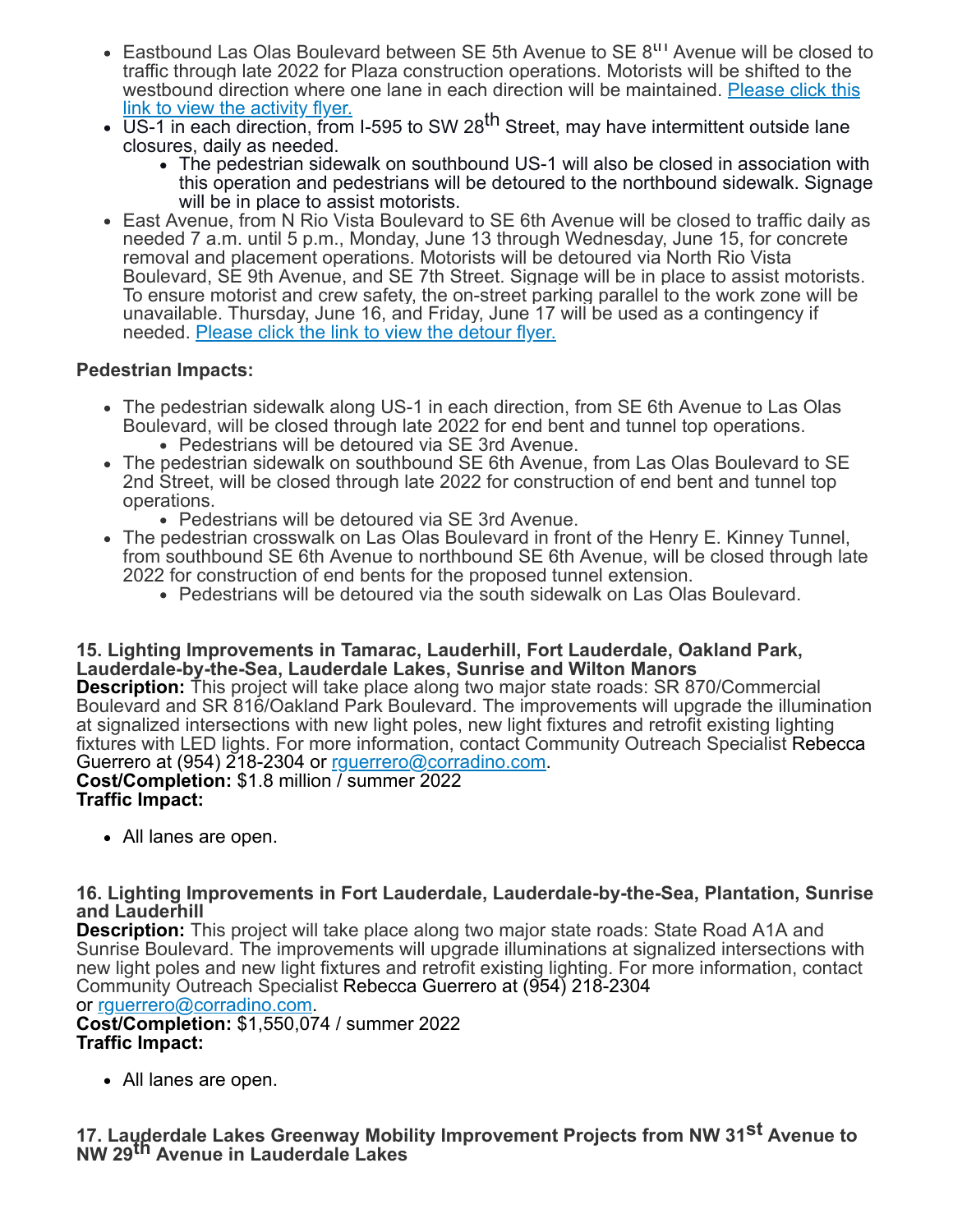**Description:** This project consists of constructing a 10-foot shared use path along NW 39<sup>th</sup> Street to connect to the existing greenway. Improvements will also include the installation of decorative pedestrian lighting, irrigation, and landscaping. For more information, contact Community Outreach Specialist Rebecca Guerrero at (954) 218-2304 or [rguerrero@corradino.com.](mailto:rguerrero@corradino.com)

**Cost/Completion:** \$712,00 / summer 2022 **Traffic Impact:**

All lanes are open.

### **18. State Road (SR) 816/Oakland Park Boulevard Bridge Project**

**Description:** Project consist of installing gabion mattress for scour prevention along the canal bottom and side slopes to protect the bridge foundation. For more information, contact [Community Outreach Specialist Jennifer Laxner at \(954\) 482-4190 or](mailto:jennifer@valerin-group.com) <u>jennifer@valerin-</u> group.com.

**Cost/Completion:** \$1.4 million / Spring 2022 **Traffic Impact:**

• All lanes are open.

### **Marine Traffic Impact:**

• Half-channel closures can be expected for sediment containment, during construction operations. Access will be maintained at all times.

#### **19. Oakland Park Sidewalk Improvements Project in the neighborhoods of Central Oakland Park and Harlem McBride**

**Description:** This project consists of constructing new sidewalks along 13 corridors, relocating and installing signage, relocating drainage structures, regrading of swales to ensure proper drainage flow, and modifying the irrigation systems impacted by new sidewalk construction**.** For more information, please contact Community Outreach Specialist Daniela Silva at (786) 441- 3088 or [msilva@corradino.com.](mailto:msilva@corradino.com)

**Cost/Completion:** \$2 million / spring 2023 | **Construction will begin June 15, 2022 Traffic Impact:**

All lanes are open.

### **20. SR 25/US 27 Shoulder Widening Project, North of Weston**

**Description:** Project Improvements include widening the shoulders along US 27, installing signage, pavement marking, and illuminated raised pavement markings, removing and replacing guardrail, as needed, upgrading Intelligent Transportation System (ITS) components. For more information, please contact I-95 Community Outreach Specialist Daniela Silva at (786) 441 3088 or [msilva@corradino.com.](mailto:msilva@corradino.com.)

**Cost/Completion:** \$15,781,904 / summer 2023 **Traffic Impact:**

- Northbound US-27, from I-75 to the Broward and Palm Beach County Line, will have one lane and a shoulder closed daily, as needed.
- Southbound US-27, from the Palm Beach County Line to I-75 in Broward, may have one lane and a shoulder closed daily, as needed.

### **21. SR 817/University Drive Mobility Improvements Project in Coral Springs**

**Description:** Project improvements include: widening southbound SR 817/University Drive from NW 32nd Street to SR 834/Sample Road to construct a bus bay and implement a dedicated right-turn lane at NW 32<sup>nd</sup> Street; upgrading northbound pavement markings to designate 4-foot bicycle lanes between NW 28th Street and NW 31st Court and 7-foot bicycle lanes between NW 31<sup>St</sup> Court to Sample Road; upgrading southbound pavement markings to designate 7-foot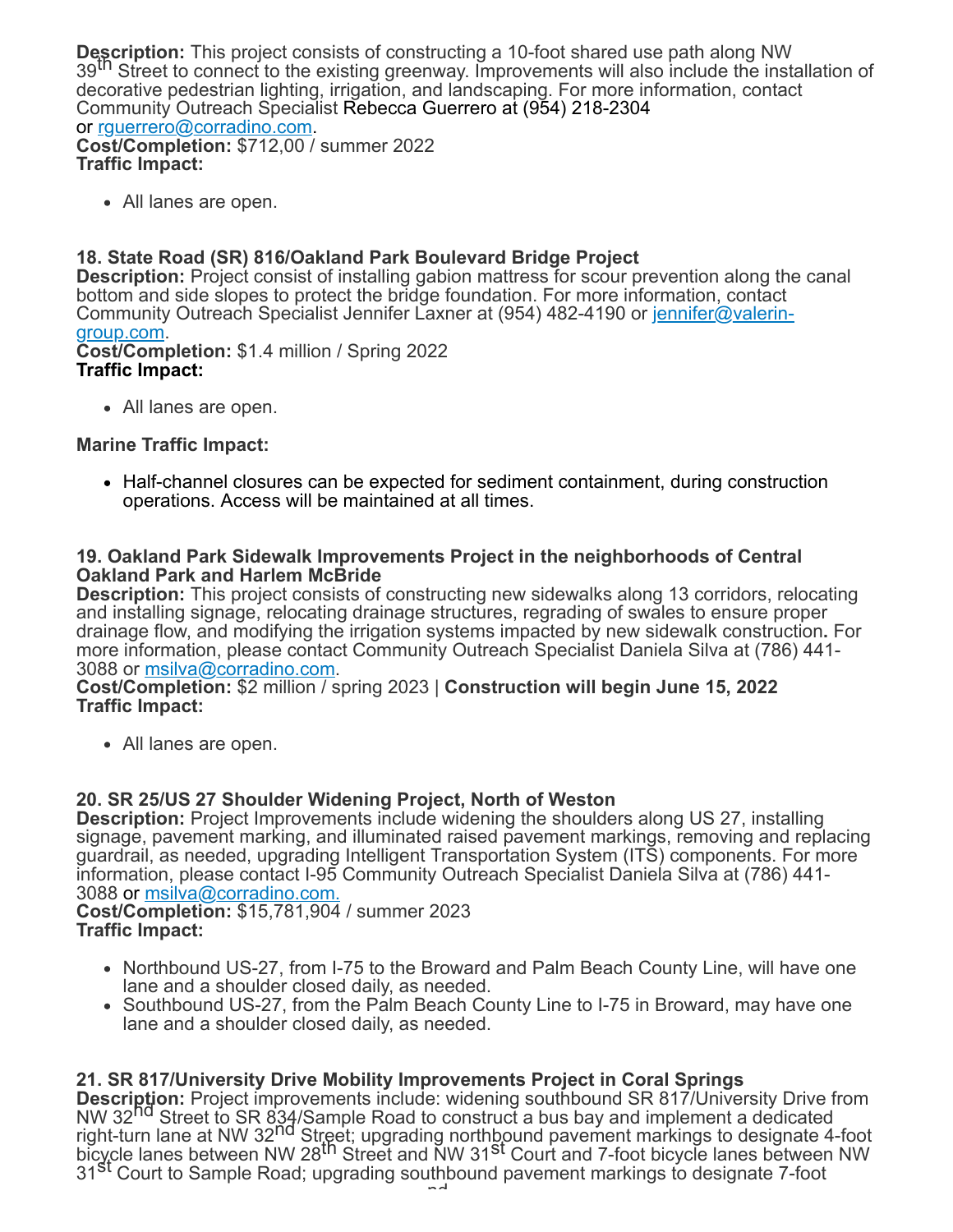bicycle lanes from Sample Road to NW 32<sup>rid</sup> Street and 4-foot bicycle lanes from NW 32<sup>nd</sup> Street to NW 28<sup>th</sup> Street; upgrading traffic and pedestrian signals at the following intersections: NW 28th Street, NW 31st Court and SR 834/Sample Road; installing 11 light poles along the project corridor; upgrading drainage, and signage; and milling and resurfacing along the project corridor. For more information, contact Community Outreach Specialist Rebecca Guerrero at (954) 218-2304 or [rguerrero@corradino.com.](mailto:rguerrero@corradino.com) **Cost/Completion:** \$3.5 million / fall 2022 **Traffic Impacts:**

• One lane in each direction along University Drive from NW 28<sup>th</sup> Street to Sample Road will be closed Monday through Friday between 9 a.m. and 4 p.m.

#### **22. SR 845/Powerline Road at NW 13th Street Intersection Improvements Project in Fort Lauderdale**

**Description:** Project improvements include upgrading 10 existing light poles to LED and installing 2 new light poles. For more information, contact Community Outreach Specialist Rebecca Guerrero at (954) 218-2304 or [rguerrero@corradino.com.](mailto:rguerrero@corradino.com) **Cost/Completion:** \$132,027 / summer 2022 **Traffic Impacts:**

• All lanes are open.

**23. State Road (SR) A1A Bridge over the Hillsboro Inlet Project in Pompano Beach Description:** Project consists of installing articulated concrete blocks (ACB) for erosion prevention within the navigable channel and the bridge foundation. Additional improvements include removing and replacing the existing bicycle plates and underwater cabling system. For more information, contact Community Outreach Specialist Jennifer Laxner at (954) 482-4190 or [jennifer@valerin-group.com](mailto:jennifer@valerin-group.com).

**Cost/Completion:** \$1.8 million / late 2022 **Traffic Impact:**

- One southbound lane along State Road (SR) A1A will be closed Monday through Friday between 10:00 p.m. and 5:00 a.m. for bicycle plate installation.
- One lane along Riverside Drive will be closed Monday through Friday between 7:00 a.m. and 4:00 p.m. for material delivery.

#### **Marine Traffic Impact:**

- The drawbridge will be locked in the down position from 10 p.m. to 5 a.m., Monday through Friday, beginning Monday, May 23, 2022, through Friday, June 17, 2022, for bicycle plate operations.
- Half-channel closures can be expected for sediment containment, during construction operations. Access will be maintained at all times.

**24. SR 7/US 441 and SR 858/Hallandale Beach Boulevard Transit Improvements Project in Miramar, West Park, Hollywood, Plantation, Fort Lauderdale, Davie, Lauderhill, Coral Springs, Lauderdale Lakes, Margate, North Lauderdale, Coconut Creek**

**Description:** Project improvements include upgrading pedestrian signals with countdown timers and existing lighting to LED along SR 7/US 441 at 23 intersections

Adding a signalized, pedestrian mid-block crossing at the intersection of SR 7/US 441 and NW 3 Street, installing a 7-foot bicycle lane along westbound SR 858/Hallandale Beach Boulevard, widening the roadway to accommodate bicycle lanes along SR 7/US 441 from Southgate Boulevard to Cypress Creek Greenway/C-14 Canal, and upgrading sidewalks and curb ramps at 23 intersections. For more information, contact Community Outreach Specialist Rebecca Guerrero at (954) 218-2304 or [rguerrero@corradino.com.](mailto:rguerrero@corradino.com) **Cost/Completion:** \$4,581,957 / summer 2023

**Traffic Impacts:**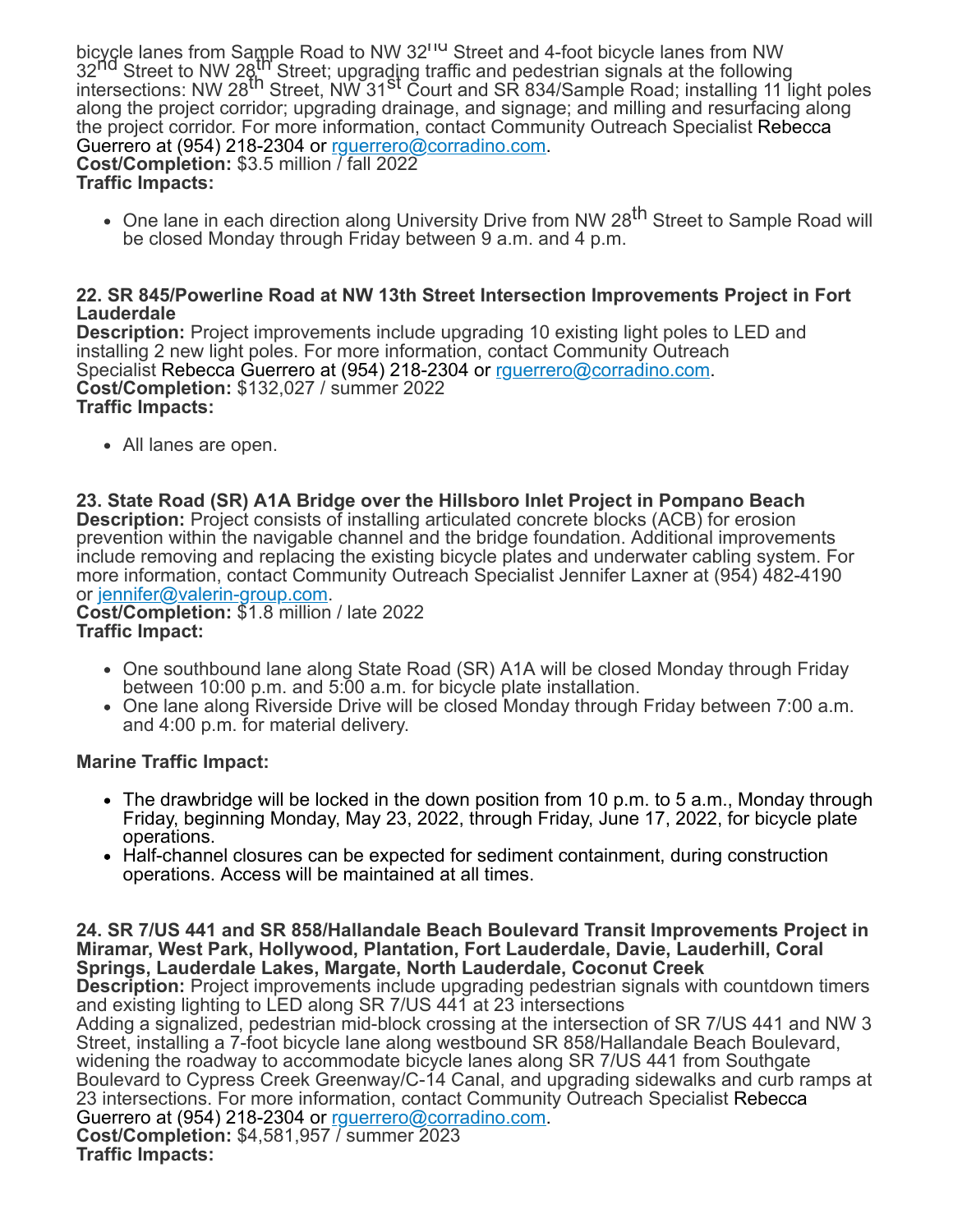• One lane in each direction along SR-7 between Lucky Street and Cullum Road will be closed intermittently Monday through Friday between 9 a.m. and 3:30 p.m.

### **25. SR 817/University Drive from SR 84 To NW 1st Street Improvements Project in Plantation**

**Description:** Project improvements include widening the roadway to accommodate bicycle lanes in each direction; upgrading curb ramps, signage, and pavement markings; constructing bus shelters at existing bus stop locations; upgrading pedestrian signals with countdown timers at Peters Road, the Fountains Entrance, Federated Road, and SR 842/Broward Boulevard; and removing and replacing light poles impacted by widening operations. For more information, contact Community Outreach Specialist Rebecca Guerrero at (954) 218-2304 or [rguerrero@corradino.com.](mailto:rguerrero@corradino.com)

**Cost/Completion:** \$8,895,417 / summer 2023 **Traffic Impacts:**

• One lane in each direction along University Drive from I-595 to Broward Boulevard may be closed Monday through Friday between 8 a.m. and 4 p.m., for roadway widening.

#### **26. Bayview Drive Mobility Improvements Project in Fort Lauderdale**

**Description:** Project improvements include: providing continuous sidewalks on both sides of the road; adding bicycle lanes from NE 26 Street to NE 25 Place; installing mid-block crossings south of NE 19 Street and NE 45 Street; installing four mid-block crossings with Rectangular Rapid Flashing Beacons (RRFB) between NE 11 Street and NE 27 Street; raising the intersections at NE 14 Street, NE 18 Street, NE 27 Street, and NE 40 Street; constructing roundabouts at NE 37 Drive and NE 47 Street; widening the roadway from NE 23 Street to east of NE 24 Court; and reducing the pedestrian crossing distance at NE 13 Court. For more information, contact Community Outreach Specialist Rebecca Guerrero at (954) 218-2304 or [rguerrero@corradino.com.](mailto:rguerrero@corradino.com)

**Cost/Completion:** \$2,543,608 / early 2023 **Traffic impacts:**

All lanes are open.

**27. SR A1A/17th Street over the Mercedes River Bridge Project in Fort Lauderdale Description:** Project improvements include removing and replacing the existing pile cap protection system for forty-four pile foundations. For more information, contact Community Outreach Specialist Jennifer Laxner at (954) 482-4190 or [jennifer@valerin-group.com](mailto:jennifer@valerin-group.com). **Cost/Completion:** \$1.5 million / Fall 2022 **Traffic impacts:**

All lanes are open.

### **Marine Traffic Impacts:**

Limited access will be maintained at all times.

**28. A1A Mobility Improvements Project in Deerfield Beach and Hillsboro Beach Description:** Project improvements milling and resurfacing the existing travel lanes, widening the roadway to accommodate designated bike lanes, adding a sidewalk along the west side of<br>the roadway between Opal Towers and SE 10<sup>th</sup> Street, upgrading existing mid-block pedestrian crossings with Rectangular Rapid Flashing Beacon Signs, and raising the roadway elevation from 900 Hillsboro Mile to south of Le Baron Apartments. For more information, contact Community Outreach Specialist Rebecca Guerrero at (954) 218-2304 or [rguerrero@corradino.com.](mailto:rguerrero@corradino.com) **Cost/Completion:** \$6,377,643 / summer 2023 **Traffic Impact:**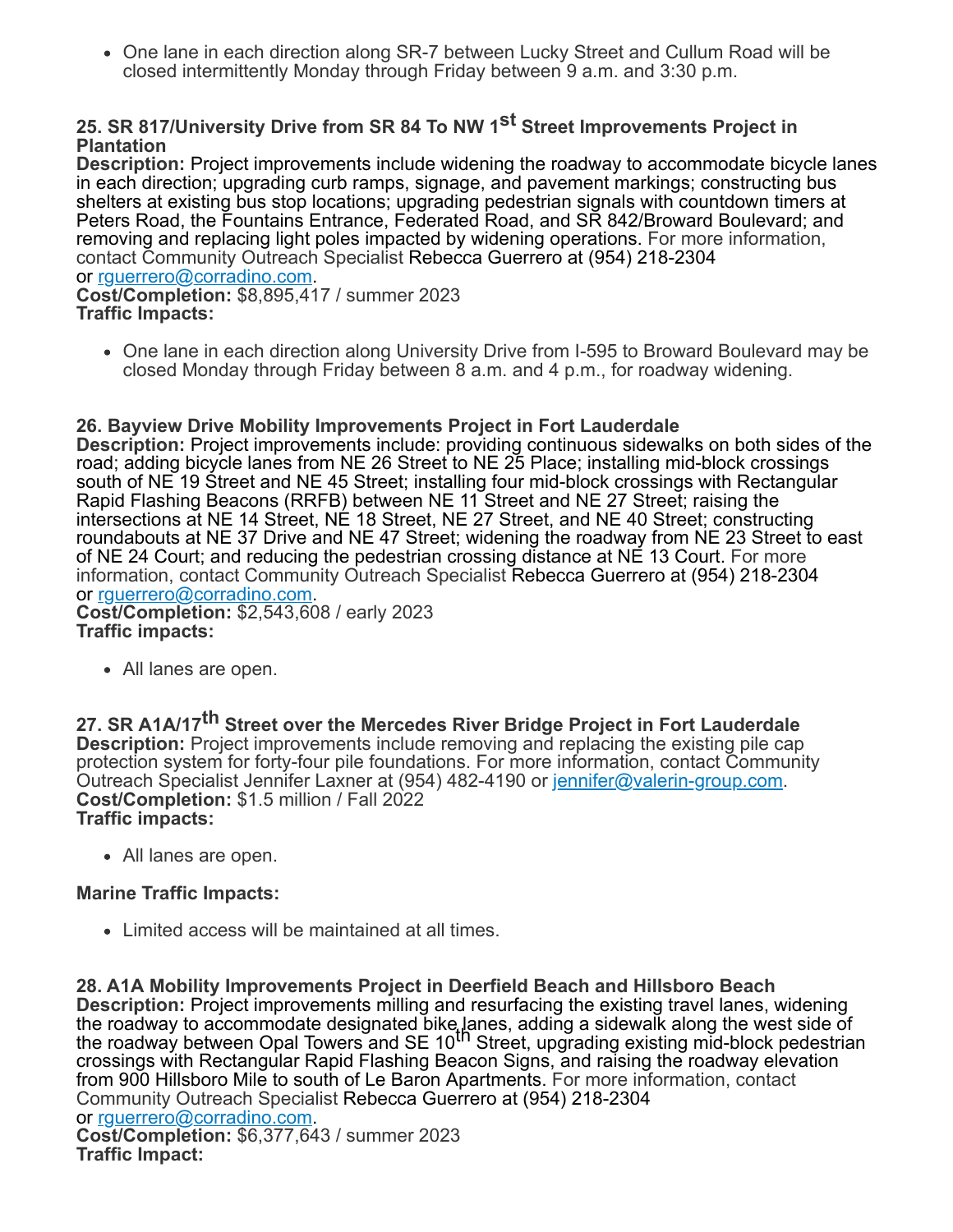All lanes are open.

### **29. Holmberg Road Mobility Improvement Project in Parkland**

**Description:** Project improvements include widening the roadway at the entrance of Marjory Stoneman Douglas High School to accommodate a dedicated right-trun lane; milling and resurfacing along project limits; restriping the roadway to accommodate bicycle lanes within the project limits; upgrading sidewalk and curb ramps; and upgrading pedestrian signals, pavement markings, and signing. For more information, contact Community Outreach Specialist Jennifer Laxner at (954) 482-4190 or [jennifer@valerin-group.com](mailto:jennifer@valerin-group.com).

**Cost/Completion:** \$609,561 / Late 2022 **Traffic Impact:**

The eastbound lane along Holmberg Road from Heron Bay Boulevard to Pine Island Road will be closed on Monday, June 20, from 8:00 a.m. to 7:30 p.m. for the installation of the low-profile barrier wall. Motorists will be detoured using Pine Island Road, Trails End, and [Nob Hill Road. Tuesday, June 21 will be used as a contingency if needed.](https://r20.rs6.net/tn.jsp?f=001bfD7zu9LpUr_Yn-zFyF1rIFPwB7lqnA9RfkCvcuqAFoNuNgFy-anW6Rq7MNsWD1kwO7ttIXza_YGGfbixb_E-TFbNPlra6pLZHsLzm7ty3Nn5ftb7cVzOdb2AhEC_JyQJE_Ovd3rm9n-N5K6A3gPGT9swnYTlGAICRPf7coCh8bhVCjPSBlv55bPZTmaH60zUmnlx2a2B2Rrr3fjZbbFDYPyEc6_3ab_6Zylst-WcnEyrj82ZrG9Wg==&c=QgcsTQUDFxM7LlyCN2SuwRU6kJlRi991osgY--DlX4-lFUaE8XUGKA==&ch=OQBg82dIizptpMCPIKzHvsYmbVKpANIBNFNm16CSxLO3l6fLjuOQFA==) Please click the link to view the detour flyer.

### *SOUTH BROWARD*

#### *(Cooper City, Dania Beach, Davie, Hallandale Beach, Hollywood, Miramar, Pembroke Park, Pembroke Pines, Southwest Ranches, West Park, Weston)*

#### **30. Miramar Park and Ride Lot Project in Miramar**

**Description:** Project Improvements include constructing a new park and ride lot with 488 parking spaces, including handicap and bus spaces, bus shelters, sidewalks and bicycle racks, installing landscaping and lighting within the parking lot, adding school zone signage and a right turn lane on Pembroke Road. For more information, contact Community Outreach Specialist Rebecca Guerrero at (954) 218-2304 or rquerrero@corradino.com. **Cost/Completion:** \$6,650,357 / summer 2022 **Traffic Impact:**

All lanes are open.

#### **31. SR-84 Resurfacing Improvements Project in Sunrise and Weston**

**Description:** Project Improvements consist of milling and resurfacing the roadway and replacing pavement markings, widening the shoulder along SR-84, installing bicycle lanes at Indian Trace and Glades Parkway, and repairing guardrail as needed, along westbound SR-84. For more information, please contact I-95 Community Outreach Specialist Daniela Silva at (786) 441- 3088 or [msilva@corradino.com.](mailto:msilva@corradino.com.)

**Cost/Completion:** \$4.4 million / early 2023 **Traffic Impacts:**

Eastbound SR-84 from Glades Parkway to Weston Road will have one lane closed daily as needed, 7:30 a.m. until 7 p.m. for paving operations.

**32. Weston Road Mobility Improvements Project in Sunrise and Weston Description:** Project improvements include of widening Weston Road to accommodate new designated bicycle lanes, modifying drainage structures, regrading swale areas impacted by roadway widening, upgrading pedestrian signals, and repaving and upgrading pavement markings. For more information, contact Community outreach Specialist Daniela Silva at (786) 441-3088 or [msilva@corradino.com.](mailto:msilva@corradino.com)

**Cost/Completion:** \$2.6 million / fall 2023 **Traffic Impacts:**

Weston Road in each direction between Indian Trace and SR-84 will have one lane closed as needed, 8:30 p.m. until 7 a.m., Sunday through Thursday for widening operations.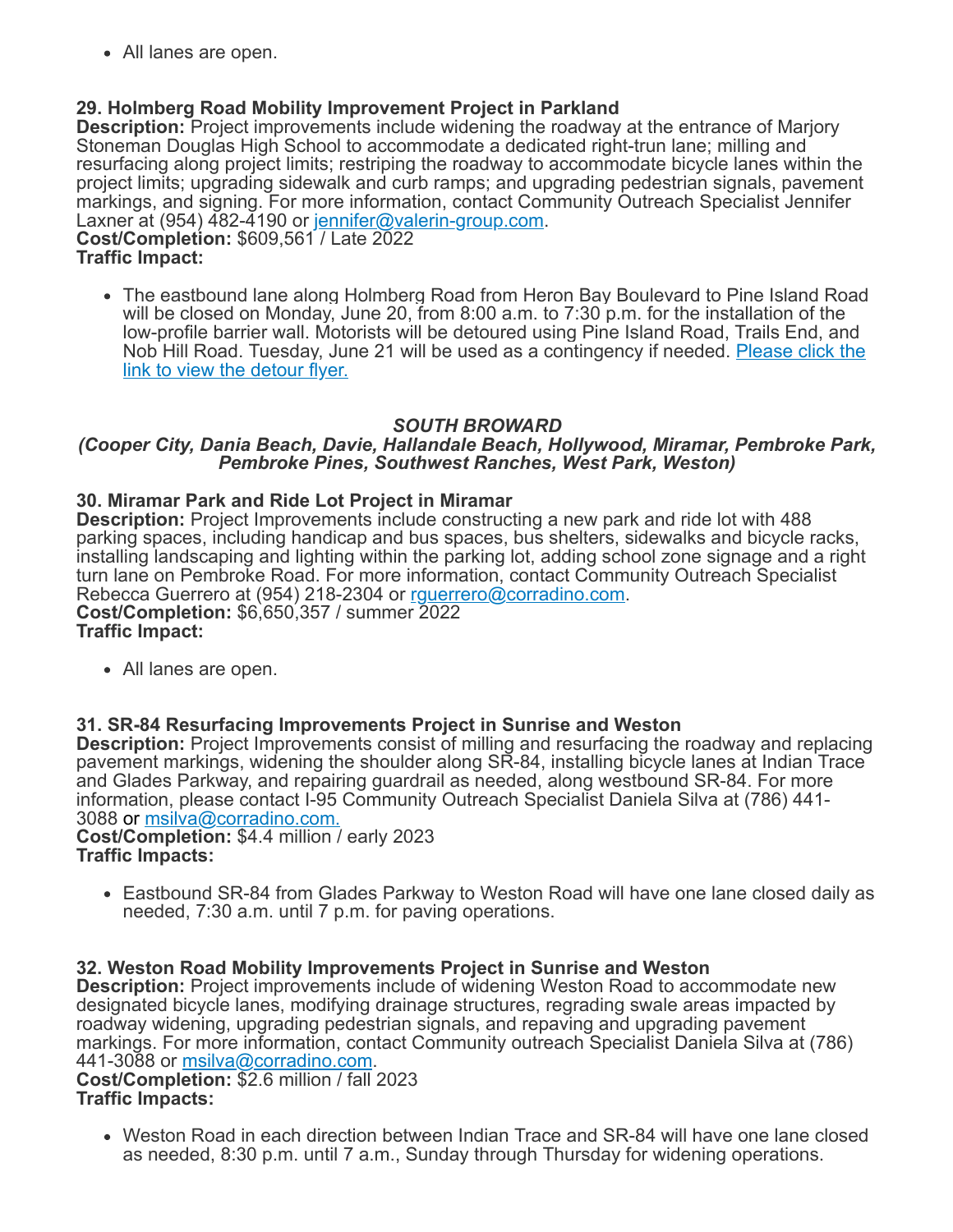### **33. SW 40 Avenue Mobility Improvements Project in Dania Beach and Hollywood**

**Description:** Project Improvements include widening the roadway to accommodate 5-foot bicycle lanes in each direction, providing continuous sidewalks on both sides of the road, installing a bulkhead wall with a traffic railing at Lake George, upgrading vehicle and pedestrian signalization at Griffin Road, milling, resurfacing, and replacing pavement markings. For more information, contact Community Outreach Specialist Rebecca Guerrero at (954) 218-2304 or [rguerrero@corradino.com.](mailto:rguerrero@corradino.com)

**Cost/Completion:** \$ 3,377,160 / spring 2023 **Traffic Impact:**

- Single lane closures along SW 40<sup>th</sup> Avenue between Stirling Road and Griffin Road may be closed, Monday through Friday, between 7:30 a.m. and 3:30 p.m., for the installation of drainage structures and sidewalks. Flaggers will be present to direct motorists around the work zone. Pedestrian detours will also be in place directing pedestrians around the work zone.
- Southbound SW 40<sup>th</sup> Avenue from Griffin Road to SW 49<sup>th</sup> Court will be closed Monday through Friday, as needed, hetween 7 a.m. and 5 p.m. for new sea wall operations. Traffic<br>will be detoured via SW 43<sup>rd</sup> Terrace and SW 49<sup>th</sup> Court. <u>[Please click the link to view the](https://r20.rs6.net/tn.jsp?f=001bfD7zu9LpUr_Yn-zFyF1rIFPwB7lqnA9RfkCvcuqAFoNuNgFy-anW6Rq7MNsWD1ksfEwCrnOctFO2ZudPFrjG0e-hahEp6grNT3HH90CmFcYklHEXBDrpTiZB7s1RQeATAYTEoZKUO6fFERbRGkebVOxKrQ2lFC8H5XxYjd-mSdqqbFChBReAwdZN3cC6tSPtBztgmk3-pGBtXCynCvd4R_IP2PPdqmKdBRPukk2LbkB_7ocsdKVKw==&c=QgcsTQUDFxM7LlyCN2SuwRU6kJlRi991osgY--DlX4-lFUaE8XUGKA==&ch=OQBg82dIizptpMCPIKzHvsYmbVKpANIBNFNm16CSxLO3l6fLjuOQFA==)</u> detour flyer.
- One lane in each of Griffin Road at SW 40<sup>th</sup> Avenue may be closed, as needed, Monday
- through Friday, between 7 a.m. and 5.p.m. for signalization operations.<br>All lanes along Griffin Road at SW 40<sup>th</sup> Avenue will be temporarily closed for the installation of the new mast arms for both east and west bound traffic, as needed, Monday through Friday. Only one direction will be closed at a time and police officers will be onsite directing motorists.

#### **34. Washington Street and NW/SW 72 Avenue Mobility Improvements Project in Hollywood and Pembroke Pines**

**Description:** Project improvements include widening the roadway to accommodate 5-foot bicycle lanes in each direction along Washington Street from South 62nd Avenue to SR-7/US-441 and from South 56th Avenue to South Park Road, and along NW/SW 72nd Avenue from SW 9th Street to Johnson Street; adding shared bicycle lane pavement markings along Washington Street from SR-7/US-441 to South 56th Avenue, and along NW/SW 72nd Avenue from Pembroke Road to SW 9th Street; upgrading curb ramps to meet Americans with Disabilities Act (ADA) requirements; milling, resurfacing, and replacing pavement markings and signage; upgrading pedestrian signalization at the intersections of Washington Street with South 62nd Avenue, SR-7/US-441, Hillcrest Drive, and South Park Road, and NW/SW 72nd Avenue with SR-820/Pines Boulevard and Johnson Street. For more information, contact Community Outreach Specialist Rebecca Guerrero at (954) 218-2304 or [rguerrero@corradino.com](mailto:rguerrero@corradino.com). **Cost/Completion:** \$3,588,217 / early 2023 **Traffic Impact:**

- Intermittent single lane closures will occur in each direction along Washington Street from S 62 Avenue to S Park Rd., Monday through Friday, between 7 a.m. and 4 p.m., for the delivery of materials, clearing and grubbing operations, and drainage construction. Flaggers will be present and detour signs will be in place to direct motorists around the work zone.
- Intermittent single lane closures will occur in each direction along 72<sup>nd</sup> Avenue from SW of the Street to Johnson Street, Monday through Friday, between 7 a.m. and 4 p.m., for the delivery of materials, clearing and grubbing operations, signalization, and sidewalk construction. Flaggers will be present and detour signs will be in place to direct motorists around the work zone.

#### **35. SR 822/Sheridan Street Bridge Rehabilitation Project in Hollywood**

**Description:** Project improvements include installing bicycle-friendly / anti-slip walking plates along the moveable spans, removing existing curb and adding a 4-foot traffic railing between the sidewalk and roadway, removing and replacing the outer pedestrian railing, adding new pedestrian gates in each direction, renovating the existing tender house, upgrading electrical and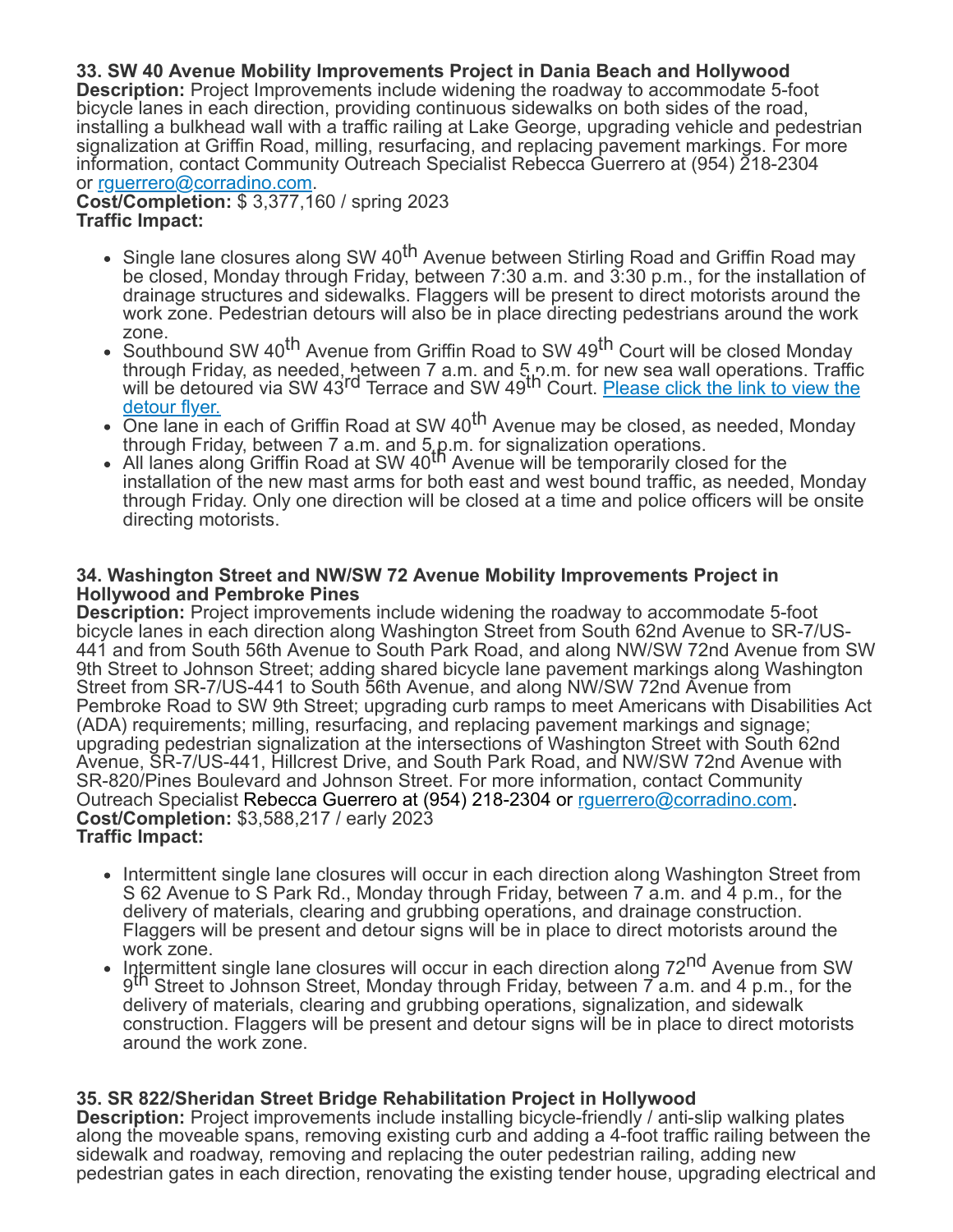mechanical components, and access platforms on the bridge. For more information, contact Community Outreach Specialist Rebecca Guerrero at (954) 218-2304 or [rguerrero@corradino.com.](mailto:rguerrero@corradino.com) **Cost/Completion:** \$12,200,214 / late 2022 **Traffic Impacts:**

- One lane in each direction along Sheridan Street from A1A to the ICWW Bridge may be closed Monday through Friday, between 10 a.m. and 4 p.m.
- The SR 822/Sheridan Street Bridge over the Intracoastal Waterway will be fully for closed for approximately 90 days beginning Monday, June 13, weather and unforeseen conditions permitting. Eastbound traffic will be detoured via US-1, Hollywood Boulevard, or Dania Beach Boulevard. Westbound traffic will be detoured via SR A1A, Hollywood Boulevard, or Dania Beach Boulevard. [Please click the link to view the detour flyer.](https://r20.rs6.net/tn.jsp?f=001bfD7zu9LpUr_Yn-zFyF1rIFPwB7lqnA9RfkCvcuqAFoNuNgFy-anW6Rq7MNsWD1k_XBEy2l1GoCTgbT2-M_jebytxHFhpt2ZSeE1Gm77N4Z3eL-Sm4iuz-jco9lKtvAndWQZIO9sj65cF72nZtPRah5kAX2IX9OZKzBv30D2F80nOVaL51L3MOeDKgbASUrAoVueZbhYp9CTdva2qEYF78NAsJELmcbsulL9_IOV0SKRkp0Pee10wA==&c=QgcsTQUDFxM7LlyCN2SuwRU6kJlRi991osgY--DlX4-lFUaE8XUGKA==&ch=OQBg82dIizptpMCPIKzHvsYmbVKpANIBNFNm16CSxLO3l6fLjuOQFA==)

#### **Marine Impacts:**

- One side of the bridge will open on the quarter hour and three-quarter hour daily, between 6 a.m. to 8 p.m. Boaters needing a full opening should provide 4-hour advance notice.
- The bridge will be closed Sunday through Friday, between 8 p.m. and 6 a.m. Boaters needing a full opening should provide 24-hour advance notice. Full openings are available only between midnight and 1 a.m.
- Single-leaf openings will be provided on the quarter and three-quarter hour, Friday-Sunday, between 8 p.m. and 6 a.m. A full opening will not be provided during this time.
- The vertical clearance across both spans will be reduced by 5-feet for the installation of a containment system for the duration of the project.

#### **36. SR 817/University Drive and Johnson Street Intersection Improvements Project in Pembroke Pines**

**Description:** Project improvements include upgrading 2 existing light poles to LED, installing 3 new light poles, milling and resurfacing at the Intersection, reconstructing medians on SR 817/University Drive south of Johnson Street to NW 11th Street, replacing signing and pavement markings. For more information, contact Community Outreach Specialist Rebecca Guerrero at (954) 218-2304 or [rguerrero@corradino.com](mailto:rguerrero@corradino.com).

**Cost/Completion:** \$436,772.47 / summer 2022 **Traffic Impacts:**

All lanes are open.

### **37. SR 848/Stirling Road Over C-10 Canal, Bridge Erosion Prevention Project**

**Description:** Project consists of scour prevention measures along the canal embankment and bridge foundation. For more information, contact Community Outreach Specialist Jennifer Laxner at (954) 482-4190 or [jennifer@valerin-group.com.](mailto:jennifer@valerin-group.com) **Cost/Completion:** \$369,481 / fall 2022

**Traffic Impact:**

The eastbound outside lane, along Stirling Road from S. Compass Way to the SR 848/Stirling Road over the C-10 Canal Bridge (No. 860591), will be closed until further notice.

#### **Marine Traffic Impact:**

• Half-channel closures can be expected for sediment containment, during construction operations. Access will be maintained at all times.

### **38. Miramar Parkway Mobility Improvements Project in Miramar**

**Description:** Project improvements include installing a paved 10-foot shared-use path along SW 184th Avenue, widening the roadway to accommodate a 7-foot bicycle lane along Miramar Parkway, upgrading pedestrian signalization at the intersections of Miramar Parkway and SW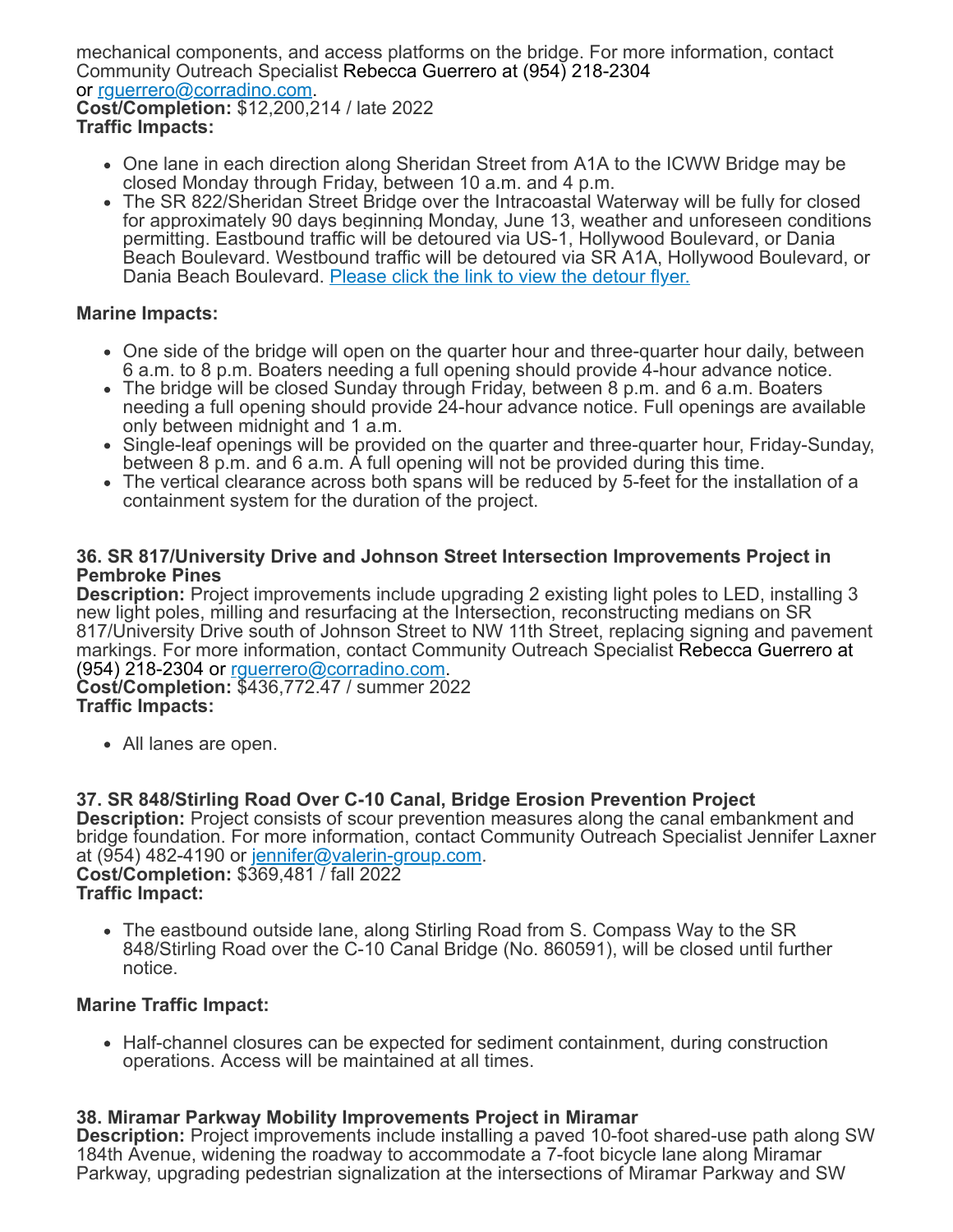184th Avenue, SW 178th Avenue, and SW 172nd Avenue, milling, resurfacing, and replacing pavement markings at the intersections of Miramar Parkway and SW 184th Avenue, and SW 178th Avenue. For more information, contact Community Outreach Specialist Rebecca Guerrero at (954) 218-2304 or [rguerrero@corradino.com.](mailto:rguerrero@corradino.com) **Cost/Completion:** \$1,376,781 / late 2022 **Traffic Impacts:**

• Sections of westbound Miramar Parkway from SW 172<sup>nd</sup> Ave to SW 184<sup>th</sup> Avenue will be closed Monday through Friday, between 8:30 a.m. and 4:30 p.m. for roadway widening operations.

#### **MAINTENANCE, UTILITY, PERMIT & ADDITIONAL AGENCY PROJECTS**

#### *INTERSTATES:*

**Northbound I-75 between Bass Creek Road and Pembroke Road**, in Miramar, 9:00 a.m. until 4:00 p.m., Monday through Friday, Monday, April 18 extended through Friday, July 29, 1 of 2 lanes closed as needed, for underground boring, handholes and fiber installation. For more information, please contact Andres Lara at (786) 489-4464.

**Northbound Express Lanes I-75 just South of Miramar Parkway Mile Post 7**, in Miramar, 10:30 p.m. until 5:00 a.m., one night only, Tuesday, June 14 through Wednesday, June 15, 1 of 2 lanes closed as needed, for preventive maintenance. For more information, please contact Steve Marsh at (561) 635-1079.

**Southbound Express Lanes I-75 just South of Miramar Parkway Mile Post 10**, in Pembroke Pines, 10:30 p.m. until 5:00 a.m., one night only, Thursday, June 16 through Friday, June 17, 1 of 2 lanes closed as needed, for preventive maintenance. For more information, please contact Steve Marsh at (561) 635-1079.

#### *I-595:*

**Shoulder and Partial Lane Closure on State Road 84 from South University Drive to College Ave** will be closed from 9:00 a.m. until 3:30 p.m. on Monday, May 16, 2022, to Friday, [June 24, 2022. For more information, please contact Anna Tupitsyn at](mailto:atupitsyna@southeasterntraffic.com) atupitsyna@ southeasterntraffic.com or at (386) 956-6663.

#### *TURNPIKE:*

**Northbound Florida's Turnpike/SR 821 Exit Ramp to University Drive/NW 27th Avenue/SR 817 (Exit 47):** Overnight intermittent single lane closures from 11:00 p.m. on Thursday, June 16 to 5:00 a.m. on Friday, June 17. For additional information, please contact Community Outreach Specialist Yasir Mercado at [Yasir.Mercado@dot.state.fl.us](mailto:Yasir.Mercado@dot.state.fl.us) or at (954) 934-1138.

**Southbound Florida's Turnpike/SR 821 Entrance Ramp from University Drive/NW 27th Avenue/SR 817:** Overnight intermittent single lane closures from 10:30 p.m. on Thursday, June 16 to 5:00 a.m. on Friday, June 17. For additional information, please contact Community Outreach Specialist Yasir Mercado at [Yasir.Mercado@dot.state.fl.us](mailto:Yasir.Mercado@dot.state.fl.us) or at (954) 934-1138.

**Northbound 1-75 Express at Miramar Parkway (Milepost 7):** Overnight intermittent single lane closures from 10:30 p.m. on Tuesday, June 14 to 5:00 a.m. on Wednesday, June 17. For additional information, please contact Community Outreach Specialist Yasir Mercado at [Yasir.Mercado@dot.state.fl.us](mailto:Yasir.Mercado@dot.state.fl.us) or at (954) 934-1138.

**Southbound I-75 Express at Pines Boulevard:** Overnight intermittent single lane closures from 10:30 p.m. on Thursday, June 16 to 5:00 a.m. on Friday, June 17. For additional information, please contact Community Outreach Specialist Yasir Mercado please contact Community Outreach Specialist Yasir Mercado at [Yasir.Mercado@dot.state.fl.us](mailto:Yasir.Mercado@dot.state.fl.us) or at (954) 934-1138.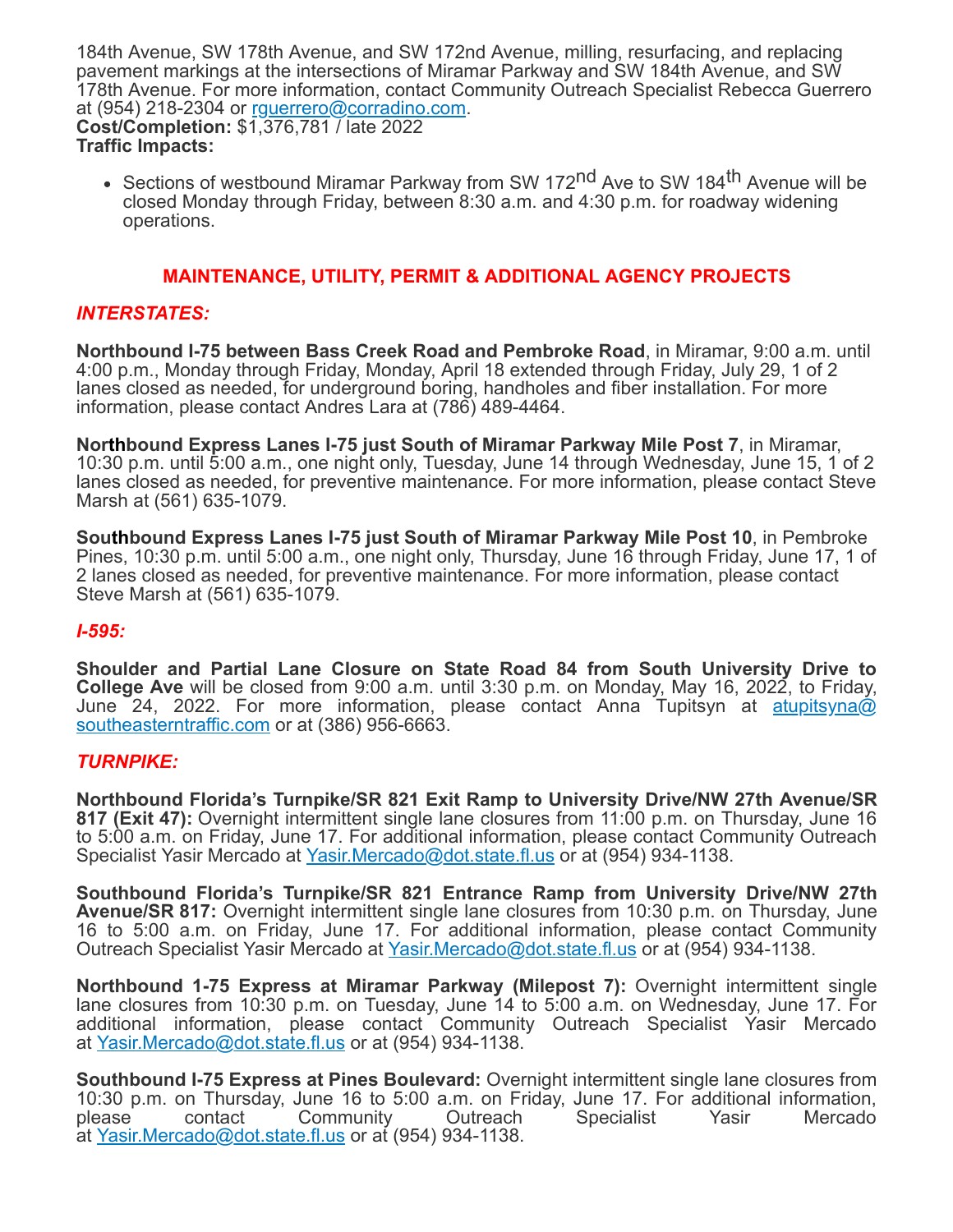**Northbound Florida's Turnpike Entrance Ramp from Griffin Road/SR 818:** Overnight full ramp closure from 10:30 p.m. on Monday, June 13 to 5:00 a.m. on Tuesday, June 14. Detour Information: Griffin Road traffic wishing to access northbound Florida's Turnpike will be directed to travel east to US 331/SR 7, travel north on US 441/SR 7 to access northbound Florida's Turnpike. For additional information, please contact Community Outreach Specialist Yasir Mercado at [Yasir.Mercado@dot.state.fl.us](mailto:Yasir.Mercado@dot.state.fl.us) or at (954) 934-1138.

#### *TURNPIKE:*

**One lane, shoulder and sidewalk closure on Eastbound State Road 84 from South University Drive to College Ave** will be closed from 9:00 a.m. to 3:30 p.m. on Monday, June 13, 2022, to Friday, June 17, 2022. For more information, please contact Anna Tupitsyna at [atupitsyna@southeasterntraffic.com](mailto:atupitsyna@southeasterntraffic.com) or at (386) 956-6663.

### *FPL NOTIFICATIONS:*

**One Eastbound Lane on W Broward Boulevard from NW 48th Avenue to N State Road 7** will be closed Monday through Friday between 9:00 a.m. and 4:00 p.m. For more information, please contact Erwin Mosqueda at (954) 789-7600 or [erwin@southeasterntraffic.com.](mailto:erwin@southeasterntraffic.com)

**One Westbound Lane on W Broward Boulevard from NW 48th Avenue to N State Road 7** will be closed Monday through Friday between 9:00 a.m. and 4:00 p.m. For more information, please contact Erwin Mosqueda at (954) 789-7600 or [erwin@southeasterntraffic.com.](mailto:erwin@southeasterntraffic.com)

**Two Eastbound Lanes on W Broward Boulevard from NW 48th Avenue to N State Road 7** will be closed Sunday through Thursday between 9:00 p.m. and 5:00 a.m. For more information, please contact Erwin Mosqueda at (954) 789-7600 or [erwin@southeasterntraffic.com](mailto:erwin@southeasterntraffic.com).

**One Northbound Lane on N State Road 7 from NW 29th Street to NW 41st Street** will be closed Monday through Friday between 9:00 a.m. and 4:00 p.m. For more information, please contact Erwin Mosqueda at (954) 789-7600 or [erwin@southeasterntraffic.com](mailto:erwin@southeasterntraffic.com).

**Two Northbound Lanes on N State Road 7 from NW 29th Street to NW 41st Street** will be closed Sunday through Thursday between 9:00 p.m. and 5:00 a.m. For more information, please contact Erwin Mosqueda at (954) 789-7600 or [erwin@southeasterntraffic.com](mailto:erwin@southeasterntraffic.com).

**One Northbound Lane on State Road 7 from I-595 to SW 19th Street** will be closed Monday through Friday between 9:00 a.m. and 4:00 p.m. For more information, please contact Erwin Mosqueda at (954) 789-7600 or [erwin@southeasterntraffic.com.](mailto:erwin@southeasterntraffic.com)

**Two Northbound Lanes on State Road 7 from I-595 to SW 19th Street** will be closed Sunday through Thursday between 9:00 p.m. and 5:00 a.m. For more information, please contact Erwin Mosqueda at (954) 789-7600 or [erwin@southeasterntraffic.com.](mailto:erwin@southeasterntraffic.com)

**One Eastbound Lane on W Atlantic Boulevard from Lyons Road to N State Road 7** will be closed Monday through Friday between 9:00 a.m. and 4:00 p.m. For more information, please contact Erwin Mosqueda at (954) 789-7600 or [erwin@southeasterntraffic.com](mailto:erwin@southeasterntraffic.com).

**One Westbound Lane on W Atlantic Boulevard from Lyons Road to N State Road 7** will be closed Monday through Friday between 9:00 a.m. and 4:00 p.m. For more information, please contact Erwin Mosqueda at (954) 789-7600 or [erwin@southeasterntraffic.com](mailto:erwin@southeasterntraffic.com).

**Two Eastbound Lanes on W Atlantic Boulevard from Lyons Road to N State Road 7** will be closed Sunday through Thursday between 9:00 p.m. and 5:00 a.m. For more information, please contact Erwin Mosqueda at (954) 789-7600 or [erwin@southeasterntraffic.com](mailto:erwin@southeasterntraffic.com).

**Two Westbound Lanes on W Atlantic Boulevard from Lyons Road to N State Road 7** will be closed Sunday through Thursday between 9:00 p.m. and 5:00 a.m. For more information, please contact Erwin Mosqueda at (954) 789-7600 or [erwin@southeasterntraffic.com](mailto:erwin@southeasterntraffic.com).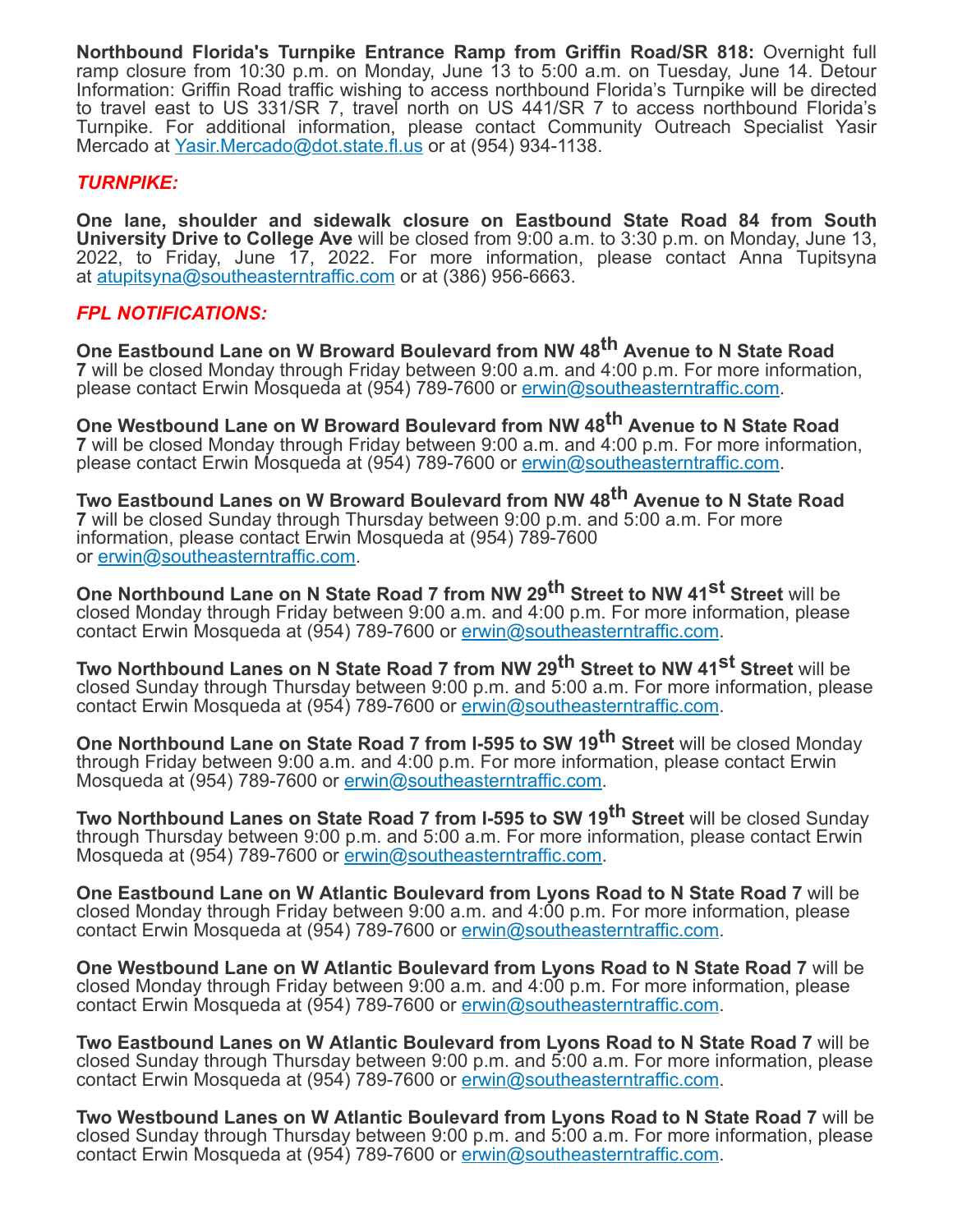**One Eastbound Lane on W Broward Boulevard from S Fig Tree Lane to State Road 7** will be closed Monday through Friday between 9:00 a.m. and  $4:0\overline{0}$  p.m. For more information, please contact Erwin Mosqueda at (954) 789-7600 or [erwin@southeasterntraffic.com](mailto:erwin@southeasterntraffic.com).

**One Northbound Lane on S State Road 7 from State Road 84 to Peters Road** will be closed Monday through Friday between 9:00 a.m. and 4:00 p.m. For more information, please contact Erwin Mosqueda at (954) 789-7600 or [erwin@southeasterntraffic.com](mailto:erwin@southeasterntraffic.com).

**One Eastbound Lane on Pines Boulevard from SW 106th Avenue to Palm Avenue** will be closed Monday through Friday between 9:00 a.m. and 4:00 p.m. For more information, please contact Erwin Mosqueda at (954) 789-7600 or [erwin@southeasterntraffic.com](mailto:erwin@southeasterntraffic.com).

**One Eastbound Lane on Pines Boulevard from SW 62nd Avenue and US 441/State Road 7** will be closed Monday through Friday between 9:00 a.m. and 4:00 p.m. For more information, please contact Erwin Mosqueda at (954) 789-7600 or [erwin@southeasterntraffic.com.](mailto:erwin@southeasterntraffic.com)

**One Northbound Lane on N Federal Highway from E Sunrise Boulevard to NE 14th Avenue** will be closed Monday through Friday between 9:00 p.m. and 5:00 a.m. For more information, please contact Erwin Mosqueda at (954) 789-7600 or [erwin@southeasterntraffic.com](mailto:erwin@southeasterntraffic.com).

**Two Northbound Lanes on N Federal Highway from E Sunrise Boulevard to NE 14th Avenue** will be closed Sunday through Friday between 9:00 p.m. and 5:00 a.m. For more information, please contact Erwin Mosqueda at (954) 789-7600 or [erwin@southeasterntraffic.com](mailto:erwin@southeasterntraffic.com).

**One Eastbound Lane on W Sample Road from NW 42nd Avenue to Powerline Road** will be closed Monday through Friday between 9:00 a.m. and 4:00 p.m. For more information, please contact Erwin Mosqueda at (954) 789-7600 or [erwin@southeasterntraffic.com](mailto:erwin@southeasterntraffic.com).

**One Westbound Lane on W Sample Road from NW 42nd Avenue to Powerline Road** will be closed Monday through Friday between 9:00 a.m. and 4:00 p.m. For more information, please contact Erwin Mosqueda at (954) 789-7600 or [erwin@southeasterntraffic.com](mailto:erwin@southeasterntraffic.com).

**Two Northbound Lanes on Powerline Road from Wiles Road to SW 11 th Street** will be closed Sunday through Thursday between 9:00 p.m. and 5:00 a.m. For more information, please contact Erwin Mosqueda at (954) 789-7600 or [erwin@southeasterntraffic.com](mailto:erwin@southeasterntraffic.com).

**One Eastbound Lane on W Oakland Park Boulevard from NW 36th Terrace to NW 29th Avenue** will be closed Monday through Friday between 9:00 a.m. and 4:00 p.m. For more information, please contact Erwin Mosqueda at (954) 789-7600 or [erwin@southeasterntraffic.com](mailto:erwin@southeasterntraffic.com).

**One Westbound Lane on W Oakland Park Boulevard from NW 36th Terrace to NW 29th Avenue** will be closed Monday through Friday between 9:00 a.m. and 4:00 p.m. For more information, please contact Erwin Mosqueda at (954) 789-7600 or [erwin@southeasterntraffic.com](mailto:erwin@southeasterntraffic.com).

**Two Eastbound Lanes on W Oakland Park Boulevard from NW 36th Terrace to NW 29th Avenue** will be closed Sunday through Thursday between 9:00 p.m. and 5:00 a.m. For more information, please contact Erwin Mosqueda at (954) 789-7600 or [erwin@southeasterntraffic.com](mailto:erwin@southeasterntraffic.com).

**One Northbound Lane on State Road 7 from Margate Court to NW 8th Street** will be closed Monday through Friday between 9:00 a.m. and 4:00 p.m. For more information, please contact Erwin Mosqueda at (954) 789-7600 or [erwin@southeasterntraffic.com](mailto:erwin@southeasterntraffic.com).

**One Westbound Lane on W Sample Road from NW 85th Avenue to N University Drive** will be closed Monday through Friday between 9:00 a.m. and 4:00 p.m. For more information, please contact Erwin Mosqueda at (954) 789-7600 or [erwin@southeasterntraffic.com](mailto:erwin@southeasterntraffic.com).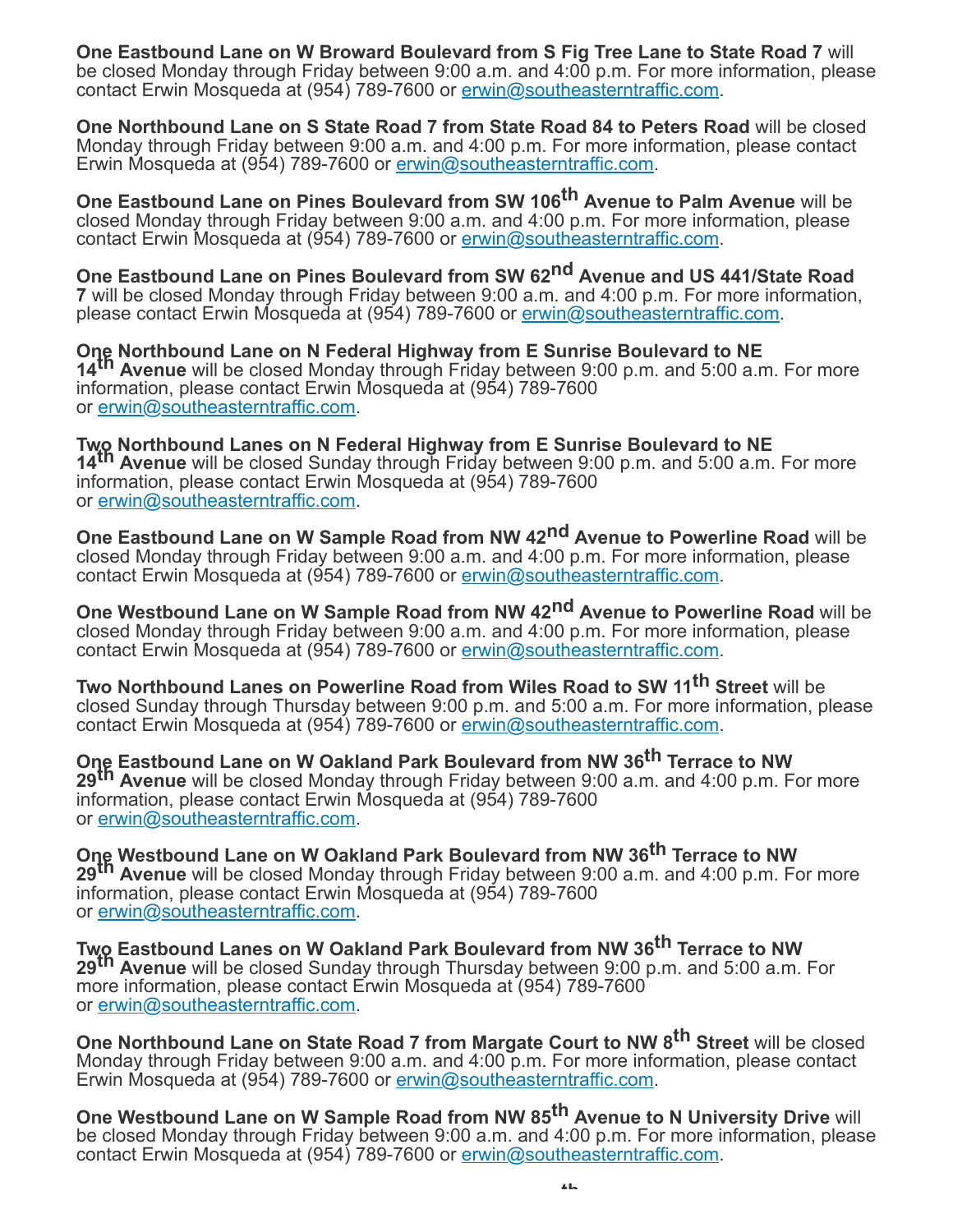**Two Westbound Lanes on W Sample Road from NW 85th Avenue to N University Drive** will be closed Sunday through Thursday between 9:00 p.m. and 5:00 a.m. For more information, please contact Erwin Mosqueda at (954) 789-7600 or [erwin@southeasterntraffic.com.](mailto:erwin@southeasterntraffic.com)

**One Southbound Lane on SR 7/US 441 from Oaks Road to Griffin Road** will be closed Monday through Friday between 9:00 a.m. and 4:00 p.m. For more information, please contact Erwin Mosqueda at (954) 789-7600 or [erwin@southeasterntraffic.com](mailto:erwin@southeasterntraffic.com).

**One Eastbound Lane on State Road 84 from SW 133rd Avenue to SW 125th Avenue** will be closed Monday through Friday between 9:00 a.m. and 4:00 p.m. For more information, please contact Erwin Mosqueda at (954) 789-7600 or [erwin@southeasterntraffic.com](mailto:erwin@southeasterntraffic.com).

**One Eastbound Lane on State Road 84 from SW 133rd Avenue to SW 125th Avenue** will be closed Sunday through Thursday between 9:00 p.m. and 5:00 a.m. For more information, please contact Erwin Mosqueda at (954) 789-7600 or [erwin@southeasterntraffic.com](mailto:erwin@southeasterntraffic.com).

**One Northbound Lane on S University Drive from SW 30th Street to Valencia Drive** will be closed Monday through Friday between 9:00 a.m. and 4:00 p.m. For more information, please contact Erwin Mosqueda at (954) 789-7600 or [erwin@southeasterntraffic.com](mailto:erwin@southeasterntraffic.com).

**One Southbound Lane on S University Drive from SW 30th Street to Valencia Drive** will be closed Monday through Friday between 9:00 a.m. and 4:00 p.m. For more information, please contact Erwin Mosqueda at (954) 789-7600 or [erwin@southeasterntraffic.com](mailto:erwin@southeasterntraffic.com).

**Two Southbound Lanes on S University Drive from SW 30th Street to Valencia Drive** will be closed Sunday through Thursday between 9:00 p.m. and 5:00 a.m. For more information, please contact Erwin Mosqueda at (954) 789-7600 or [erwin@southeasterntraffic.com](mailto:erwin@southeasterntraffic.com).

**One Westbound Lane on W Hillsboro Boulevard from Jim Moran Boulevard/SW 12th Avenue to Century Boulevard** will be closed Monday through Friday between 9:00 a.m. and 4:00 p.m. For more information, please contact Erwin Mosqueda at (954) 789-7600 or [erwin@southeasterntraffic.com](mailto:erwin@southeasterntraffic.com).

**Two Westbound Lanes on W Hillsboro Boulevard from Jim Moran Boulevard/SW 12th Avenue to Century Boulevard** will be closed Sunday through Thursday between 9:00 p.m. and 5:00 a.m. For more information, please contact Erwin Mosqueda at (954) 789-7600 or [erwin@southeasterntraffic.com](mailto:erwin@southeasterntraffic.com).

**One Northbound Lane on Seabreeze Boulevard/State Road A1A from SE 5th Street to Harbor Beach Parkway** will be closed Monday through Friday between 9:00 a.m. and 4:00 p.m. For more information, please contact Erwin Mosqueda at (954) 789-7600 or [erwin@southeasterntraffic.com](mailto:erwin@southeasterntraffic.com).

**One Southbound Lane on Seabreeze Boulevard/State Road A1A from SE 5th Street to Harbor Beach Parkway** will be closed Monday through Friday between 9:00 a.m. and 4:00 p.m. For more information, please contact Erwin Mosqueda at (954) 789-7600 or [erwin@southeasterntraffic.com](mailto:erwin@southeasterntraffic.com).

**One Eastbound Lane on State Road 84 from SW 130th Avenue to SW 125th Avenue** will be closed Monday through Friday between 9:00 a.m. and 4:00 p.m. For more information, please contact Erwin Mosqueda at (954) 789-7600 or [erwin@southeasterntraffic.com](mailto:erwin@southeasterntraffic.com).

**One Eastbound Lane on State Road 84 from SW 130th Avenue to SW 125th Avenue** will be closed Sunday through Thursday between 9:00 p.m. and 5:00 a.m. For more information, please contact Erwin Mosqueda at (954) 789-7600 or [erwin@southeasterntraffic.com](mailto:erwin@southeasterntraffic.com).

**One Eastbound Lane on Davie Boulevard from SW 6th Avenue to SE 4th Avenue** will be closed Monday through Friday between 9:00 a.m. and 4:00 p.m. For more information, please contact Erwin Mosqueda at (954) 789-7600 or [erwin@southeasterntraffic.com](mailto:erwin@southeasterntraffic.com).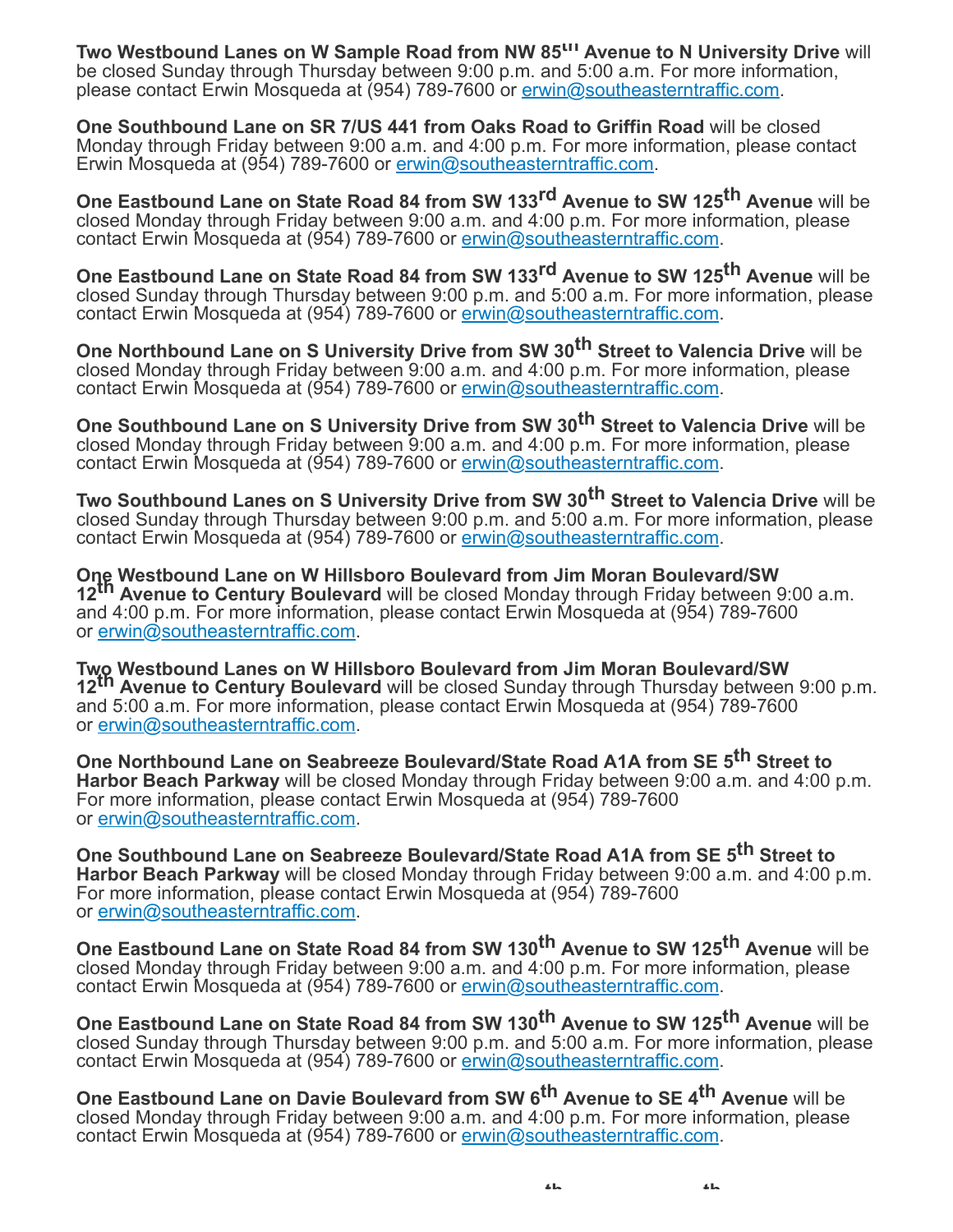**One Westbound Lane on Davie Boulevard from SW 6th Avenue to SE 4th Avenue** will be closed Monday through Friday between 9:00 a.m. and 4:00 p.m. For more information, please contact Erwin Mosqueda at (954) 789-7600 or [erwin@southeasterntraffic.com](mailto:erwin@southeasterntraffic.com).

**One Eastbound Lane on Davie Boulevard from SW 6th Avenue to SE 4th Avenue** will be closed Sunday through Thursday between 9:00 p.m. and 5:00 a.m. For more information, please contact Erwin Mosqueda at (954) 789-7600 or [erwin@southeasterntraffic.com](mailto:erwin@southeasterntraffic.com).

**One Westbound Lane on Davie Boulevard from SW 6th Avenue to SE 4th Avenue** will be closed Sunday through Thursday between 9:00 p.m. and 5:00 a.m. For more information, please contact Erwin Mosqueda at (954) 789-7600 or [erwin@southeasterntraffic.com](mailto:erwin@southeasterntraffic.com).

**One Northbound Lane on S Powerline Road from Wiles Road/Green Road to SW 10th Street** will be closed Monday through Friday between 9:00 a.m. and 4:00 p.m. For more information, please contact Erwin Mosqueda at (954) 789-7600 or [erwin@southeasterntraffic.com](mailto:erwin@southeasterntraffic.com).

**One Southbound Lane on S Powerline Road from Wiles Road/Green Road to SW 10th Street** will be closed Monday through Friday between 9:00 a.m. and 4:00 p.m. For more information, please contact Erwin Mosqueda at (954) 789-7600 or [erwin@southeasterntraffic.com](mailto:erwin@southeasterntraffic.com).

**Two Northbound Lanes on S Powerline Road from Wiles Road/Green Road to SW 10th Street** will be closed Sunday through Thursday between 9:00 p.m. and 5:00 a.m. For more information, please contact Erwin Mosqueda at (954) 789-7600 or [erwin@southeasterntraffic.com](mailto:erwin@southeasterntraffic.com).

**One Northbound Lane on N Federal Highway from NE 62nd Street to NE 51st Street** will be closed Monday through Friday between 9:00 a.m. and 4:00 p.m. For more information, please contact Erwin Mosqueda at (954) 789-7600 or [erwin@southeasterntraffic.com](mailto:erwin@southeasterntraffic.com).

**One Southbound Lane on N Federal Highway from NE 62nd Street to NE 51st Street** will be closed Monday through Friday between 9:00 a.m. and 4:00 p.m. For more information, please contact Erwin Mosqueda at (954) 789-7600 or [erwin@southeasterntraffic.com](mailto:erwin@southeasterntraffic.com).

**One Northbound Lane on N Federal Highway from NE 62nd Street to NE 51st Street** will be closed Sunday through Thursday between 9:00 p.m. and 5:00 a.m. For more information, please contact Erwin Mosqueda at (954) 789-7600 or [erwin@southeasterntraffic.com](mailto:erwin@southeasterntraffic.com).

**One Southbound Lane on N Federal Highway from NE 62nd Street to NE 51st Street** will be closed Sunday through Thursday between 9:00 p.m. and 5:00 a.m. For more information, please contact Erwin Mosqueda at (954) 789-7600 or [erwin@southeasterntraffic.com](mailto:erwin@southeasterntraffic.com).

**One Eastbound Lane on E Commercial Boulevard from NE 20th Avenue to NE 24th Terrace** will be closed Monday through Friday between 9:00 a.m. and 4:00 p.m. For more information, please contact Erwin Mosqueda at (954) 789-7600 or [erwin@southeasterntraffic.com](mailto:erwin@southeasterntraffic.com).

**One Eastbound Lane on E Commercial Boulevard from NE 20th Avenue to NE 24th Terrace** will be closed Sunday through Thursday between 9:00 p.m. and 5:00 a.m. For more information, please contact Erwin Mosqueda at (954) 789-7600 or [erwin@southeasterntraffic.com](mailto:erwin@southeasterntraffic.com).

**One Northbound Lane on S State Road 7 from Kimberly Boulevard/SW 11 th Street to SW 4 th Street** will be closed Monday through Friday between 9:00 a.m. and 4:00 p.m. For more information, please contact Erwin Mosqueda at (954) 789-7600 or [erwin@southeasterntraffic.com](mailto:erwin@southeasterntraffic.com).

**One Southbound Lane on S State Road 7 from Kimberly Boulevard/SW 11 th Street to SW 4 th Street** will be closed Monday through Friday between 9:00 a.m. and 4:00 p.m. For more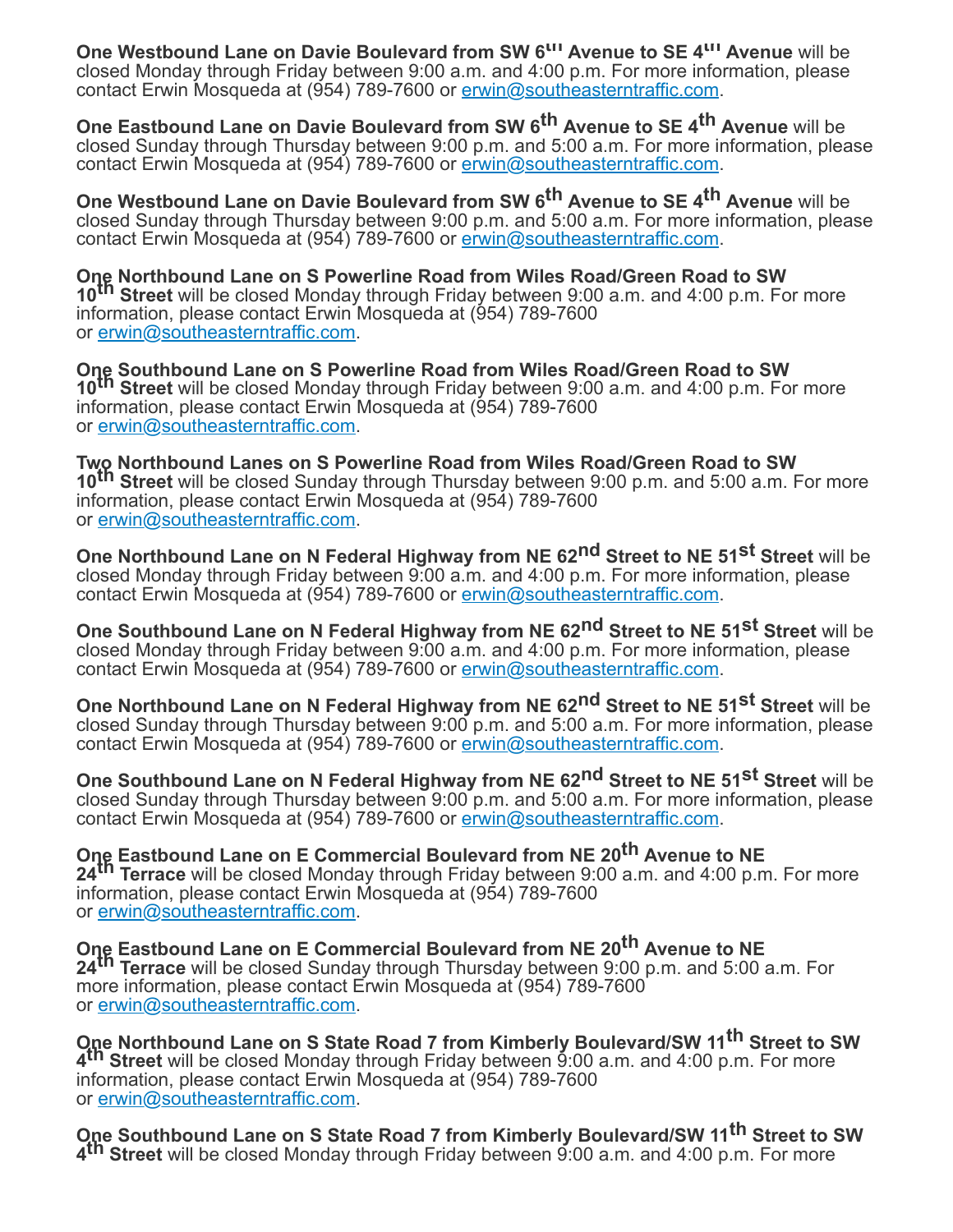information, please contact Erwin Mosqueda at (954) 789-7600 or [erwin@southeasterntraffic.com](mailto:erwin@southeasterntraffic.com).

**Two Northbound Lanes on S State Road 7 from Kimberly Boulevard/SW 11 th Street to SW 4 th Street** will be closed Sunday through Thursday between 9:00 p.m. and 5:00 a.m. For more information, please contact Erwin Mosqueda at (954) 789-7600 or [erwin@southeasterntraffic.com](mailto:erwin@southeasterntraffic.com).

**Two Southbound Lanes on S State Road 7 from Kimberly Boulevard/SW 11 th Street to SW 4 th Street** will be closed Sunday through Thursday between 9:00 p.m. and 5:00 a.m. For more information, please contact Erwin Mosqueda at (954) 789-7600 or [erwin@southeasterntraffic.com](mailto:erwin@southeasterntraffic.com).

**One Eastbound Lane on W Sample Road from N State Road 7 to Lyons Road** will be closed Monday through Friday between 9:00 a.m. and 4:00 p.m. For more information, please contact Erwin Mosqueda at (954) 789-7600 or [erwin@southeasterntraffic.com](mailto:erwin@southeasterntraffic.com).

**One Westbound Lane on W Sample Road from N State Road 7 to Lyons Road** will be closed Monday through Friday between 9:00 a.m. and 4:00 p.m. For more information, please contact Erwin Mosqueda at (954) 789-7600 or [erwin@southeasterntraffic.com](mailto:erwin@southeasterntraffic.com).

**One Northbound Lane on Powerline Road from NW 18th Street to NW 30th Court** will be closed Monday through Friday between 9:00 a.m. and 4:00 p.m. For more information, please contact Erwin Mosqueda at (954) 789-7600 or [erwin@southeasterntraffic.com](mailto:erwin@southeasterntraffic.com).

**Two Northbound Lanes on Powerline Road from NW 18th Street to NW 30th Court** will be closed Sunday through Thursday between 9:00 p.m. and 5:00 a.m. For more information, please contact Erwin Mosqueda at (954) 789-7600 or [erwin@southeasterntraffic.com](mailto:erwin@southeasterntraffic.com).

**One Eastbound Lane on Pembroke Road from NW 6th Avenue/S 24th Court to NW 2nd Avenue/S 22nd Avenue** will be closed Monday through Friday between 9:00 a.m. and 4:00 p.m. For more information, please contact Erwin Mosqueda at (954) 789-7600 or [erwin@southeasterntraffic.com](mailto:erwin@southeasterntraffic.com).

**One Westbound Lane on Pembroke Road from NW 6th Avenue/S 24th Court to NW 2nd Avenue/S 22nd Avenue** will be closed Monday through Friday between 9:00 a.m. and 4:00 p.m. For more information, please contact Erwin Mosqueda at (954) 789-7600 or [erwin@southeasterntraffic.com](mailto:erwin@southeasterntraffic.com).

**One Southbound Lane on Red Road from Pembroke Road to Miramar Boulevard** will be closed Monday through Friday between 9:00 a.m. and 4:00 p.m. For more information, please contact Erwin Mosqueda at (954) 789-7600 or [erwin@southeasterntraffic.com](mailto:erwin@southeasterntraffic.com).

**Two Southbound Lanes on Red Road from Pembroke Road to Miramar Boulevard** will be closed Sunday through Thursday between 9:00 p.m. and 5:00 a.m. For more information, please contact Erwin Mosqueda at (954) 789-7600 or [erwin@southeasterntraffic.com](mailto:erwin@southeasterntraffic.com).

**One Eastbound Lane on W Sample Road from Turtle Run Boulevard to Riverside Drive** will be closed Monday through Friday between 9:00 a.m. and 4:00 p.m. For more information, please contact Erwin Mosqueda at (954) 789-7600 or [erwin@southeasterntraffic.com](mailto:erwin@southeasterntraffic.com).

**One Westbound Lane on W Sample Road from Turtle Run Boulevard to Riverside Drive** will be closed Monday through Friday between 9:00 a.m. and 4:00 p.m. For more information, please contact Erwin Mosqueda at (954) 789-7600 or [erwin@southeasterntraffic.com](mailto:erwin@southeasterntraffic.com).

**One Eastbound Lane on W Sample Road from Lyons Road to Tradewinds Park Road** will be closed Monday through Friday between 9:00 a.m. and 4:00 p.m. For more information, please contact Erwin Mosqueda at (954) 789-7600 or [erwin@southeasterntraffic.com](mailto:erwin@southeasterntraffic.com).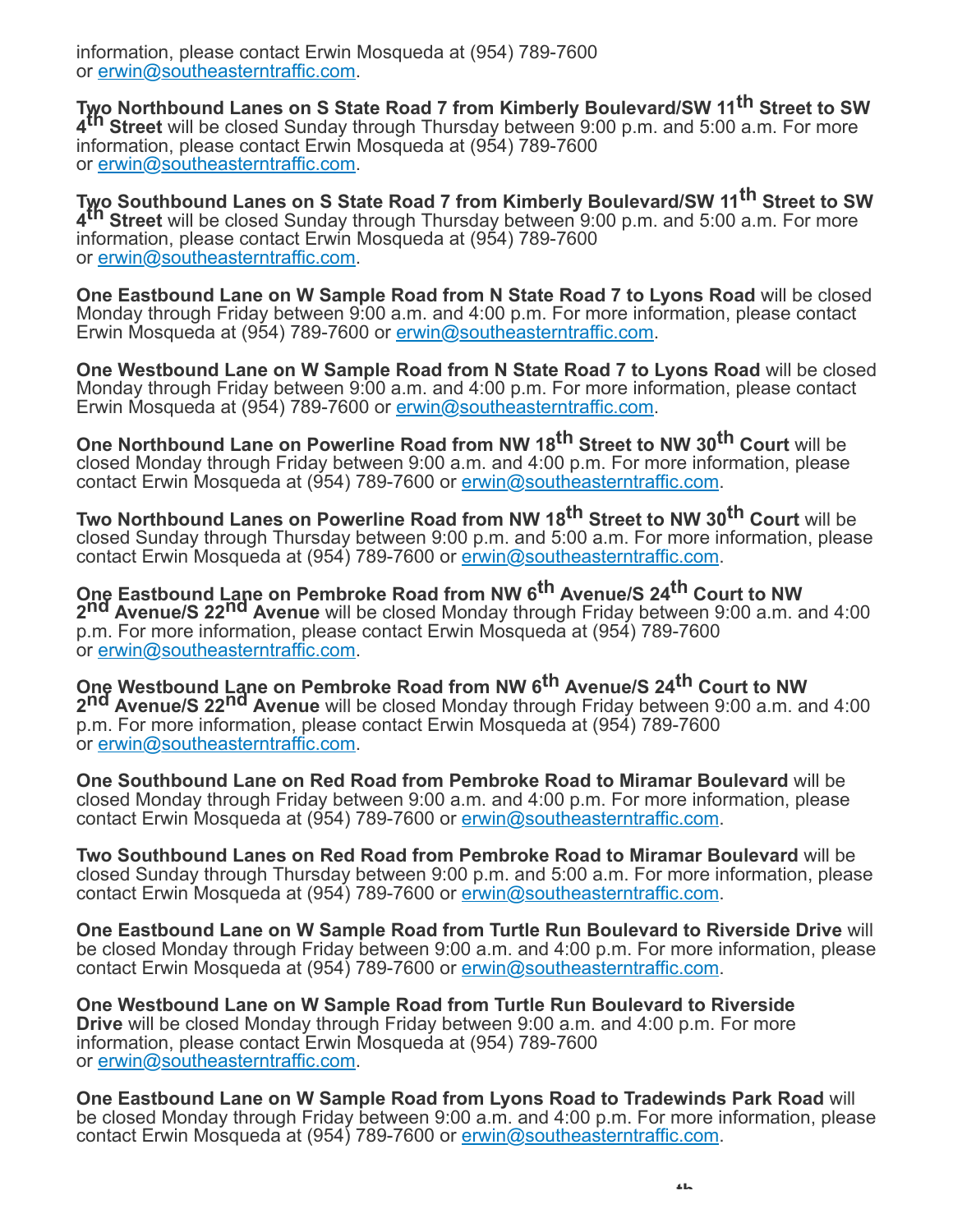**One Northbound Lane on State Road 7 from Edwards Road to NW 7th Street** will be closed Monday through Friday between 9:00 a.m. and 4:00 p.m. For more information, please contact Erwin Mosqueda at (954) 789-7600 or [erwin@southeasterntraffic.com](mailto:erwin@southeasterntraffic.com).

**One Eastbound Lane on W Sample Rod from Powerline Road to NW 27th Avenue** will be closed Monday through Friday between 9:00 a.m. and 4:00 p.m. For more information, please contact Erwin Mosqueda at (954) 789-7600 or [erwin@southeasterntraffic.com](mailto:erwin@southeasterntraffic.com).

**One Westbound Lane on W Sample Rod from Powerline Road to NW 27th Avenue** will be closed Monday through Friday between 9:00 a.m. and 4:00 p.m. For more information, please contact Erwin Mosqueda at (954) 789-7600 or [erwin@southeasterntraffic.com](mailto:erwin@southeasterntraffic.com).

**One Southbound Lane on S University Drive from SW 27th Street to Miramar Parkway** will be closed Monday through Friday between 9:00 a.m. and 4:00 p.m. For more information, please contact Erwin Mosqueda at (954) 789-7600 or [erwin@southeasterntraffic.com](mailto:erwin@southeasterntraffic.com).

**One Southbound Lane on S State Road 7 from Oakes Road to Griffin Road** will be closed Monday through Friday between 9:00 a.m. and 4:00 p.m. For more information, please contact Erwin Mosqueda at (954) 789-7600 or [erwin@southeasterntraffic.com](mailto:erwin@southeasterntraffic.com).

**Two Southbound Lanes on S State Road 7 from Oakes Road to Griffin Road** will be closed Sunday through Thursday between 9:00 p.m. and 5:00 a.m. For more information, please contact Erwin Mosqueda at (954) 789-7600 or [erwin@southeasterntraffic.com](mailto:erwin@southeasterntraffic.com).

**Two Eastbound Lanes on Griffin Road from Anglers Avenue to NW 10th Street** will be closed on Thursday between 9:00 p.m. and 5:00 a.m. For more information, please contact Erwin Mosqueda at (954) 789-7600 or [erwin@southeasterntraffic.com](mailto:erwin@southeasterntraffic.com).

**One Northbound Lane on N Powerline Road from NW 9th Street to W Copans Road** will be closed Monday through Friday between 9:00 a.m. and 4:00 p.m. For more information, please contact Erwin Mosqueda at (954) 789-7600 or [erwin@southeasterntraffic.com](mailto:erwin@southeasterntraffic.com).

**One Southbound Lane on N Powerline Road from NW 9th Street to W Copans Road** will be closed Monday through Friday between 9:00 a.m. and 4:00 p.m. For more information, please contact Erwin Mosqueda at (954) 789-7600 or [erwin@southeasterntraffic.com](mailto:erwin@southeasterntraffic.com).

**Two Northbound Lanes on N Powerline Road from NW 9th Street to W Copans Road** will be closed Sunday through Thursday between 9:00 p.m. and 5:00 a.m. For more information, please contact Erwin Mosqueda at (954) 789-7600 or [erwin@southeasterntraffic.com.](mailto:erwin@southeasterntraffic.com)

**One Northbound Lane on Powerline Road from Wiles Road to SW 11 th Street** will be closed Monday through Friday between 9:00 a.m. and 4:00 p.m. For more information, please contact Erwin Mosqueda at (954) 789-7600 or [erwin@southeasterntraffic.com](mailto:erwin@southeasterntraffic.com).

**One Eastbound Lane on W Atlantic Boulevard from NW 65th Avenue to Banks Road** will be closed Monday through Friday between 9:00 a.m. and 4:00 p.m. For more information, please contact Erwin Mosqueda at (954) 789-7600 or [erwin@southeasterntraffic.com](mailto:erwin@southeasterntraffic.com).

**One Northbound, Right Lane on Powerline Road from NW 51st Place and NW 63rd Street** will be closed Monday through Friday between 9:00 a.m. and 4:00 p.m. For more information, please contact Erwin Mosqueda at (954) 789-7600 or [erwin@southeasterntraffic.com](mailto:erwin@southeasterntraffic.com).

**One Westbound Lane on E Dania Beach Boulevard from Gulfstream Road to Fronton Boulevard** will be closed Monday through Friday between 9:00 a.m. and 4:00 p.m. For more information, please contact Erwin Mosqueda at (954) 789-7600 or [erwin@southeasterntraffic.com](mailto:erwin@southeasterntraffic.com).

**One Westbound Lane on Hollywood Boulevard/Pines Boulevard from State Road 7 to N 72nd Avenue/SW 72nd Avenue** will be closed Monday through Friday between 9:00 a.m. and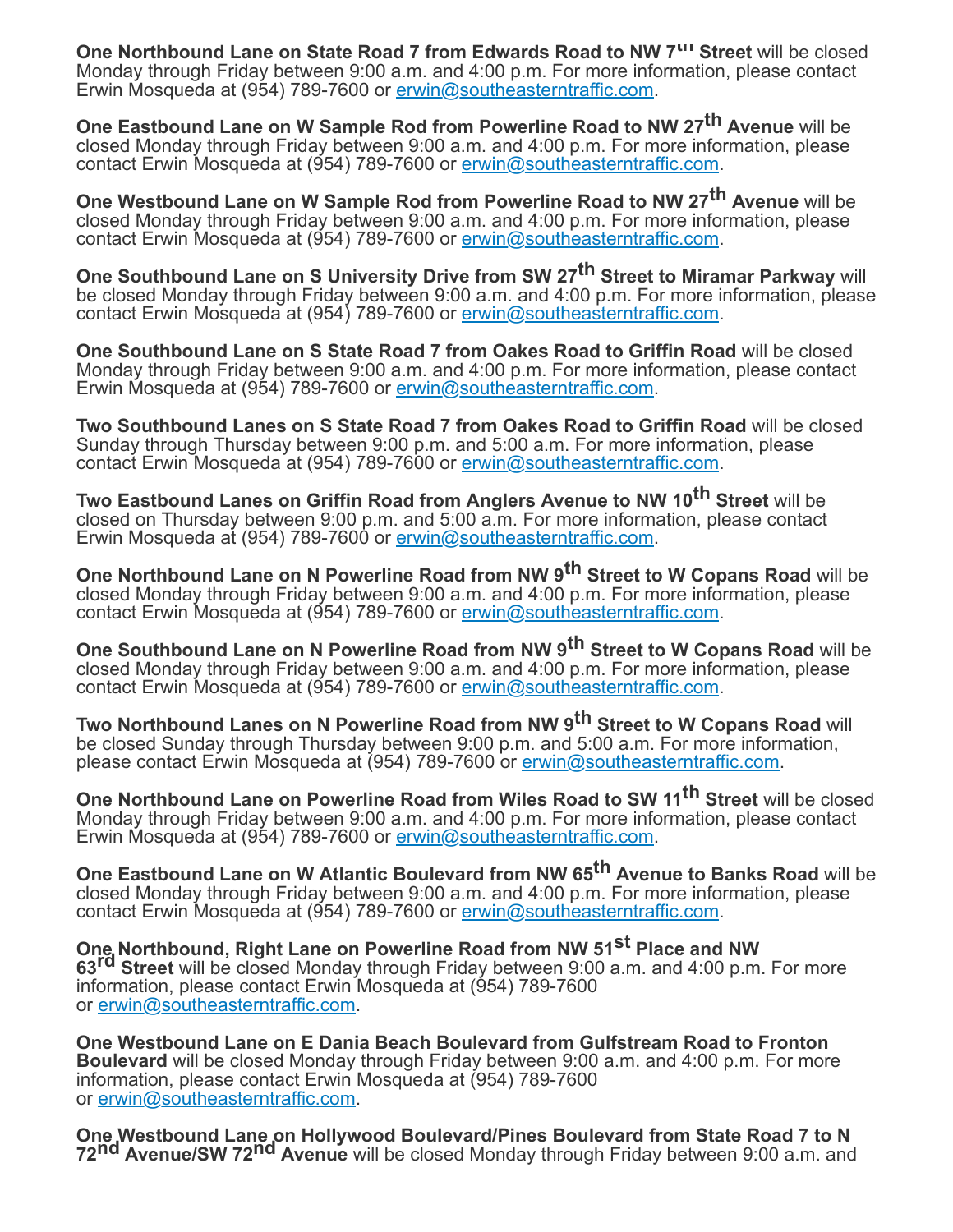4:00 p.m. For more information, please contact Erwin Mosqueda at (954) 789-7600 or [erwin@southeasterntraffic.com](mailto:erwin@southeasterntraffic.com).

**One Northbound Lane on N State Road 7 from NW 19th Street to Winfield Boulevard** will be closed Monday through Friday between 9:00 a.m. and 4:00 p.m. For more information, please contact Erwin Mosqueda at (954) 789-7600 or [erwin@southeasterntraffic.com](mailto:erwin@southeasterntraffic.com).

**One Westbound Lane on Pines Boulevard from State Road 7 to N 76th Avenue** will be closed Monday through Friday between 9:00 a.m. and 4:00 p.m. For more information, please contact Erwin Mosqueda at (954) 789-7600 or [erwin@southeasterntraffic.com](mailto:erwin@southeasterntraffic.com).

**Two Westbound Lanes on Pines Boulevard from State Road 7 to N 76th Avenue** will be closed Sunday through Thursday between 9:00 p.m. and 5:00 a.m. For more information, please contact Erwin Mosqueda at (954) 789-7600 or [erwin@southeasterntraffic.com](mailto:erwin@southeasterntraffic.com).

**One Southbound Lane on N Dixie Highway from E Oakland Park Boulevard to NE 26th Street** will be closed Monday through Friday between 9:00 a.m. and 4:00 p.m. For more information, please contact Erwin Mosqueda at (954) 789-7600 or [erwin@southeasterntraffic.com](mailto:erwin@southeasterntraffic.com).

**One Southbound Lane on N Dixie Highway from E Oakland Park Boulevard to NE 26th Street** will be closed Sunday through Thursday between 9:00 p.m. and 5:00 a.m. For more information, please contact Erwin Mosqueda at (954) 789-7600 or [erwin@southeasterntraffic.com](mailto:erwin@southeasterntraffic.com).

**One Southbound Lane on Powerline Road from N Palm Aire Drive to Gateway Drive** will be closed Monday through Friday between 9:00 a.m. and 4:00 p.m. For more information, please contact Erwin Mosqueda at (954) 789-7600 or [erwin@southeasterntraffic.com](mailto:erwin@southeasterntraffic.com).

**Two Southbound Lanes on Powerline Road from N Palm Aire Drive to Gateway Drive** will be closed Sunday through Thursday between 9:00 p.m. and 5:00 a.m. For more information, please contact Erwin Mosqueda at (954) 789-7600 or [erwin@southeasterntraffic.com.](mailto:erwin@southeasterntraffic.com)

**One Northbound Lane on Powerline Road from SW 2nd Court to SW 18th Street** will be closed Monday through Friday between 9:00 a.m. and 4:00 p.m. For more information, please contact Erwin Mosqueda at (954) 789-7600 or [erwin@southeasterntraffic.com](mailto:erwin@southeasterntraffic.com).

**Two Northbound Lanes on Powerline Road from SW 2nd Court to SW 18th Street** will be closed Sunday through Thursday between 9:00 p.m. and 5:00 a.m. For more information, please contact Erwin Mosqueda at (954) 789-7600 or [erwin@southeasterntraffic.com](mailto:erwin@southeasterntraffic.com).

**One Westbound Lane on E Oakland Park Boulevard from N Dixie Highway to NE 6 th Avenue** will be closed Monday through Friday between 9:00 a.m. and 4:00 p.m. For more information, please contact Erwin Mosqueda at (954) 789-7600 or [erwin@southeasterntraffic.com](mailto:erwin@southeasterntraffic.com).

**One Eastbound Lane on E Oakland Park Boulevard from N Dixie Highway to NE 6 th Avenue** will be closed Monday through Friday between 9:00 a.m. and 4:00 p.m. For more information, please contact Erwin Mosqueda at (954) 789-7600 or [erwin@southeasterntraffic.com](mailto:erwin@southeasterntraffic.com).

**Two Westbound Lanes on E Oakland Park Boulevard from N Dixie Highway to NE 6th Avenue** will be closed Sunday through Thursday between 9:00 p.m. and 5:00 a.m. For more information, please contact Erwin Mosqueda at (954) 789-7600 or [erwin@southeasterntraffic.com](mailto:erwin@southeasterntraffic.com).

**Two Eastbound Lanes on E Oakland Park Boulevard from N Dixie Highway to NE 6th Avenue** will be closed Sunday through Thursday between 9:00 p.m. and 5:00 a.m. For more information, please contact Erwin Mosqueda at (954) 789-7600 or [erwin@southeasterntraffic.com](mailto:erwin@southeasterntraffic.com).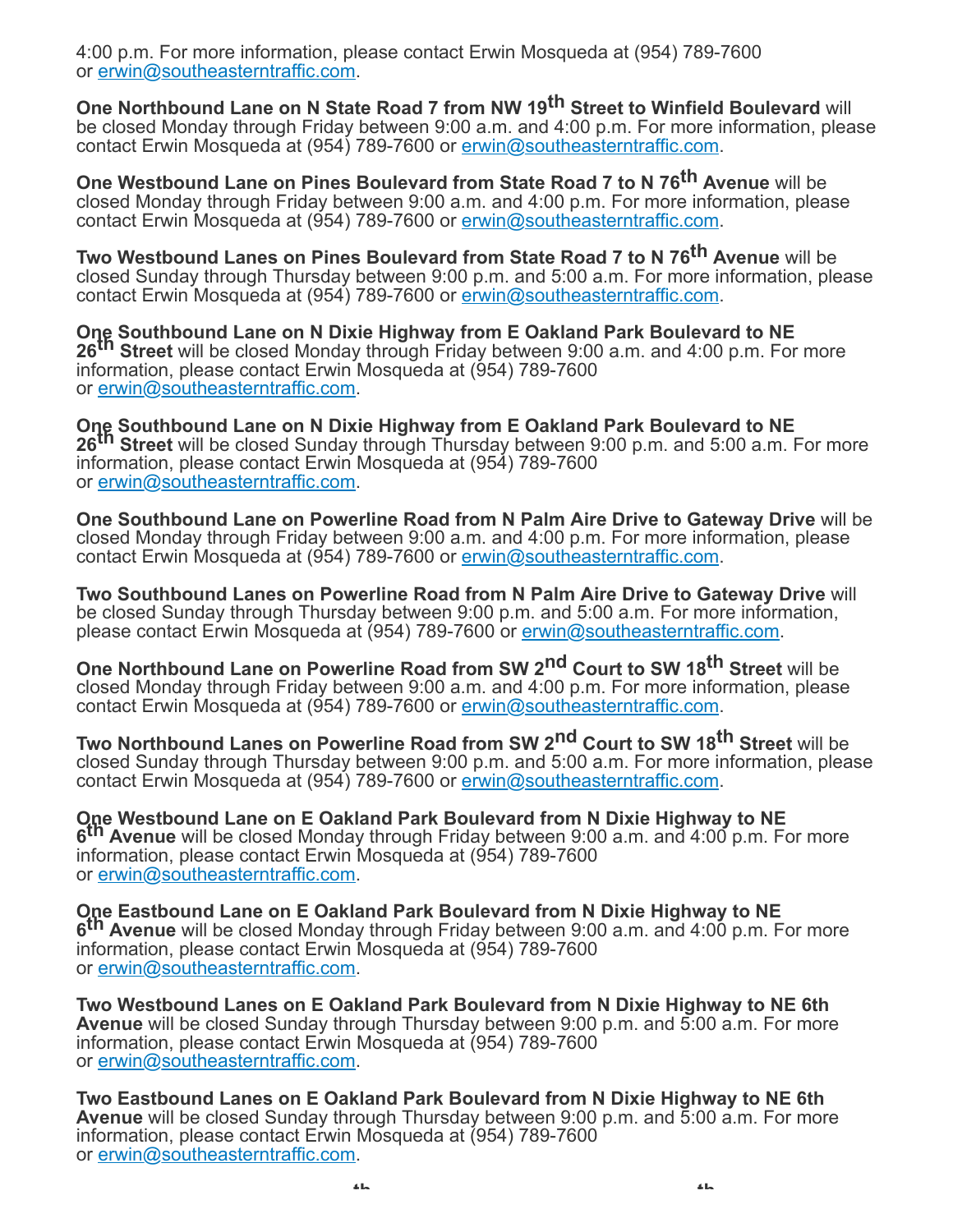**One Northbound Lane on NW 9th Avenue/Powerline Road from NW 14th Street to NW 19th Street** will be closed Monday through Friday between 9:00 a.m. and 4:00 p.m. For more information, please contact Erwin Mosqueda at (954) 789-7600 or [erwin@southeasterntraffic.com](mailto:erwin@southeasterntraffic.com).

**One Eastbound Lane on State Road 84 from SW 30th Avenue to S State Road 7** will be closed Monday through Friday between 9:00 a.m. and 4:00 p.m. For more information, please contact Erwin Mosqueda at (954) 789-7600 or [erwin@southeasterntraffic.com](mailto:erwin@southeasterntraffic.com).

**One Westbound Lane on State Road 84 from SW 30th Avenue to S State Road 7** will be closed Monday through Friday between 9:00 a.m. and 4:00 p.m. For more information, please contact Erwin Mosqueda at (954) 789-7600 or [erwin@southeasterntraffic.com](mailto:erwin@southeasterntraffic.com).

**One Eastbound Lane on State Road 84 from SW 30th Avenue to S State Road 7** will be closed Sunday through Thursday between 9:00 p.m. and 5:00 a.m. For more information, please contact Erwin Mosqueda at (954) 789-7600 or [erwin@southeasterntraffic.com](mailto:erwin@southeasterntraffic.com).

**One Westbound Lane on State Road 84 from SW 30th Avenue to S State Road 7** will be closed Sunday through Thursday between 9:00 p.m. and 5:00 a.m. For more information, please contact Erwin Mosqueda at (954) 789-7600 or [erwin@southeasterntraffic.com](mailto:erwin@southeasterntraffic.com).

**One Southbound Lane on US 1 from NE 65th Street to SE 15th Street** will be closed Monday through Friday between 9:00 a.m. and 4:00 p.m. For more information, please contact Shanika Shorter at (561) 302-0948 or [SShorter@awptraffic.com](mailto:SShorter@awptraffic.com).

**One Northbound Lane on US 1 from SE 16th Street to SE 14th Street** will be closed Monday through Friday between 9:00 a.m. and 4:00 p.m. For more information, please contact Shanika Shorter at (561) 302-0948 or [SShorter@awptraffic.com](mailto:SShorter@awptraffic.com).

**One Westbound Lane on Wiles Road from Creekside Drive to Banks Road** will be closed Monday through Friday between 9:00 a.m. and 4:00 p.m. For more information, please contact Shanika Shorter at (561) 302-0948 or [SShorter@awptraffic.com](mailto:SShorter@awptraffic.com).

**One Westbound Lane on Flamingo Road from State Road 84 to SW 6th Court** will be closed Monday through Friday between 9:00 a.m. and 4:00 p.m. For more information, please contact Shanika Shorter at (561) 302-0948 or [SShorter@awptraffic.com](mailto:SShorter@awptraffic.com).

**One Southbound Lane on S University Drive from Miramar Parkway to Pembroke Road** will be closed Monday through Friday between 9:00 a.m. and 4:00 p.m. For more information, please contact Shanika Shorter at (561) 302-0948 or [SShorter@awptraffic.com](mailto:SShorter@awptraffic.com).

**One Southbound Lane on S State Road 7 from SW 34th Street to SW 37th Street** will be closed Monday through Friday between 9:00 a.m. and 4:00 p.m. For more information, please contact Shanika Shorter at (561) 302-0948 or [SShorter@awptraffic.com](mailto:SShorter@awptraffic.com).

**One Northbound Lane on NE 4th Avenue from NE 12th Street to Sunrise Boulevard** will be closed Monday through Friday between 9:00 a.m. and 4:00 p.m. For more information, please contact Shanika Shorter at (561) 302-0948 or [SShorter@awptraffic.com](mailto:SShorter@awptraffic.com).

**One Westbound Lane on Pembroke Road from SW 69th Avenue to SW 66th Avenue** will be closed Monday through Friday between 9:00 a.m. and 4:00 p.m. For more information, please contact Shanika Shorter at (561) 302-0948 or [SShorter@awptraffic.com](mailto:SShorter@awptraffic.com).

**Two Southbound Lanes on S State Road 7 from Miramar Parkway to SW 40th Street** will be closed Monday through Thursday between 9:00 a.m. and 5:00 p.m. For more information, please contact Shanika Shorter at (561) 302-0948 or [SShorter@awptraffic.com](mailto:SShorter@awptraffic.com).

**Two Northbound Lanes on N State Road 7 from NW 23rd Street to NW 26th Street** will be closed Monday through Thursday between 9:00 p.m. and 5:00 a.m. For more information, please contact Shanika Shorter at (561) 302-0948 or [SShorter@awptraffic.com](mailto:SShorter@awptraffic.com).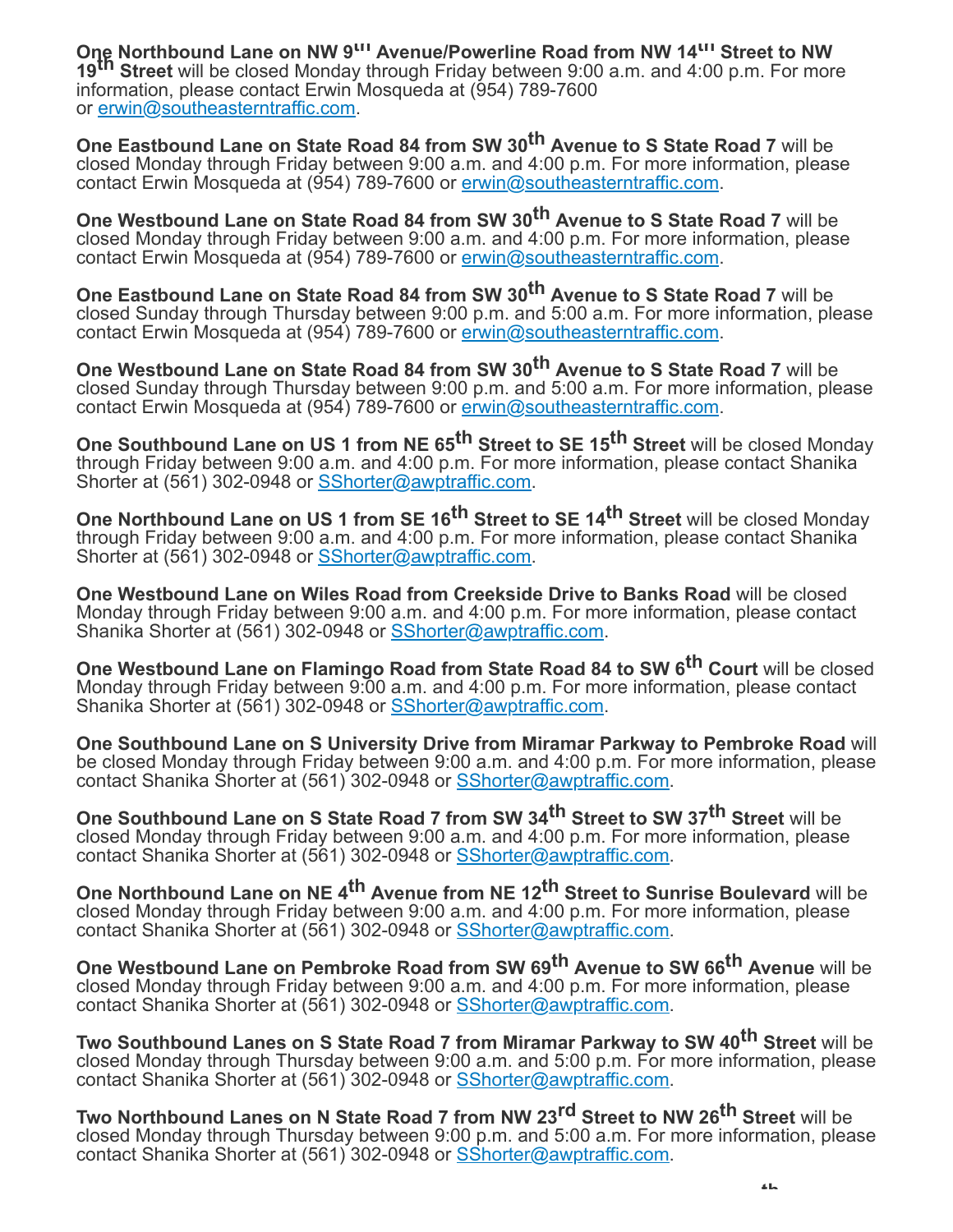**One Northbound Lane on US 1 from Hitching Post Mobile Home Park to SW 6th Street** will be closed Monday through Friday between 9:00 a.m. and 4:00 p.m. For more information, please contact Shanika Shorter at (561) 302-0948 or [SShorter@awptraffic.com](mailto:SShorter@awptraffic.com).

**One Northbound Lane on Hillsboro Mile from SE 10th Street to N Ocean Boulevard** will be closed Monday through Thursday between 9:00 p.m. and 5:00 a.m. For more information, please contact Shanika Shorter at (561) 302-0948 or [SShorter@awptraffic.com](mailto:SShorter@awptraffic.com).

**One Eastbound Lane on State Road 84 from Hiatus Road to Bright Road** will be closed Monday through Friday between 9:00 a.m. and 4:00 p.m. For more information, please contact Shanika Shorter at (561) 302-0948 or [SShorter@awptraffic.com](mailto:SShorter@awptraffic.com).

**Two Eastbound Lanes on Oakland Park Boulevard from North Dixie Highway to NE 16th Avenue** will be closed Monday through Thursday between 9:00 p.m. and 5:00 a.m. For more information, please contact Shanika Shorter at (561) 302-0948 or **[SShorter@awptraffic.com.](mailto:SShorter@awptraffic.com)** 

**One Northbound Lane on S Federal Highway from Van Burden Street to Jackson Street** will be closed Monday through Friday between 9:00 a.m. and 4:00 p.m. For more information, please contact Shanika Shorter at (561) 302-0948 or **[SShorter@awptraffic.com.](mailto:SShorter@awptraffic.com)** 

**One Westbound Lane on Powerline Road from NW 40th Street to Prospect Road** will be closed Monday through Friday between 9:00 a.m. and 4:00 p.m. For more information, please contact Shanika Shorter at (561) 302-0948 or [SShorter@awptraffic.com](mailto:SShorter@awptraffic.com).

**One Westbound Lane on Hillsboro Boulevard from NW 45th Avenue to SW 34th Avenue** will be closed Monday through Friday between 9:00 a.m. and 4:00 p.m. For more information, please contact Shanika Shorter at (561) 302-0948 or [SShorter@awptraffic.com.](mailto:SShorter@awptraffic.com)

**One Northbound Lane on North State Road 7 from SW 2nd Court to SW 6th Street** will be closed Monday through Friday between 9:00 a.m. and 4:00 p.m. For more information, please contact Shanika Shorter at (561) 302-0948 or [SShorter@awptraffic.com](mailto:SShorter@awptraffic.com).

**One Eastbound Lane on Oakland Park Boulevard** will be closed Monday through Friday between 9:00 p.m. and 5:00 a.m. For more information, please contact Shanika Shorter at (561) 302-0948 or [SShorter@awptraffic.com.](mailto:SShorter@awptraffic.com)

*NORTH BROWARD: (Coconut Creek, Coral Springs, Deerfield Beach, Fort Lauderdale, Hillsboro Beach, Lauderdale Lakes, Lauderdale-By-The-Sea, Lauderhill, Lazy Lake, Lighthouse Point, Margate, North Lauderdale, Oakland Park, Parkland, Plantation, Pompano Beach, Sea Ranch Lakes, Sunrise, Tamarac, Wilton Manors)*

**Westbound and Eastbound West Oakland Park Boulevard between State Road 7 and Northwest 47th Terrace**, in Fort Lauderdale, 9:00 a.m. until 4:00 p.m. and 9:00 p.m. until 5:00 a.m., Monday through Friday, Monday, February 21 through Monday, August 1, 1 of 3 lanes closed daytime and 2 of 3 lanes closed evening, for water main and sewer installation. For more information, please contact Marc Woodworth at (954) 818-3587.

**Westbound Stirling Road between Anglers Avenue and North Park Road**, in Fort Lauderdale, 9:30 a.m. until 3:30 p.m., Monday through Friday, Monday, January 31 extended through Thursday, June 30, 1 of 3 lanes closed, for handholes, fiber and underground boring installation. For more information, please contact Erwin Mosqueda at (954) 551-5130.

**Southbound North Powerline Road between Northwest 30th Place and Northwest 22nd Street**, in Pompano Beach, 9:00 a.m. until 3:30 p.m., Monday through Friday, Monday, January 03 extended through Thursday, June 30, 1 of 3 lanes closed, for hand hole, fiber and underground boring installation. For more information, please contact Erwin Mosqueda at (594) 789-7600.

**Southbound North Dixie Highway between Northeast 62nd Street and East Commercial Boulevard**, in Fort Lauderdale, 9:00 a.m. until 3:30 p.m., Monday through Friday, Monday,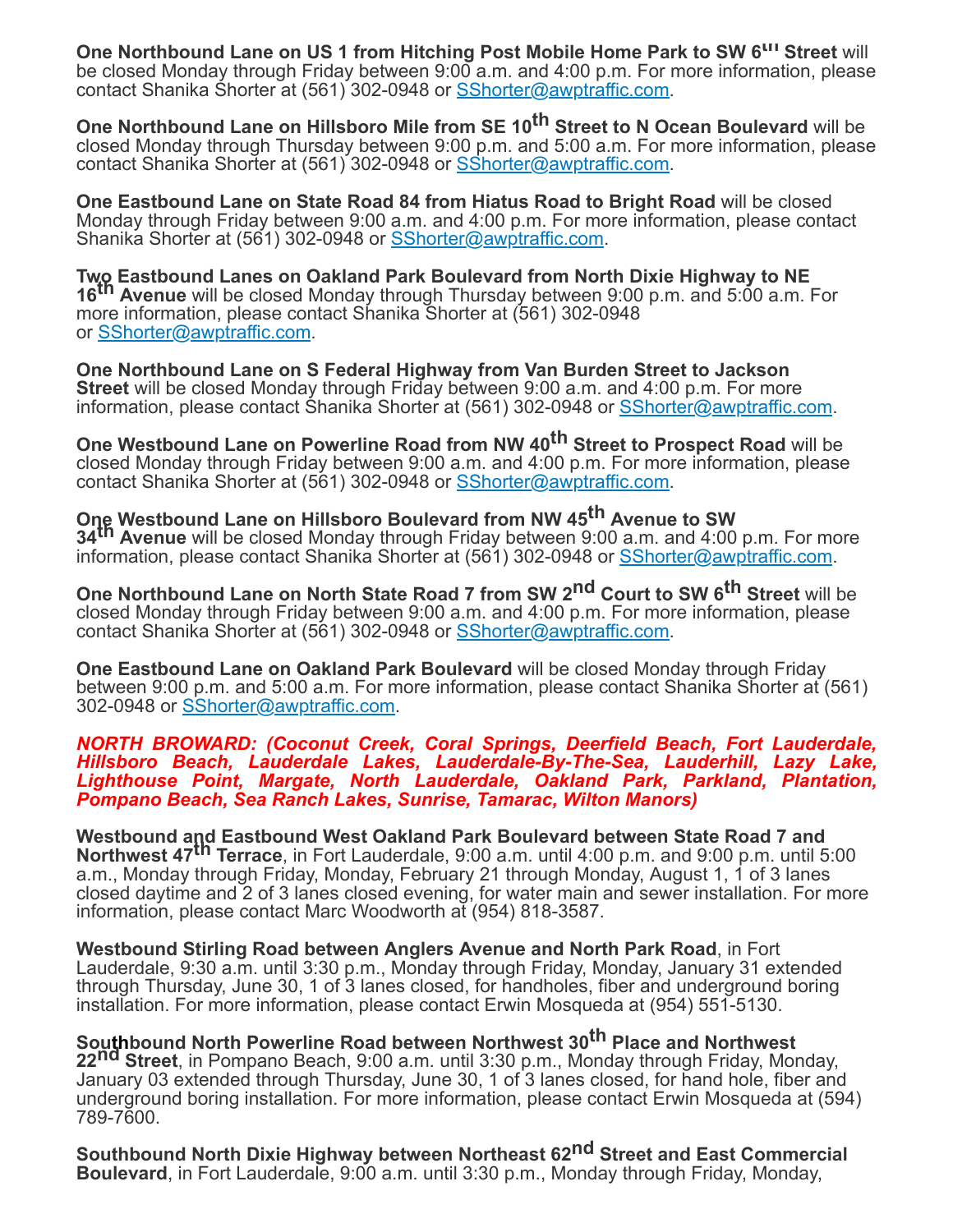February 7 extended through Thursday, June 30, 1 of 2 lanes closed, for handholes installation and facilities maintenance. For more information, please contact Erwin Mosqueda at (954) 789- 5130.

**Northbound North State Road 7 between West Oakland Park Boulevard and Northwest 37th Street**, in Lauderdale Lakes, 9:00 a.m. until 3:30 p.m., Monday through Friday, Monday, February 28 extended through Friday, July 1, 1 of 3 lanes closed, for facilities maintenance and hand hole installation. For more information, please contact Allen Martin at (770) 527-9775.

**Westbound Sunrise Boulevard between North Fort Lauderdale Beach Boulevard and North Birch Road**, in Fort Lauderdale, 9:00 a.m. until 3:30 p.m., Monday through Friday, Monday, February 7 extended through Thursday, June 30, 1 of 3 lanes closed, for underground facilities installation. For more information, please contact Erwin Mosqueda at (954) 789-5130.

**Southbound Powerline Road between Green Road and Sample Roa**d, in Deerfield Beach, 9:00 a.m. until 3:30 p.m., Monday through Friday, Monday, April 11 through Wednesday, August 31, 2 of 3 lanes closed, for directional borings and conduit installation. For more information, please contact Brad Shults at (954) 893-0501.

**Southbound Powerline Road between Northwest 18th Street and West Atlantic Boulevard**, in Pompano Beach, 9:00 a.m. until 4:00 p.m., Monday through Friday, Monday, April 11 through Friday, July 29, 2 of 3 lanes closed, for directional borings and conduit installation. For more information, please contact Brad Shults at (954) 893-0501.

**Eastbound West Atlantic Boulevard between State Road 7 and Banks Road**, in Margate, 9:00 a.m. until 4:00 p.m., Monday through Friday, Monday, March 7 extended through Friday, July 15, 1 of 2 lanes closed, for handholes installation and facilities maintenance. For more information, please contact Richard Acosta at (305) 345-2246.

**Northbound North Ocean Boulevard at 5450 North Ocean Boulevard**, in Lauderdale-by-the-Sea, 9:00 a.m. until 3:30 p.m., Monday through Friday, Monday, March 7 extended through Thursday, June 30, 1 of 1 lane closed as needed, for water main installation. For more information, please contact Jose Carlos Perello at (305) 322-0421.

**Westbound and Eastbound Commercial Boulevard at intersection of Northwest 33 Avenue**, in Fort Lauderdale, 9 a.m. until 3:30 p.m., Monday through Friday, Monday, April 18 through Friday, July 29, 2 of 3 lanes closed, for directional boring and conduit installation. For more information, please contact Francisco Azuri at (786) 266-1713.

**Westbound Southeast 17th Street at Off Ramp**, in Fort Lauderdale, 9:00 a.m. until 4:00 p.m., Monday through Friday, Monday, April 18 through Friday, July 29, 1 of 2 lanes closed as needed, for water main connection and improvements. For more information, please contact Maximilian Mattos at (786) 621-8550.

**Eastbound West Sunrise Boulevard between North State Road 7 and Northwest 34th Avenue**, in Lauderhill, 9:00 a.m. until 3:30 p.m., Monday through Friday, Wednesday, March 16 extended through Friday, July 15, 1 of 3 lanes closed, for communication, power equipment, wireless antenna and utility pole installation. For more information, please contact Urma Charlemagne at (561) 418-0598.

**Eastbound West Commercial Boulevard between Northwest 21st Avenue and Powerline Road**, in Fort Lauderdale, 9:00 a.m. until 3:30 p.m., Monday through Friday, Monday, May 2 through Friday, August 12, 1 of 3 lanes closed, for directional boring, handholes and fiber installation. For more information, please contact Kyle Alsop at (561) 490-4335.

**Northbound Powerline Road between Northwest 65th Street and Southwest 14th Street**, in Fort Lauderdale, 9 a.m. until 3:30 p.m., Monday through Friday, Monday, May 2 through Friday, August 12, 1 of 3 lanes closed, for directional boring and fiber installation. For more information, please contact Kyle Alsop at (561) 490-4335.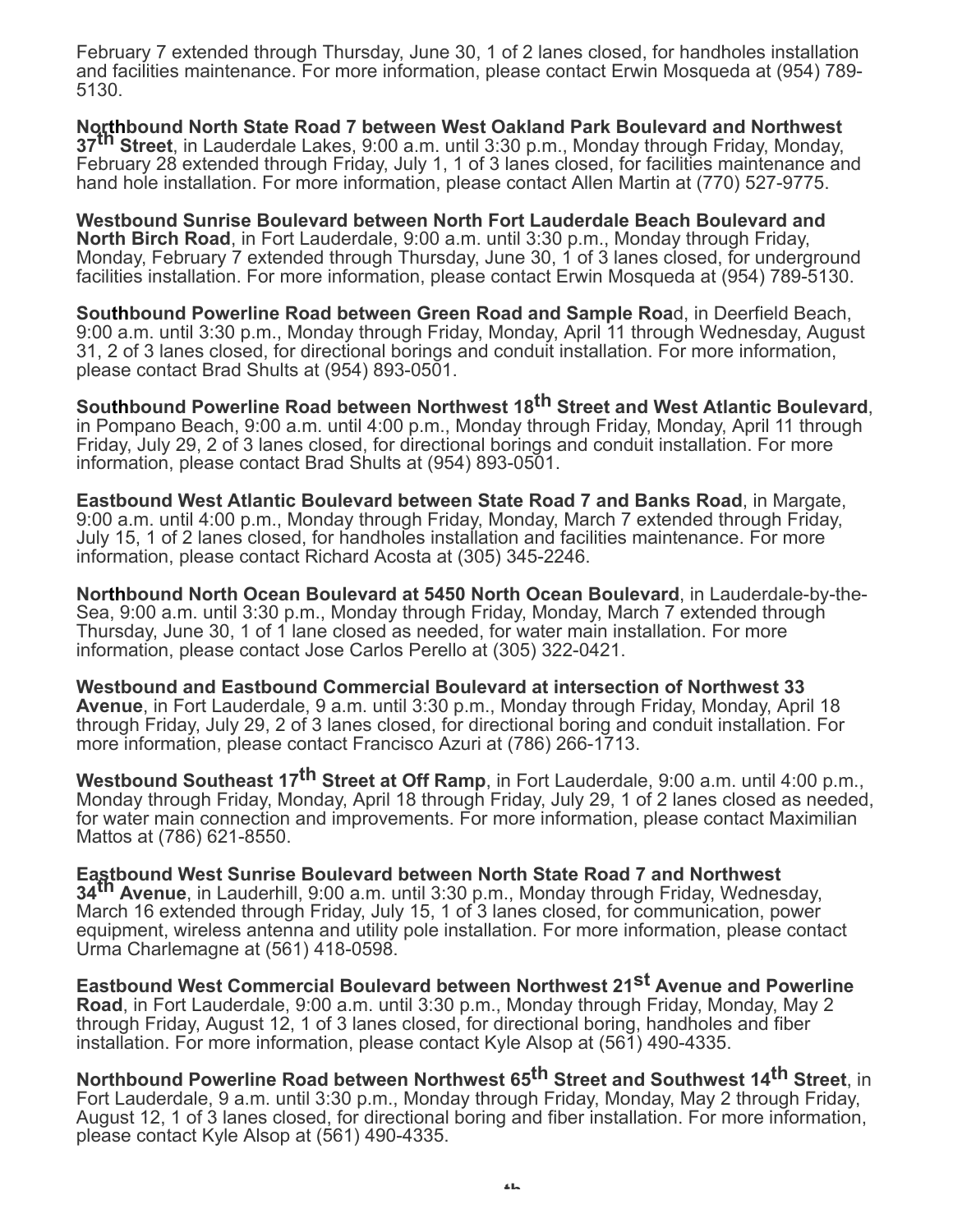### **Northbound State Road 7 between Northwest 16th Street and West Oakland Park**

**Boulevard**, in Fort Lauderdale, 9:00 a.m. until 3:30 p.m., Monday through Friday, Monday, May 2 through Friday, August 12, 1 of 3 lanes closed, for directional boring and fiber installation. For more information, please contact Kyle Alsop at (561) 490-4335.

#### **Westbound West Sample Road between North Powerline Road and Northwest**

**29th Avenue**, in Pompano Beach, 9:00 a.m. until 3:30 p.m., Monday through Friday, Monday, February 28 extended through Friday, July 8, 1 of 3 lanes closed, for underground boring, hand holes and fiber installation. For more information, please contact Kyle Alsop at (561) 490-4335.

**Eastbound West Broward Boulevard between South Fig Tree Lane and State Road 7**, in Fort Lauderdale, 9:00 a.m. until 3:30 p.m., Monday through Friday, Monday, October 18 extended through Friday, August 5**,** 1 of 3 lanes closed, for handholes, underground borings and fiber installations. For more information, please contact Kyle Alsop at (561) 490-4335.

**Westbound East Oakland Park Boulevard between Northeast 6th Avenue and North Dixie Highway**, in Oakland Park, 9:00 a.m. until 3:30 p.m., Monday through Friday, Monday, May 16 through Thursday, June 16, 1 of 3 lane closed, for handholes, underground borings and fiber installations. For more information, please contact Tim Pike at (470) 725-7678.

**Westbound West Broward Boulevard between East Acre Drive and Holly Lane**, in Fort Lauderdale, 9:00 a.m. until 3:30 p.m., Monday through Friday, Monday, May 2 through Wednesday, August 31, 1 of 3 lanes closed, for water main and services installation. For more information, please contact Michael Green at (954) 303-8341.

**Westbound Griffin Road between Southwest 38th Avenue and Southwest 44th Avenue**, in Fort Lauderdale, 9:00 a.m. until 3:30 p.m., Monday through Friday, Monday, May 9 through Friday, August 19, 1 of 3 lane closed, for handholes and fiber installations. For more information, please contact Kyle Alsop at (561) 490-4335.

**Southbound North Ocean Boulevard between Bay Drive and Northeast 4th Street**, in Pompano Beach, 9:00 a.m. until 3:30 p.m., Monday through Friday, Monday, March 28 extended through Monday, June 20, 1 of 1 lanes closed as needed, for directional boring and conduits installation. For more information, please contact Urma Charlemagne at (561) 418-0598.

**Westbound and Eastbound West Sunrise Boulevard between Northwest 34th Avenue and Northwest 29th Terrace**, in Fort Lauderdale, 9:00 a.m. until 3:30 p.m., Monday through Friday, Monday, January 24 extended through Friday, July 1, 1 of 3 lanes closed, for underground boring and fiber installation. For more information, please contact Kyle Alsop at (561) 490-4335.

**Northbound Harbour Inlet Drive just South of Southeast 17th Street**, in Fort Lauderdale, 9:00 a.m. until 3:30 p.m., Monday through Friday, Monday, May 16 through Friday, July 29, 1 of 3 lanes closed, for sewer connections and improvements. For more information, please contact Maximilian Mattos at (305) 513-4378.

**Northbound North Federal Highway at 1290 North Federal Highway**, in Fort Lauderdale, 9:00 a.m. until 3:00 p.m., Monday through Friday, Monday, May 16 through Thursday, June 30, 1 of 3 lanes closed, for directional boring and conduit installation. For more information, please contact Andre Finch at (305) 970-1800.

**Southbound Powerline Road between Northwest 15th Street and Northwest 6th Street**, in Pompano Beach, 9:00 a.m. until 3:30 p.m., Monday through Friday, Wednesday, May 18 through Friday, July 8, 1 of 3 lanes closed, for splice box, directional boring and underground cable installation. For more information, please contact Kyle Alsopx at (561) 490-4335.

**Southbound North Federal Highway between Northeast 58th Street and Northeast 53rd Street**, in Fort Lauderdale, 9:00 a.m. until 3:30 p.m., Monday through Friday, Monday, January 3 extended through Friday, July 29**,** 1 of 3 lanes closed as needed, for hand hole installation and facilities work. For more information, please contact Erwin Mosqueda at (594) 789-7600.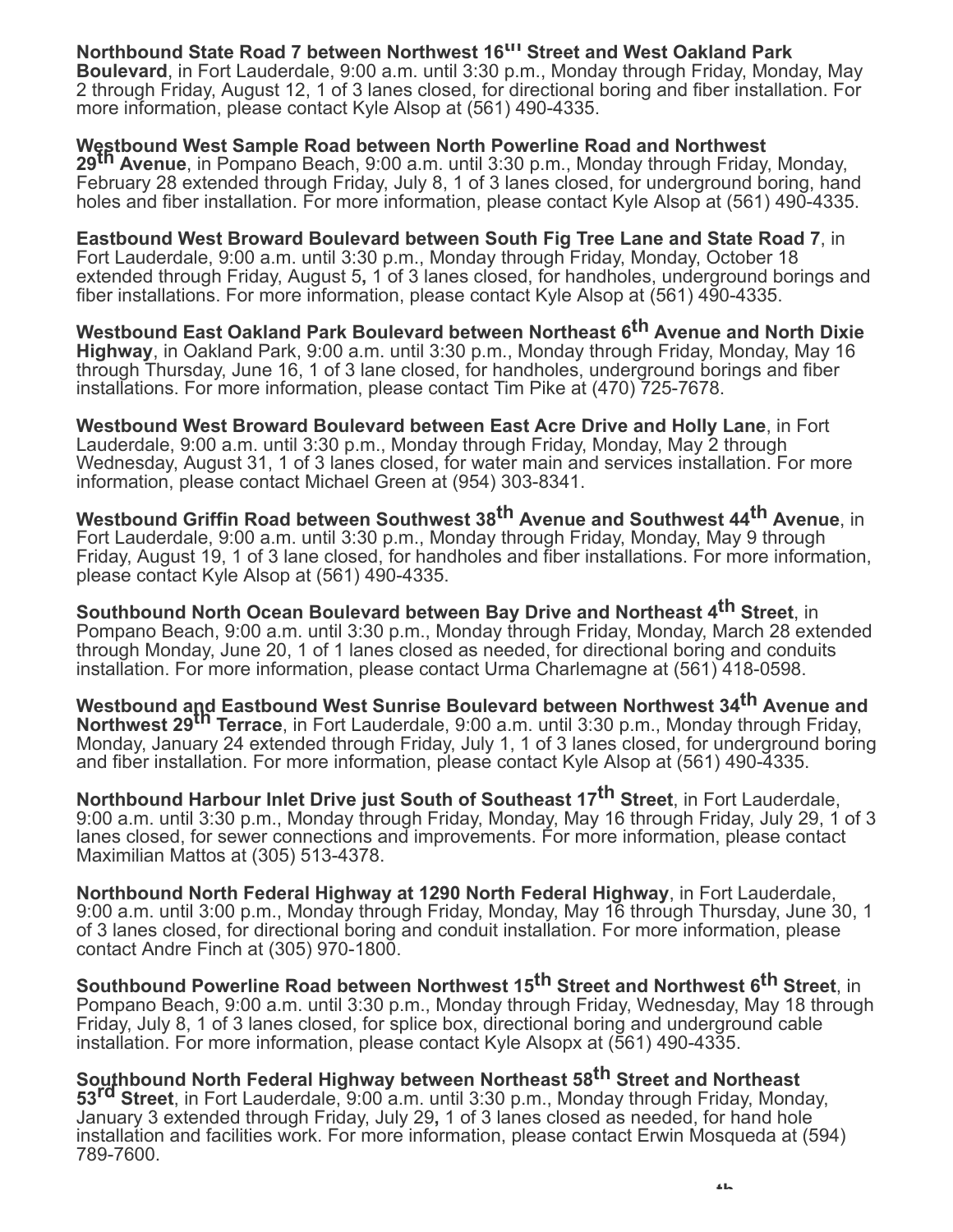**Eastbound and Westbound W Sunrise Boulevard between Southwest 70th Avenue and University Drive**, in Plantation, 9:00 a.m. until 3:30 p.m., Monday through Friday, Monday, January 10 extended through Friday, July 29**,** 1 of 3 lanes closed, for handholes, underground borings and fiber installations. For more information, please contact Kyle Alsop st (561) 490-4335.

**Eastbound and Westbound W Oakland Park Boulevard between Northwest 23rd Terrace and Northwest 18th Avenue**, in Oakland Park, 9:00 a.m. until 3:30 p.m., Monday through Friday, Wednesday, December 8 extended through Friday, July 29**,** 1 of 3 lanes closed, for hand holes, underground boring and fiber installation. For more information, please contact Erwin Mosqueda at (954) 789-7600.

**Northbound South University Drive between Northwest 17th Court and West Sunrise Boulevard**, in Plantation, 9:00 a.m. until 3:30 p.m., Monday through Friday, Monday, May 23 through Friday, June 17, 1 of 3 lanes closed, for directional borings and conduit installation. For more information, please contact Marco Larriega at (954) 249-6701.

**Southbound North State Road 7 between West Oakland Park Boulevard and Northwest 26th Street**, in Lauderdale Lakes, 9:00 a.m. until 3:30 p.m., Monday through Friday, Wednesday, April 6 extended through Monday, June 20, 1 of 3 lanes closed, for antenna, power equipment installation. For more information, please contact Urma Charlemagne at (561) 418-0598.

**Northbound and Southbound North Ocean Drive between Northeast 11 th Street and Northeast 12th Street**, in Pompano Beach, 9:00 p.m. until 4:00 a.m., Monday through Friday, Monday, November 8 extended through Monday, June 20, 1 of 2 lanes closed, for new water and sewer underground excavation. For more information, please contact Shawn Alava at (786) 631- 2949.

**Northbound Seabreeze Boulevard between Harbor Beach Parkway and Southeast 5 th Street**, in Fort Lauderdale, 9:00 a.m. until 3:30 p.m., Monday through Friday, Monday, January 3 extended through Friday, August 26**,** 1 of 2 lanes closed as needed, for hand hole installation and facilities work. For more information, please contact Erwin Mosqueda at (594) 789-7600.

**Northbound and Southbound South Federal Highway between Northeast 48<sup>th</sup> Street and Southeast 12th Street**, in Fort Lauderdale, 9:00 a.m. until 3:30 p.m., Monday through Friday, Wednesday, February 9 extended through Friday, July 29, 1 of 3 lanes closed, for lighting improvements. For more information, please contact Anna Tupitsyna at (954) 551-5130.

**Westbound and Eastbound East Commercial Boulevard between Northeast 17th Avenue and Northeast 25th Avenue**, in Fort Lauderdale, 9:00 a.m. until 3:30 p.m., Monday through Friday, Wednesday, February 9 extended through Friday, July 29, 1 of 3 lanes closed, for underground boring, fiber and handholes installation. For more information, please contact Erwin Mosqueda at (954) 789-5130.

**Northbound North Federal Highway between Floranda Road and Northeast 43rd Street**, in Fort Lauderdale, 9:00 a.m. until 3:00 p.m., Monday through Friday, Monday, March 7 extended through Friday, June 17, 1 of 3 lanes closed, for directional boring and conduit installation. For more information, please contact Marco Larriega at (954) 249-6701.

**Northbound and Southbound North State Road 7 between Northwest 19th Street and Northwest 29th Street**, in Margate, 9:0 a.m. until 3:30 p.m., Monday through Friday, Tuesday, May 31 through Friday, September 9, 1 of 3 lanes closed, for directional boring, hand holes and fiber installation. For more information, please contact Kyle Alsop at (561) 490-4335.

**Eastbound West Sunrise Boulevard between I-95 and MLK Jr Avenue**, in Sunrise, 9:00 a.m. until 3:30 p.m., Monday through Friday, Tuesday, May 31 through Friday, August 26, 2 of 3 lanes closed, for directional boring and fiber installation. For more information, please contact Rafael Sarria at (305) 490-6521.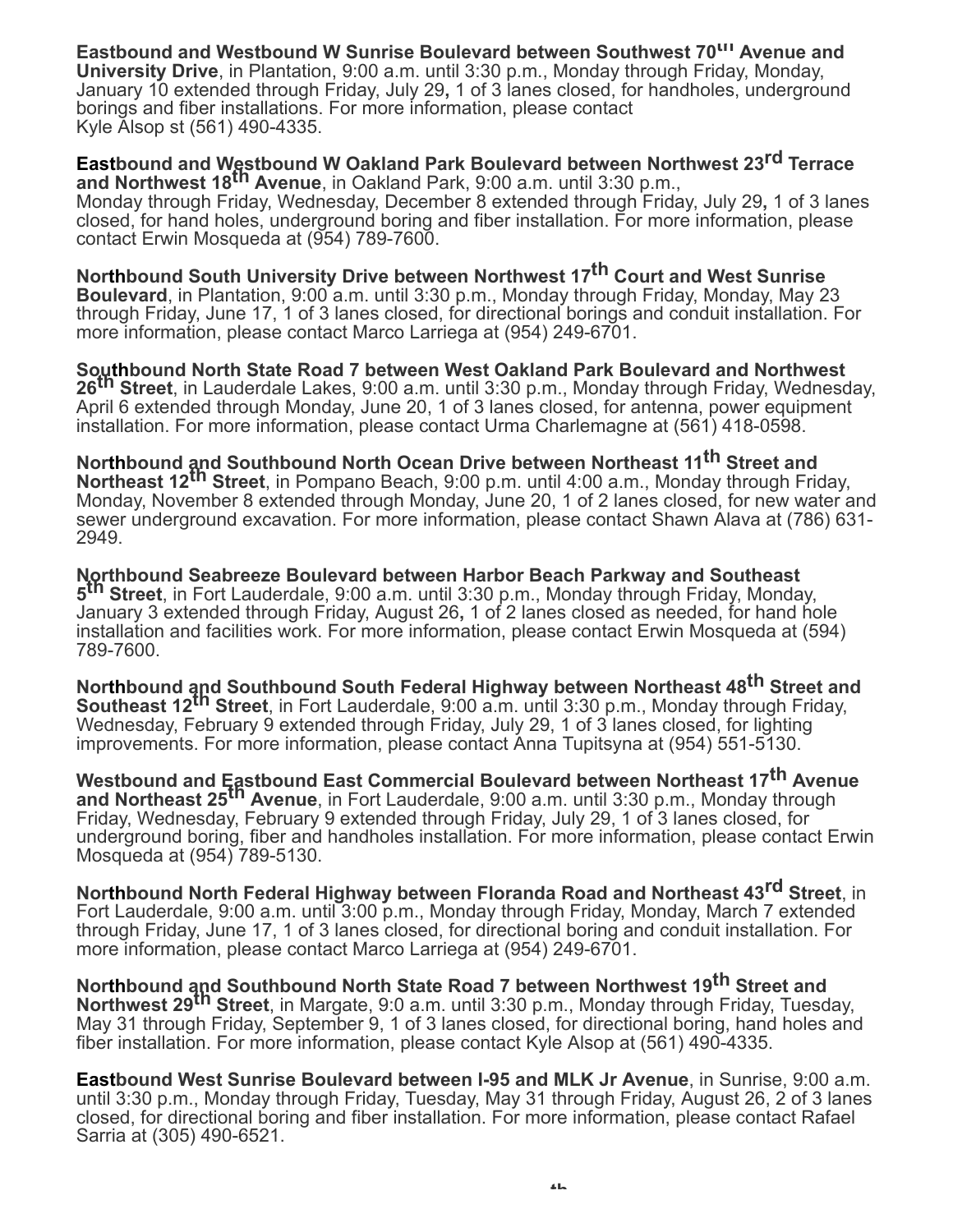**Westbound Sunrise Boulevard between Northwest 34th Avenue and Northwest 38th Avenue**, in Lauderhill, 9:00 a.m. until 3:30 p.m., Monday through Friday, Monday, February 7 extended through Friday, August 5, 1 of 3 lanes closed, for facilities maintenance and hand hole installation. For more information, please contact Allen Martin at (770) 527-9775.

**Northbound Hillsboro Mile between the Southeast Corner of Southeast 10th Street and just South and North 500' ft**, in Hillsboro Beach, 9:00 a.m. until 3:00 p.m., Monday through Friday, Tuesday, May 31 through Friday, June 24, 1 of 3 lanes closed, for directional boring and conduit installation. For more information, please contact Eddy Perez at (954) 558-4290.

**Westbound Sistrunk Boulevard between Northwest 20th Avenue and Northwest 21st Terrace**, in Fort Lauderdale, 9:00 a.m. until 4:00 p.m., Monday through Friday, Monday, June 6 through Friday, August 5, 1 of 2 lanes closed, for handholes, underground boring and fiber installation. For more information, please contact Kyle Alsop at (561) 490-4335.

**Southbound North University Drive between Northwest 3rd Street and Northwest 2nd Street**, in Plantation, 9:00 a.m. until 3:30 p.m., Monday through Friday, Monday, June 6 through Friday, July 15, 1 of 3 lanes closed, for directional boring, antenna pole and equipment installation. For more information, please contact Lazaro Martinez at (305) 781-8906.

**Westbound East Oakland Park Boulevard beginning East of Mile Post 8.804 at 21st Terrace**, in Fort Lauderdale, 9:00 p.m. until 4 a.m., Monday through Friday, Sunday, April 10 extended through Friday, June 24, 1 of 3 lane closed, for water main connections. For more information, please contact Bernard Feely at (305) 490-0486.

**Northbound Powerline Road between Southwest 4th Street and Jefferson Drive**, in Deerfield Beach, 9:00 a.m. until 3:30 p.m., Monday through Friday, Monday, June 6 through Friday, July 1, 1 of 2 lanes closed, for directional borings, cabling and handhole installation. For more information, please contact Allen Martin at (770) 527-9775.

**Eastbound and Westbound Griffin Road between Southwest 26th Terrace and Southwest 34th Avenue**, in Fort Lauderdale, 9:00 a.m. until 3:30 p.m., Monday through Friday, Monday, June 6 through Friday, September 16, 1 of 3 lanes closed, for directional borings, fiber installation and handhole installation. For more information, please contact Andres Lara at (786) 489-4464.

**Westbound Stirling Road between I-95 and Southwest 25th Avenue**, in Fort Lauderdale, 9:00 a.m. until 4:00 p.m., Monday through Friday, Monday, June 6 through Friday, September 16, 1 of 3 lanes closed, for directional borings, fiber installation and handhole installation. For more information, please contact Andres Lara at (786) 489-4464.

**Southbound, Double Lane Closure from US-1 S to E Sunrise Boulevard**, in Fort Lauderdale, 9:00 p.m. until 1:00 a.m., one night only, Wednesday, June 15, for cleaning and painting truss conduits and conduit clamps on Overhead Sign (86S046). For more information, please contact Mark Donati at (954) 955-0878.

**Northbound South Federal Highway beginning just South of Southeast 4th Court**, in Deerfield Beach, 9:00 a.m. until 3:30 p.m., Monday through Friday, Tuesday, June 14 through Tuesday, June 21, 1 of 3 lanes closed, for utility pole installation. For more information, please contact Luis Colon at (786) 301-3987.

**Northbound North Federal Highway beginning at 6000 North Federal Highway Continuing South just 1400' ft at 5750 North Federal Highway**, in Fort Lauderdale, 9:00 a.m. until 3:30 p.m., Monday through Friday, Tuesday, June 14 through Tuesday, June 28, 1 of 3 lanes closed, for directional boring, conduit and fiber optic cabling installation. For more information, please contact Eddy Perez at (954) 558-4290.

**Westbound Commercial Boulevard just East of Rock Island Road**, in Tamarac, 9:00 a.m. until 3:30 p.m., Monday through Friday, Tuesday, June 14 through Friday, June 17, 1 of 3 lanes closed, for water main connection. For more information, please contact Manny Carbon at (786) 456-5191.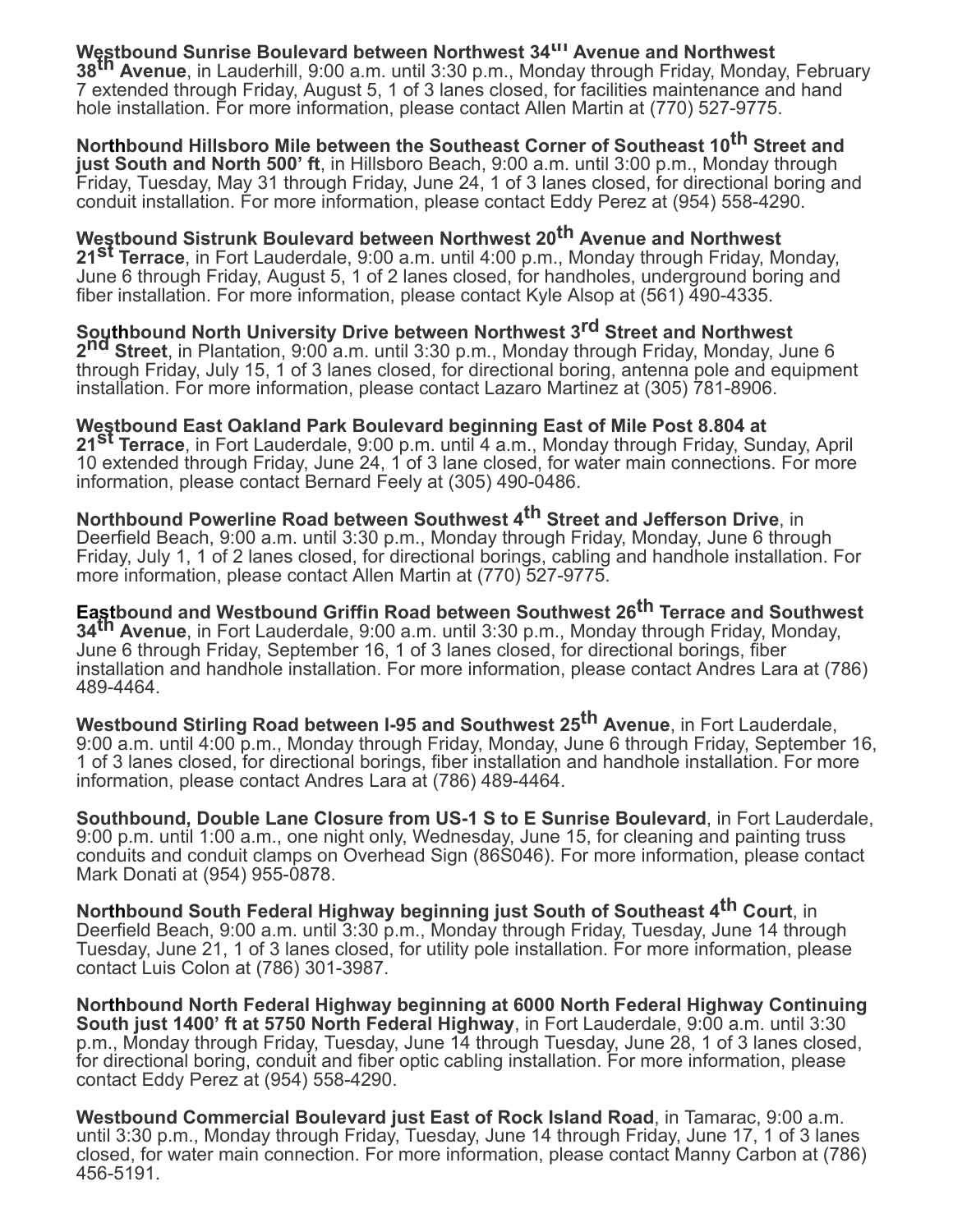**Eastbound West Hillsboro Boulevard just 1200' ft West of Northwest 39th Avenue**, in Coconut Creek, 24-hour closure, Monday through Friday, Tuesday, May 31 extended through Thursday, June 16, 1 of 3 lanes closed, for repair and replace utility valves installation. For more information, please contact John Barr at (954) 401-6758.

**Eastbound West Atlantic Boulevard between State Road 7 and Banks Road**, in Margate, 9:00 a.m. until 4:00 p.m., Monday through Friday, Monday, March 7 extended through Friday, September 16, 1 of 2 lanes closed, for handholes installation and facilities maintenance. For more information, please contact Richard Acosta at (305) 345-2246.

**Westbound Stirling Road between Anglers Avenue and North Park Road**, in Fort Lauderdale, 9:30 a.m. until 3:30 p.m., Monday through Friday, Monday, January 31 extended through Thursday, September 1, 1 of 3 lanes closed, for handholes, fiber and underground boring installation. For more information, please contact Erwin Mosqueda at (954) 551-5130.

**Westbound East Oakland Park Boulevard between Northeast 6th Avenue and North Dixie Highway**, in Oakland Park, 9:00 a.m. until 3:30 p.m., Monday through Friday, Monday, May 16 extended through Wednesday, August 17, 1 of 3 lane closed, for handholes, underground borings and fiber installations. For more information, please contact Tim Pike at (470) 725-7678.

#### *SOUTH BROWARD:(Cooper City, Dania Beach, Davie, Hallandale Beach, Hollywood, Miramar, Pembroke Park, Pembroke Pines, Southwest Ranches, West Park, Weston)*

**Westbound and Eastbound Griffin Road at intersection of Griffin Road,** in Dania Beach, 9:00 a.m. until 3:30 p.m., Monday through Friday, Monday, March 7 through Monday, July 11, 2 of 3 lanes closed, for directional boring and conduit installation. For more information, please contact Bob Priestap at (813) 623-8753.

**Westbound and Eastbound Red Road between Miramar Boulevard and Hiatus Road**, in Miramar, 24 hours, Monday through Friday, Monday, March 14 through Wednesday, August 31, 1 of 3 lanes closed, for median cutting and new turn lane installation. For more information, please contact Andy Laurella at (954) 970-0380.

**Eastbound Pines Boulevard between US 27 and Southwest 196th Avenue**, in Pembroke Pines, 9:00 a.m. until 3:30 p.m., Monday through Friday, Monday, April 11 through Friday, July 1, 1 of 2 lanes closed, for directional borings, conduit and handhole installation. For more information, please contact Andres Lara at (786) 489-4464.

**Northbound and Southbound Powerline Road between Oakes Road and Griffin Road**, in Davie, 9:00 a.m. until 3:30 p.m., Monday through Friday, Monday, April 11 through Friday, July 15, 1 of 3 lanes closed, for directional borings, fiber and handhole installation. For more information, please contact Kyle Alsop at (561) 490-4335.

**Westbound Griffin Road between Southwest 40th Avenue and Southwest 46th Way**, in Hollywood, 9:00 a.m. until 3:30 p.m., Monday through Friday, Monday, April 11 through Monday, July 15, 1 of 3 lanes closed, for directional borings, handholes and fiber installation. For more information, please contact Kyle Alsop at (561) 490-4335.

**Northbound South Flamingo Road between Sheridan Street and West Lake Boulevard**, in Hollywood, 9:00 a.m. until 3:30 p.m., Monday through Friday, Monday, April 18 through Friday, June 17, 1 of 3 lanes closed, for directional borings, conduit and handhole installation. For more information, please contact Andres Lara at (786) 489-4464.

**Westbound East Danie Beach Boulevard at Dania Place Entrance**, in Dania Beach, 9:00 a.m. until 3:30 p.m., Monday through Friday, Monday, April 18 through Friday, June 27, 2 of 3 lanes closed, for water and sewer connections. For more information, please contact Maximilian Mattos at (786) 621-8550.

**Northbound US 27 between Pines Boulevard and Sheridan Street**, in Pembroke Pines, 9:30 a.m. until 3:30 p.m., Monday through Friday, Monday, April 25 through Friday, July 1, 1 of 2 lanes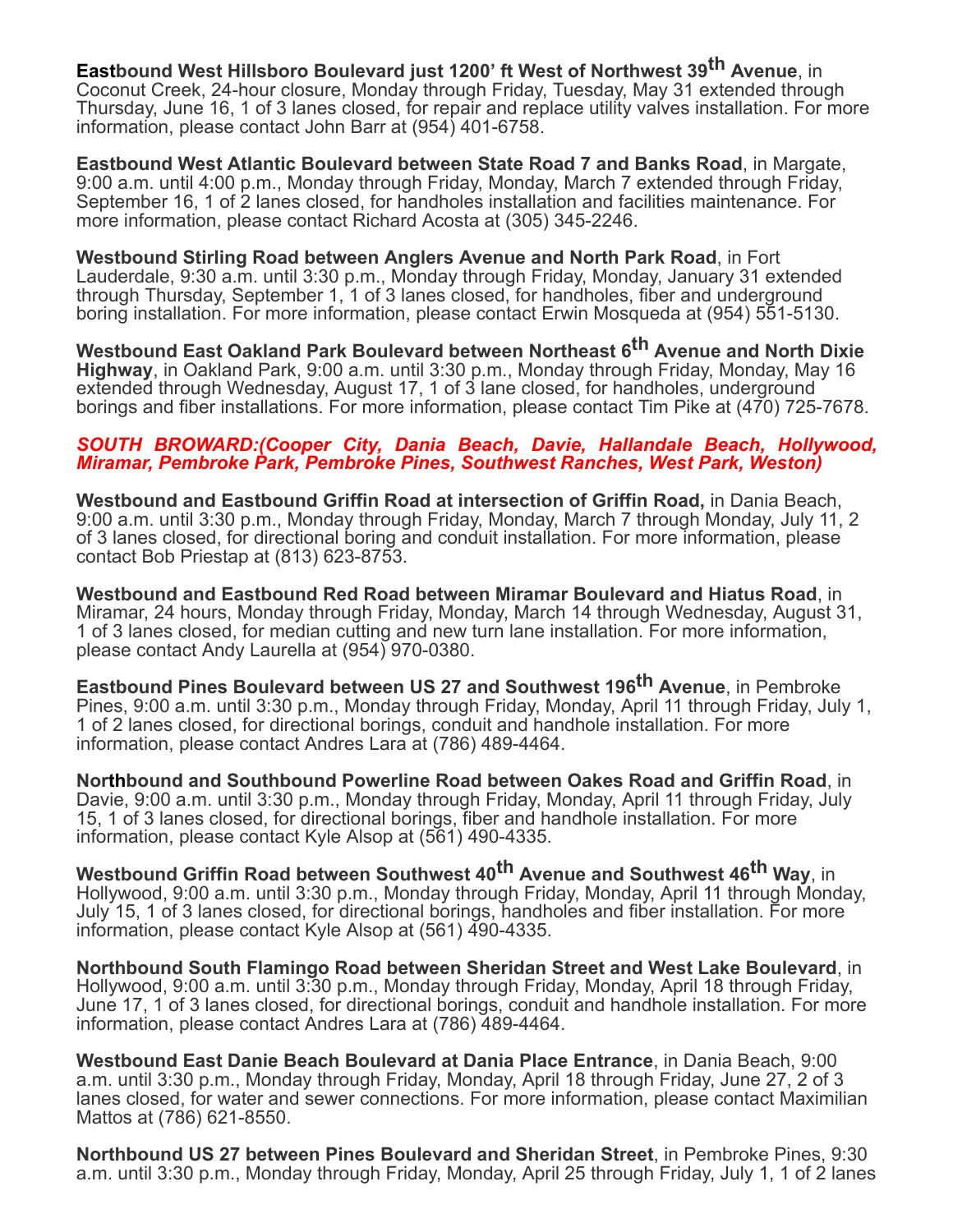closed, for underground boring, handholes and fiber installation. For more information, please contact Andres Lara at (786) 489-4464.

**Westbound Stirling Road between Southwest 33rd Terrace and Stirling Road Branch Library**, in Davie, 9:00 a.m. until 4:00 p.m., Monday through Friday, Monday, October 18 extended through Friday, September 30, 2 of 3 lanes closed, for force main and gravity sewer installation. For more information, please contact Michael Green at (954) 494-0185.

**Northbound South Flamingo Road between Sheridan Street and West Lake Boulevard**, in Cooper City, 9:00 a.m. until 3:30 p.m., Monday through Friday, Monday, April 25 through Friday, June 24, 1 of 1 lane closed as needed, for handholes, fiber and directional boring installation. For more information, please contact Andres Lara at (786) 489-4464.

**Eastbound Pines Boulevard between Southwest 155th Avenue and Southwest 149th Avenue**, in Pembroke Pines, 9:00 a.m. until 3:30 p.m., Monday through Friday, Monday, February 28 extended through Friday, July 8, 1 of 4 lanes closed, for underground boring and cabling installation. For more information, please contact Joe Juhl at (561) 742-7006.

**Westbound Stirling Road at 6601 Stirling Road**, in Davie, 9:30 a.m. until 3:30 p.m., Monday through Friday, Monday, April 4 extended through Friday, July 8, 1 of 3 lanes closed, for new turning lane. For more information, please contact Ricardo Sayegh at (786) 347-6070.

**Northbound South University Drive at Southwest 33rd Street**, in Davie, 9:00 a.m. until 3:30 p.m., Monday through Friday, Monday, May 2 through Friday, July 1, 1 of 3 lanes closed, for handholes, underground borings and fiber installation. For more information, please contact Kyle Alsop at (561) 490-4335.

**Northbound State Road 7 between Sunset Drive and Southwest 52nd Court**, in Hollywood, 9:00 a.m. until 3:30 p.m., Monday through Friday, Monday, May 9 through Friday, August 19, 1 of 3 lanes closed, for handholes and fiber installations. For more information, please contact Kyle Alsop at (561) 490-4335.

**Southbound State Road 7 between Griffin Road and Taft Street**, in Hollywood, 9:00 a.m. until 3:30 p.m., Monday through Friday, Monday, May 9 through Friday, August 12, 1 of 3 lanes closed, for directional boring and conduits installations. For more information, please contact Antonio Seco at (305) 803-9769.

**Westbound Pembroke Road between Southwest 69th Avenue and South University Drive**, in Pembroke Pines, 9:00 a.m. until 3:30 p.m., Monday through Friday, Monday, May 9 through Friday, August 19, 1 of 3 lane closed, for handholes, directional borings and fiber installations. For more information, please contact Andres Lara at (786) 489-4464.

**Westbound and Eastbound Stirling Road between North 65th Avenue and North 56th Avenue**, in Hollywood, 9:30 a.m. until 4:30 p.m., Monday through Friday, Monday, May 9 through Friday, August 19, 1 of 3 lanes closed, for handholes and fiber installation. For more information, please contact Kyle Alsop at (561) 490-4335.

**Westbound Pembroke Road between South 21st Avenue and Northeast 8th Avenue**, in Hallandale Beach, 9:00 a.m. until 3:30 p.m., Monday through Friday, Tuesday, May 10 through Monday, June 20, 1 of 2 lane closed, for directional borings, utility pole, antenna and utility meter installations. For more information, please contact Urma Charlemagne at (561) 418-0598.

**Eastbound Hallandale Beach Boulevard at South Federal Highway**, Hallandale Beach, 9:00 a.m. until 3:30 p.m., Monday through Friday, Thursday, April 28 extended through Friday, June 24, 1 of 2 lanes closed, for handholes, handholes and directional boring installation. For more information, please contact Alicia Garces at (954) 512-0337.

**Northbound and Southbound University Drive at the Intersection of 36th Street**, in Davie, 9:00 a.m. until 3:30 p.m., Monday through Friday, Monday, May 16 through Friday, December 16, 1 of 3 lanes closed, for turning lanes and drainage installations. For more information, please contact Mark Meyers at (954) 560-0450.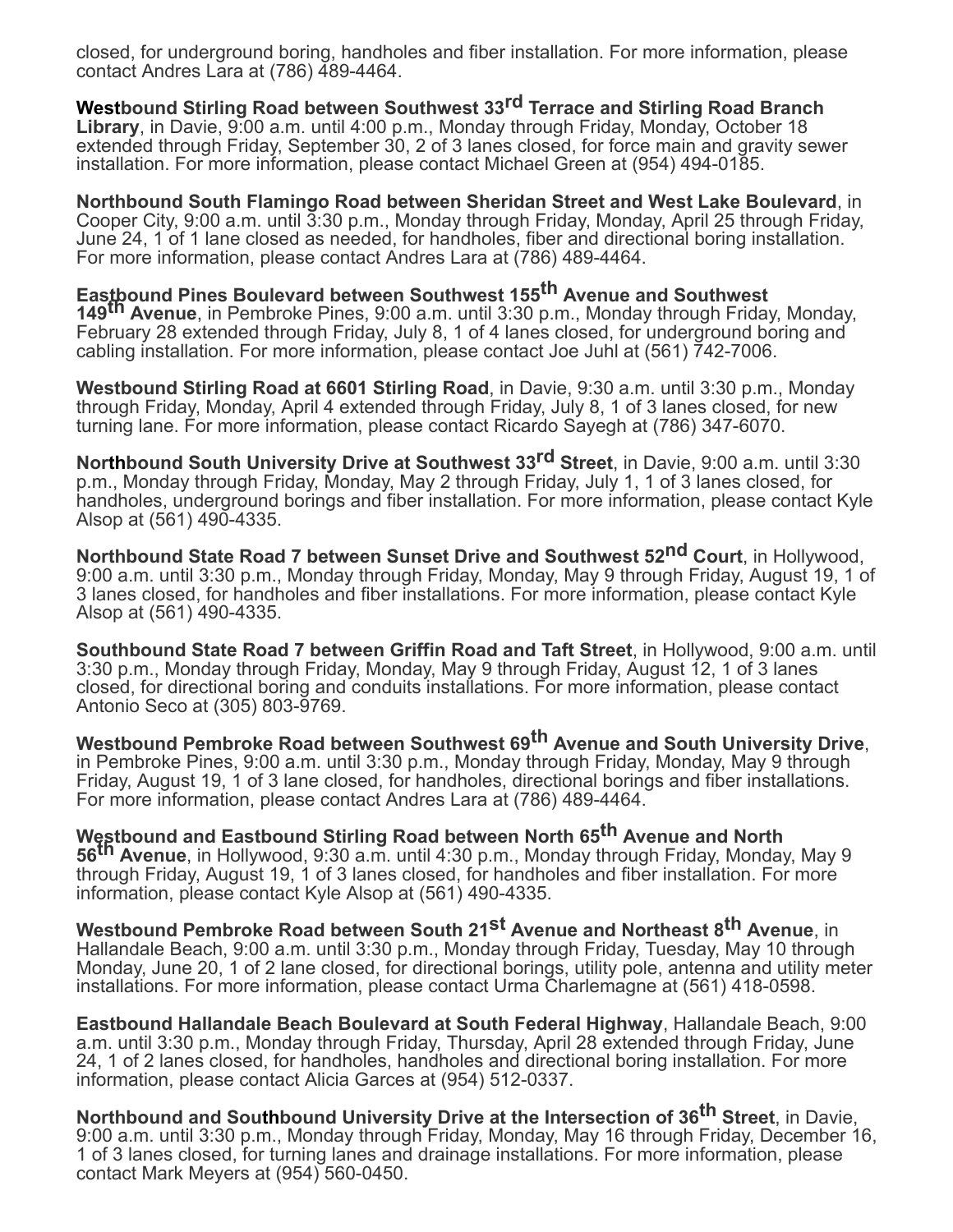**Eastbound State Road 84 between South University Drive and College Avenue**, in Davie, 9:00 a.m. until 3:30 p.m., Monday through Friday, Monday, May 16 through Friday, June 24, 1 of 2 lanes closed, for directional boring, handholes and fiber installation. For more information, please contact Kyle Alsop at (561) 490-4335.

**Westbound Stirling Road between 3151 Stirling Road and Southwest 33rd Terrace**, in Davie, 9:00 p.m. until 5:00 a.m., Monday through Friday, Tuesday, May 17 through Friday, June 24, 3 of 3 lanes closed, for sewer manholes and gravity mains crossing installation. For more information, please contact Michael Green at (954) 303-8341.

**Northbound South Federal Highway between Hallandale Boulevard and Funston Street**, in Hollywood, 9:00 a.m. until 3:30 p.m., Monday through Friday, Monday, May 16 through Friday, June 24, 1 of 2 lanes closed, for directional boring and handholes installation. For more information, please contact David Weitzman at (305) 431-7689.

**Northbound State Road 7 between Funston Street and Southwest 35th Street**, in West Park, 9:00 a.m. until 3:30 p.m., Monday through Friday, Monday, May 16 through Monday, October 31, 2 of 3 lane closed, for directional boring, handholes and conduit installations. For more information, please contact John Hanson at (786) 412-7878.

**Northbound State Road 7 between Davie Boulevard and Peters Road**, in Davie, 9:00 a.m. until 3:30 p.m., Monday through Friday, Monday, May 16 through Monday, October 10, 2 of 3 lane closed, for fiber optic cabling and conduit installations. For more information, please contact John Hanson at (786) 412-7878.

**Westbound Pines Boulevard between South State Road 7 and McArthur Parkway**, in Pembroke Pines, 9:00 a.m. until 3:30 p.m., Monday through Friday, Monday, May 16 through Friday, September 2, 1 of 3 lane closed, for directional boring, handholes and fiber installations. For more information, please contact Andres Lara at (786) 489-4464.

**Northbound South Flamingo Road between Sheridan Street and West Lake Boulevard**, in Southwest Ranches, 9:00 a.m. until 3:30 p.m., Monday through Friday, Monday, March 28 extended through Friday, July 29, 1 of 3 lanes closed, for directional borings, fiber and handhole installation. For more information, please contact Andres Lara at (786) 489-4464.

**Westbound Stirling Road between South Bryan Road and North 30th Road**, in Hollywood, 9:00 a.m. until 3:00 p.m., Monday through Friday, Tuesday, May 31 through Friday, June 24, 1 of 3 lanes closed, for directional boring and conduit installation. For more information, please contact Marco Larriega at (954) 249-6701.

**Northbound South Flamingo Road between Sheridan Street and West Lake Boulevard**, in Hollywood, 9:00 a.m. until 3:30 p.m., Monday through Friday, Monday, April 18 extended through Thursday, August 18, 1 of 3 lanes closed, for directional borings, conduit and handhole installation. For more information, please contact Andres Lara at (786) 489-4464.

**Northbound South Flamingo Road between Sheridan Street and Stirling Road**, in Cooper City, 9:00 a.m. until 3:30 p.m., Monday through Friday, Monday, June 6 through Tuesday, August 30, 1 of 3 lanes closed, for directional borings, cabling and handhole installation. For more information, please contact Fermin Albelda at (954) 328-8624.

**Eastbound and Westbound Stirling Road between South Compass Way and South Federal Highway**, in Dania Beach, 9:00 a.m. until 4:00 p.m., Monday through Friday, Monday, June 13 through Wednesday, August 31, 1 of 3 lanes closed, for handholes, underground boring and fiber installation. For more information, please contact Kyle Alsop at (561) 490-4335.

**Westbound Pines Boulevard at the Intersection of Northwest 129th Avenue**, in Pembroke Pines, 9:00 a.m. until 3:30 p.m., Monday through Friday, Tuesday, June 14 through Wednesday, June 22, 1 of 3 lanes closed, for fiber installation. For more information, please contact Carlos Martinez at (786) 679-7762.